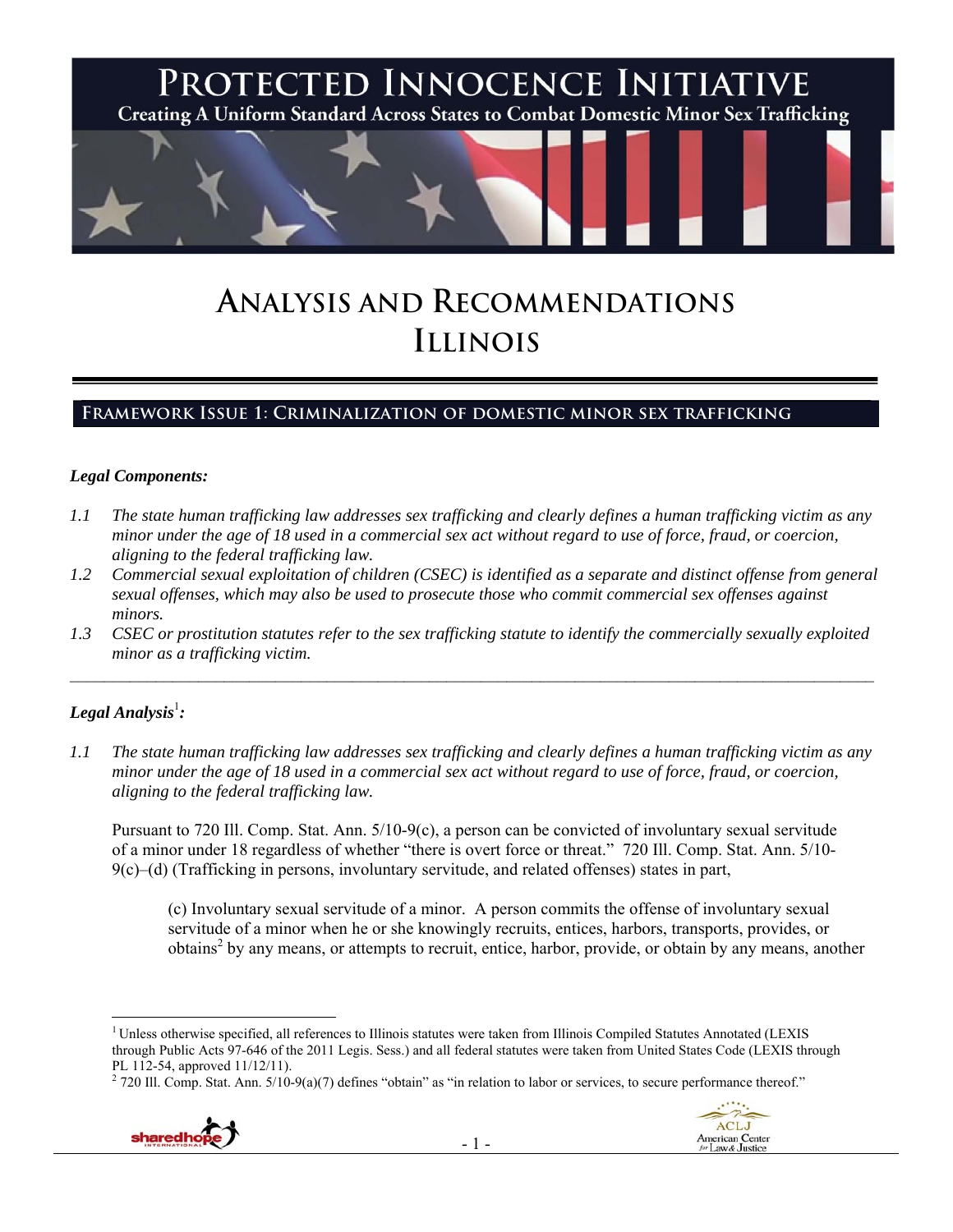person under 18 years of age, knowing that the minor will engage in commercial sexual activity,  $3a$ sexually-explicit performance, $4$  or the production of pornography, or causes or attempts to cause a minor to engage in one or more of those activities and:

(1) there is no overt force or threat and the minor is between the ages of 17 and 18 years;

(2) there is no overt force or threat and the minor is under the age of 17 years; or

(3) there is overt force or threat.

. . . . (d) Trafficking in persons for forced labor or services.<sup>5</sup> A person commits the offense of trafficking in persons for forced labor<sup>6</sup> or services<sup>7</sup> when he or she knowingly:

(1) recruits, entices, harbors, transports, provides, or obtains by any means, or attempts to recruit, entice, harbor, transport, provide, or obtain by any means, another person, intending or knowing that the person will be subjected to forced labor or services; or

(2) benefits, financially or by receiving anything of value, from participation in a venture that has engaged in an act of . . . involuntary sexual servitude of a minor.

. . . .

If the victim is 17 years of age and there was no overt force or threat, a conviction under subsection (c) is punishable as a Class 1 felony by imprisonment for 4–15 years<sup>8</sup> and a possible fine not to exceed \$25,000. 720 Ill. Comp. Stat. Ann. 5/10-9(c); 730 Ill. Comp. Stat. Ann. 5/5-4.5-30(a), 5/5-4.5-50(b). If the victim is under the age of 17 and there was no overt force or threat, however, a conviction is punishable as a Class X felony by imprisonment for 6–30 years and a possible fine not to exceed \$25,000. 720 Ill. Comp. Stat. Ann. 5/10-9(c); 730 Ill. Comp. Stat. Ann. 5/5-4.5-25(a), 5/5-4.5-50(b). A conviction under subsection (d) is punishable as a Class 1 felony by imprisonment for 4–15 years and a possible fine not to exceed \$25,000. 720 Ill. Comp. Stat. Ann. 5/10-9(d); 730 Ill. Comp. Stat. Ann. 5/5-4.5-30(a), 5/5-4.5-50(b).

(F) an actor's causing or threatening to cause financial harm to or exerting financial control over any person. 6

prostitution.<br><sup>8</sup> Pursuant to 730 Ill. Comp. Stat. Ann. 5/5-8-2(a), a judge may sentence any offender to an "extended term" if certain aggravating circumstances are present. These aggravating circumstances include the following: receipt of compensation for the crime, prior criminal history, offense caused or threatened harm, or the offender held a position of trust with the victim. 730 Ill. Comp. Stat. Ann. 5/5-5-3.2. Extended terms result in imprisonment as follows: Class X felony: 30–60 years; Class 1 felony: 15–30 years; Class 2 felony: 7–14 years; Class 3 felony: 5–10 years; and Class 4 felony: 3–6 years. 730 Ill. Comp. Stat. Ann.  $5/5-4.5-25(a)$ ,  $5/5-4.5-30(a)$ ,  $5/5-4.5-35(a)$ ,  $5/5-4.5-40(a)$ ,  $5/5-4.5-45(a)$ .





 $\overline{a}$ <sup>3</sup> 720 Ill. Comp. Stat. Ann. 5/10-9(a)(2) defines "commercial sexual activity" as "any sex act on account of which anything of value is given, promised to, or received by any person." 4

 <sup>720</sup> Ill. Comp. Stat. Ann. 5/10-9(a)(9) defines "sexually-explicit performance" as "a live, recorded, broadcast (including over the Internet), or public act or show intended to arouse or satisfy the sexual desires or appeal to the prurient interests of patrons."

 $5$  720 Ill. Comp. Stat. Ann.  $5/10-9(a)(4)$  defines "forced labor or services" to mean "labor or services that are performed or provided by another person and are obtained or maintained through:

<sup>(</sup>A) any scheme, plan, or pattern intending to cause or threatening to cause serious harm to any person;

<sup>(</sup>B) an actor's physically restraining or threatening to physically restrain another person;

<sup>(</sup>C) an actor's abusing or threatening to abuse the law or legal process;

<sup>(</sup>D) an actor's knowingly destroying, concealing, removing, confiscating, or possessing any actual or purported passport or other immigration document, or any other actual or purported government identification document, of another person; (E) an actor's blackmail; or

 $6$  720 Ill. Comp. Stat.  $5/10-9(a)(5)$  defines "labor" as "work of economic or financial value."

 $7$  720 Ill. Comp. Stat. 5/10-9(a)(8) defines "services" as

activities resulting from a relationship between a person and the actor in which the person performs activities under the supervision of or for the benefit of the actor. Commercial sexual activity and sexually-explicit performances are forms of activities that are "services" under this Section. Nothing in this definition may be construed to legitimize or legalize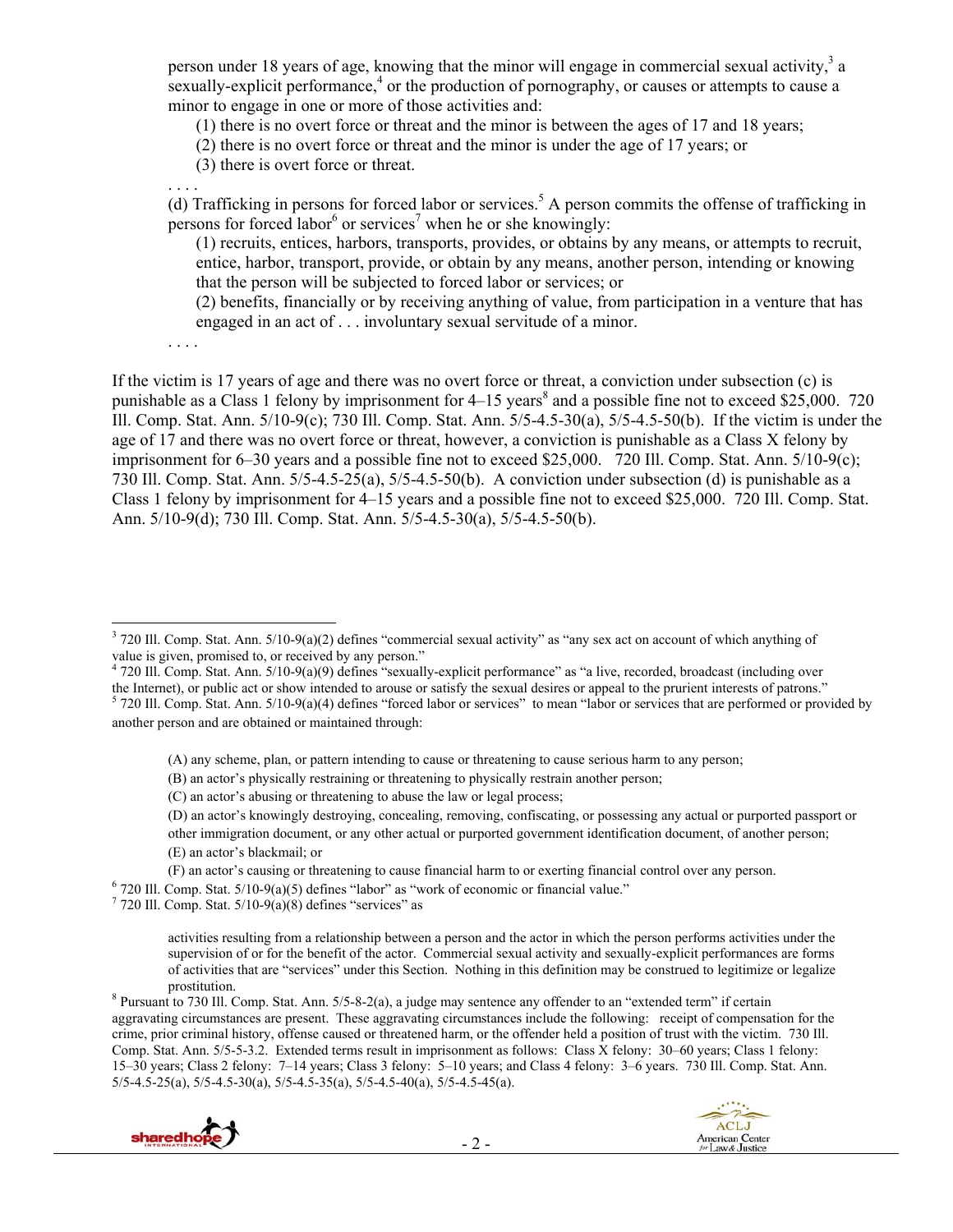*1.2 Commercial sexual exploitation of children (CSEC) is identified as a separate and distinct offense from general sexual offenses, which may also be used to prosecute those who commit commercial sex offenses against minors.* 

The following state laws make CSEC a distinct crime in Illinois:

1. 720 Ill. Comp. Stat. Ann. 5/11-14.1(a) (Solicitation of a sexual act) provides,

Any person who offers a person not his or her spouse any money, property, token, object, or article or anything of value for that person or any other person not his or her spouse to perform any act of sexual penetration<sup>9</sup>... or any touching or fondling of the sex organs of one person by another person for the purpose of sexual arousal or gratification, commits solicitation of a sexual act.

A conviction under this statute, when the victim is under 18, is punishable as a Class 4 felony by imprisonment for 1–3 years and a possible fine up to \$25,000. 720 Ill. Comp. Stat. Ann. 5/11-14.1(b); 730 Ill. Comp. Stat. Ann. 5/5-4.5-45(a), 5/5-4.5-50(b).

2. 720 Ill. Comp. Stat. Ann. 5/11-14.4(a) (Promoting juvenile prostitution) states,

Any person who knowingly performs any of the following acts commits promoting juvenile prostitution:

(1) advances prostitution as defined in Section 11-0.1 [720 ILCS 5/11-0.1 (Definitions)],<sup>10</sup> where the minor engaged in prostitution, or any person engaged in prostitution in the place, is under 18 years of age . . . at the time of the offense;

(2) profits from prostitution by any means where the prostituted person<sup>11</sup> is under 18 years of age . . . at the time of the offense;

(3) profits from prostitution by any means where the prostituted person is under 13 years of age at the time of the offense;

(1) Soliciting for a prostitute by performing any of the following acts when acting other than as a prostitute or a patron of a prostitute:

(A) Soliciting another for the purpose of prostitution.

- (B) Arranging or offering to arrange a meeting of persons for the purpose of prostitution.
- (C) Directing another to a place knowing the direction is for the purpose of prostitution.

reasonably know that the place is being used for purposes of prostitution. 11 720 Ill. Comp. Stat. Ann. 5/11-14.4(f) (Promoting juvenile prostitution) defines "prostituted person" as "any person who engages in, or agrees or offers to engage in, any act of sexual penetration as defined in Section 11-0.1 [Definitions] of this Code for any money, property, token, object, or article or anything of value, or any touching or fondling of the sex organs of one person by another person, for any money, property, token, object, or article or anything of value, for the purpose of sexual arousal or gratification."



 $\overline{a}$ <sup>9</sup> 720 Ill. Comp. Stat. Ann. 5/11-0.1 (Definitions) defines "sexual penetration" as

any contact, however slight, between the sex organ or anus of one person and an object or the sex organ, mouth, or anus of another person, or any intrusion, however slight, of any part of the body of one person or of any animal or object into the sex organ or anus of another person, including, but not limited to, cunnilingus, fellatio, or anal penetration.

Evidence of emission of semen is not required to prove sexual penetration. 10 720 Ill. Comp. Stat. Ann. 5/11-0.1 (Definitions) defines "advance prostitution" as

<sup>(2)</sup> Keeping a place of prostitution by controlling or exercising control over the use of any place that could offer seclusion or shelter for the practice of prostitution and performing any of the following acts when acting other than as a prostitute or a patron of a prostitute:

<sup>(</sup>A) Knowingly granting or permitting the use of the place for the purpose of prostitution.

<sup>(</sup>B) Granting or permitting the use of the place under circumstances from which he or she could reasonably know that the place is used or is to be used for purposes of prostitution.

<sup>(</sup>C) Permitting the continued use of the place after becoming aware of facts or circumstances from which he or she should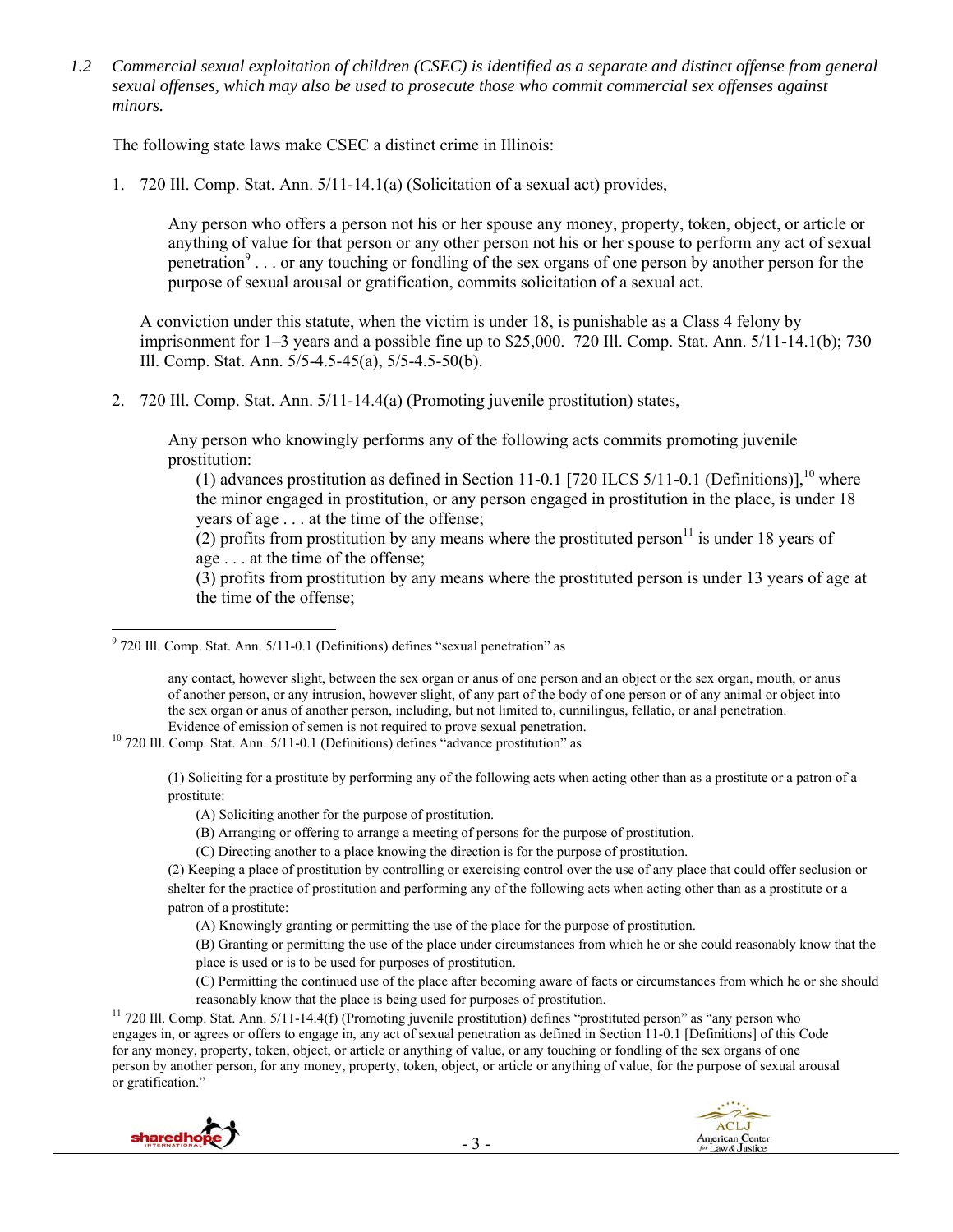(4) confines a child under the age of 18 . . . against his or her will by the infliction or threat of imminent infliction of great bodily harm or permanent disability or disfigurement or by administering to the child . . . without his or her consent or by threat or deception and for other than medical purposes, any alcoholic intoxicant or a drug [as defined by certain statutes] and:

- (A) compels the child . . . to engage in prostitution;
- (B) arranges a situation in which the child . . . may practice prostitution; or
- (C) profits from prostitution by the child . . . .

A conviction under (a)(1) or (a)(2) of this statute is generally punishable as a Class 1 felony by imprisonment for  $4-15$  years and a possible fine up to \$25,000.<sup>12</sup> 720 Ill. Comp. Stat. Ann. 5/11-14.4(d): 730 Ill. Comp. Stat. Ann. 5/5-4.5-30(a), 5/5-4.5-50(b). A conviction under (a)(3) of this statute is generally punishable as a Class X felony by imprisonment for 6–30 years and a possible fine up to \$25,000. 720 Ill. Comp. Stat. Ann. 5/11-14.4(d); 730 Ill. Comp. Stat. Ann. 5/5-4.5-25(a), 5/5-4.5-50(b). A conviction under (a)(4) of this statute is punishable as a Class X felony by imprisonment for 6–60 years and a possible fine up to \$25,000. 720 Ill. Comp. Stat. Ann. 5/11-14.4(d); 730 Ill. Comp. Stat. Ann. 5/5-4.5-25(a), 5/5-4.5-  $50(b)$ <sup>13</sup>

3. 720 Ill. Comp. Stat. Ann. 5/11-18.1(a), (a-5) (Patronizing a minor engaged in prostitution) states,

(a) Any person who engages in an act of sexual penetration<sup>14</sup> as defined in Section 11-0.1 of this Code [720 ILCS 5/11-0.1] with a person engaged in prostitution who is under 18 years of age . . . commits patronizing a minor engaged in prostitution.

(a-5) Any person who engages in any touching or fondling, with a person engaged in prostitution who . . . is under 18 years of age . . . of the sex organs of one person by the other person, with the intent to achieve sexual arousal or gratification, commits patronizing a minor engaged in prostitution.

A conviction under this statute is punishable as a Class 3 felony by imprisonment for 2–5 years and a possible fine up to  $$25,000$ <sup>15</sup> 720 Ill. Comp. Stat. Ann.  $5/11-18.1(c)$ ; 730 Ill. Comp. Stat. Ann.  $5/5-4.5-$ 40(a), 5/5-4.5-50(b).

4. 720 Ill. Comp. Stat. Ann. 5/11-9.1A(a), (f) (Permitting sexual abuse of a child) states,

(a) A person responsible for a child's welfare<sup>16</sup> commits permitting sexual abuse of a child<sup>17</sup> if the person has actual knowledge<sup>18</sup> of and permits an act of sexual abuse<sup>19</sup> upon the child, or permits the

in Section 11-1.20 [Criminal sexual assault], 11-1.30 [Aggravated criminal sexual assault], 11-1.40 [Predatory criminal sexual



 $\overline{a}$ 



<sup>&</sup>lt;sup>12</sup> A conviction under (a)(1) is elevated to being punishable as a Class X felony if it occurs "within 1,000 feet of real property comprising a school."  $720$  Ill. Comp. Stat. Ann.  $5/11-14.4(d)$ .<br><sup>13</sup> Pursuant to 720 Ill. Comp. Stat. Ann.  $5/11-14.4(d)$ ,

A second or subsequent violation of subdivision (a)(1), (a)(2), or (a)(3), or any combination of convictions under subdivision (a)(1), (a)(2), or (a)(3) and Sections 11-14 (prostitution), 11-14.1 (solicitation of a sexual act), 11-14.3 (promoting prostitution), 11-15 (soliciting for a prostitute), 11-15.1 (soliciting for a juvenile prostitute), 11-16 (pandering), 11-17 (keeping a place of prostitution), 11-17.1 (keeping a place of juvenile prostitution), 11-18 (patronizing a prostitute), 11-18.1 (patronizing a juvenile prostitute), 11-19 (pimping), 11-19.1 (juvenile pimping or

aggravated juvenile pimping), or 11-19.2 (exploitation of a child) of this Code, is a Class X felony.<br><sup>14</sup> See supra note 9 for the definition of "sexual penetration."<br><sup>15</sup> A conviction is elevated to being punishable as a \$25,000 if it occurs "within 1,000 feet of real property comprising a school." 720 Ill. Comp. Stat. Ann. 5/11-18.1(c); 730 Ill. Comp. Stat. Ann. 5/5-4.5-35(a), 5/5-4.5-50(b).

<sup>&</sup>lt;sup>16</sup> 720 Ill. Comp. Stat. Ann. 5/11-9.1A(b) defines "person responsible for the child's welfare" as "the child's parent, step-parent, legal guardian, or other person having custody of a child, who is responsible for the child's care at the time of the alleged sexual abuse."<br> $17,720$  Ill. Comp. Stat. Ann.  $5/11$ -9.1A(b) defines "child" as "a minor under the age of 17 years."

<sup>&</sup>lt;sup>18</sup> 720 Ill. Comp. Stat. Ann. 5/11-9.1A(b) defines "actual knowledge" as "credible allegations made by the child."<br><sup>19</sup> 720 Ill. Comp. Stat. Ann. 5/11-9.1A(b) defines "sexual abuse" as "criminal sexual abuse or criminal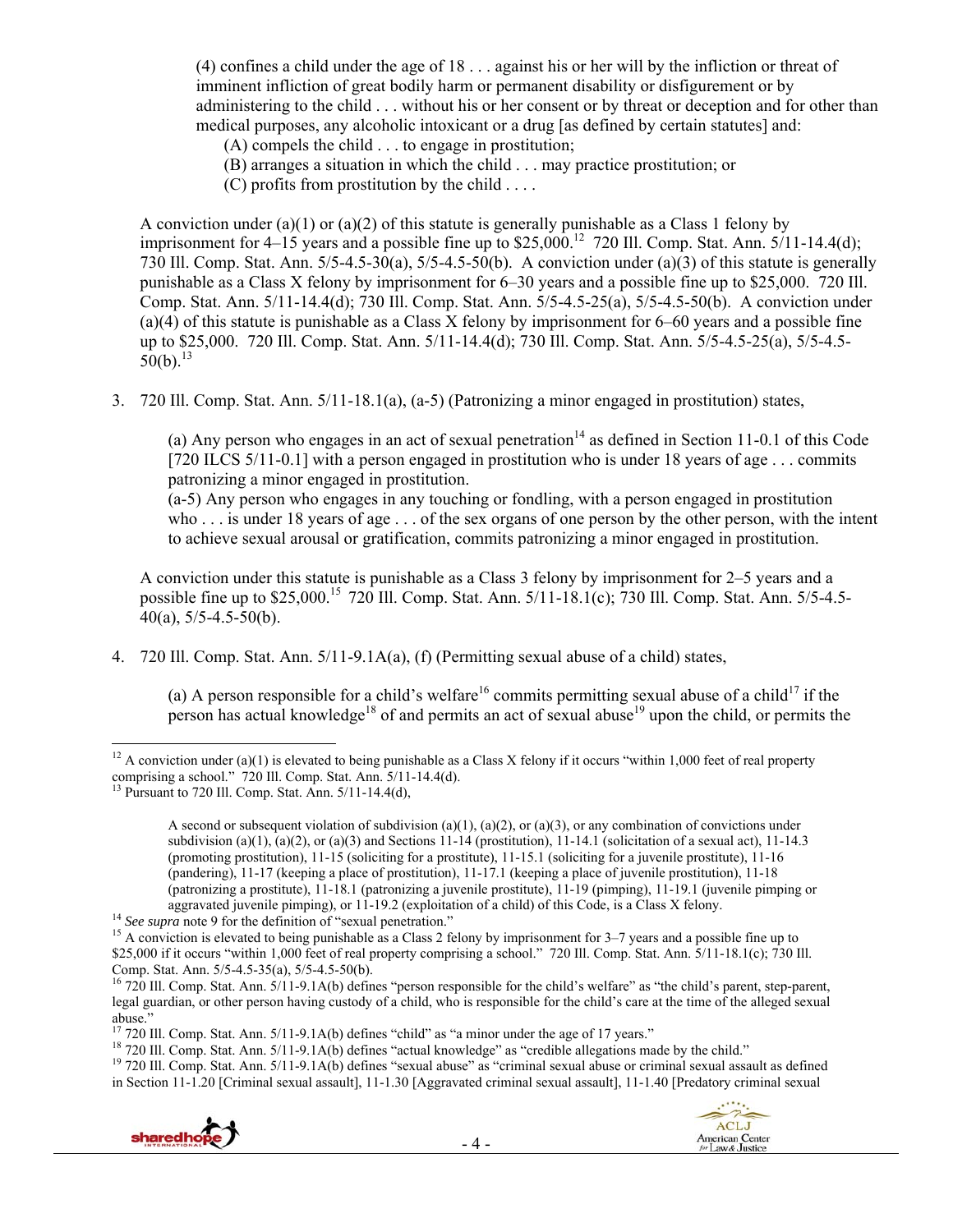child to engage in prostitution as defined in [720 Ill. Comp. Stat. Ann.  $5/11$ -14].<sup>20</sup>

(f) A person may not be charged with the offense of permitting sexual abuse of a child under this Section until the person who committed the offense is charged with criminal sexual assault, aggravated criminal sexual assault, predatory criminal sexual assault of a child, criminal sexual abuse, aggravated criminal sexual abuse, or prostitution.

A conviction under this statute is punishable as a Class 1 felony by imprisonment for 4–15 years and a possible fine up to \$25,000. 720 Ill. Comp. Stat. Ann. 5/11-9.1A(g); 730 Ill. Comp. Stat. Ann. 5/5-4.5- 30(a), 5/5-4.5-50(b).

5. 720 Ill. Comp. Stat. Ann. 5/11-25(a) (Grooming) states,

. . . .

A person commits the offense of grooming when he or she knowingly uses a computer on-line service, Internet service, local bulletin board service, or any other device capable of electronic data storage or transmission to seduce, solicit, lure, or entice, or attempt to seduce, solicit, lure, or entice, a child, a child's guardian, or another person believed by the person to be a child or a child's guardian, to commit any sex offense as defined in [730 Ill. Comp. Stat. Ann.  $150/2$ ]<sup>21</sup> or to otherwise engage in any unlawful sexual conduct<sup>22</sup> with a child or with another person believed by the person to be a child.

A conviction is punishable as a Class 4 felony by imprisonment for 1–3 years and a possible fine up to \$25,000. 720 Ill. Comp. Stat. Ann. 5/11-25(b); 730 Ill. Comp. Stat. Ann. 5/5-4.5-45(a), 5/5-4.5-50(b).

6. 720 Ill. Comp. Stat. Ann. 5/11-26(a) (Traveling to meet a minor) states,

A person commits the offense of traveling to meet a minor when he or she travels any distance either within this State, to this State, or from this State by any means, attempts to do so, or causes another to do so or attempt to do so for the purpose of engaging in any sex offense as defined in [730 Ill. Comp. Stat. Ann.  $150/2$ ],<sup>23</sup> or to otherwise engage in other unlawful sexual conduct<sup>24</sup> with a child or with another person believed by the person to be a child after using a computer on-line service, Internet service, local bulletin board service, or any other device capable of electronic data storage or transmission to seduce, solicit, lure, or entice, or to attempt to seduce, solicit, lure, or entice, a child or a child's guardian, or another person believed by the person to be a child or a child's guardian, for such purpose.

A conviction is punishable as a Class 3 felony by imprisonment for 2–5 years and a possible fine up to \$25,000. 720 Ill. Comp. Stat. Ann. 5/11-26(b); 730 Ill. Comp. Stat. Ann. 5/5-4.5-40(a), 5/5-4.5-50(b).

<sup>&</sup>lt;sup>23</sup> See infra Section 2.10 for a full list of offenses classified as "sex offenses," which includes juvenile prostitution. <sup>24</sup> See supra note 22 for the definition of "sexual conduct."





 $\overline{a}$ assault of a child], 11-1.50 [Criminal sexual abuse], or 11-1.60 [Aggravated criminal sexual abuse] of the Criminal Code of 1961." 720 Ill. Comp. Stat. Ann. 5/11-9.1A(b) (citations omitted).

<sup>&</sup>lt;sup>20</sup> Pursuant to 720 Ill. Comp. Stat. Ann 5/11-14(a), "Any person who knowingly performs, offers or agrees to perform any act of sexual penetration . . . for anything of value, or any touching or fondling of the sex organs of one person by another person, for anything of value, for the purpose of sexual arousal or gratification commits an act of prostitution." *See supra* note 9 for the definition of "sexual penetration."<br><sup>21</sup> See infra Section 2.10 for a full list of offenses classified as "sex offenses," which includes juvenile prostitution.

<sup>&</sup>lt;sup>22</sup> 720 Ill. Comp. Stat. Ann. 5/11-0.1 (Definitions) defines "sexual conduct" as "any knowing touching or fondling by the victim or the accused, either directly or through clothing, of the sex organs, anus, or breast of the victim or the accused, or any part of the body of a child under 13 years of age, or any transfer or transmission of semen by the accused upon any part of the clothed or unclothed body of the victim, for the purpose of sexual gratification or arousal of the victim or the accused."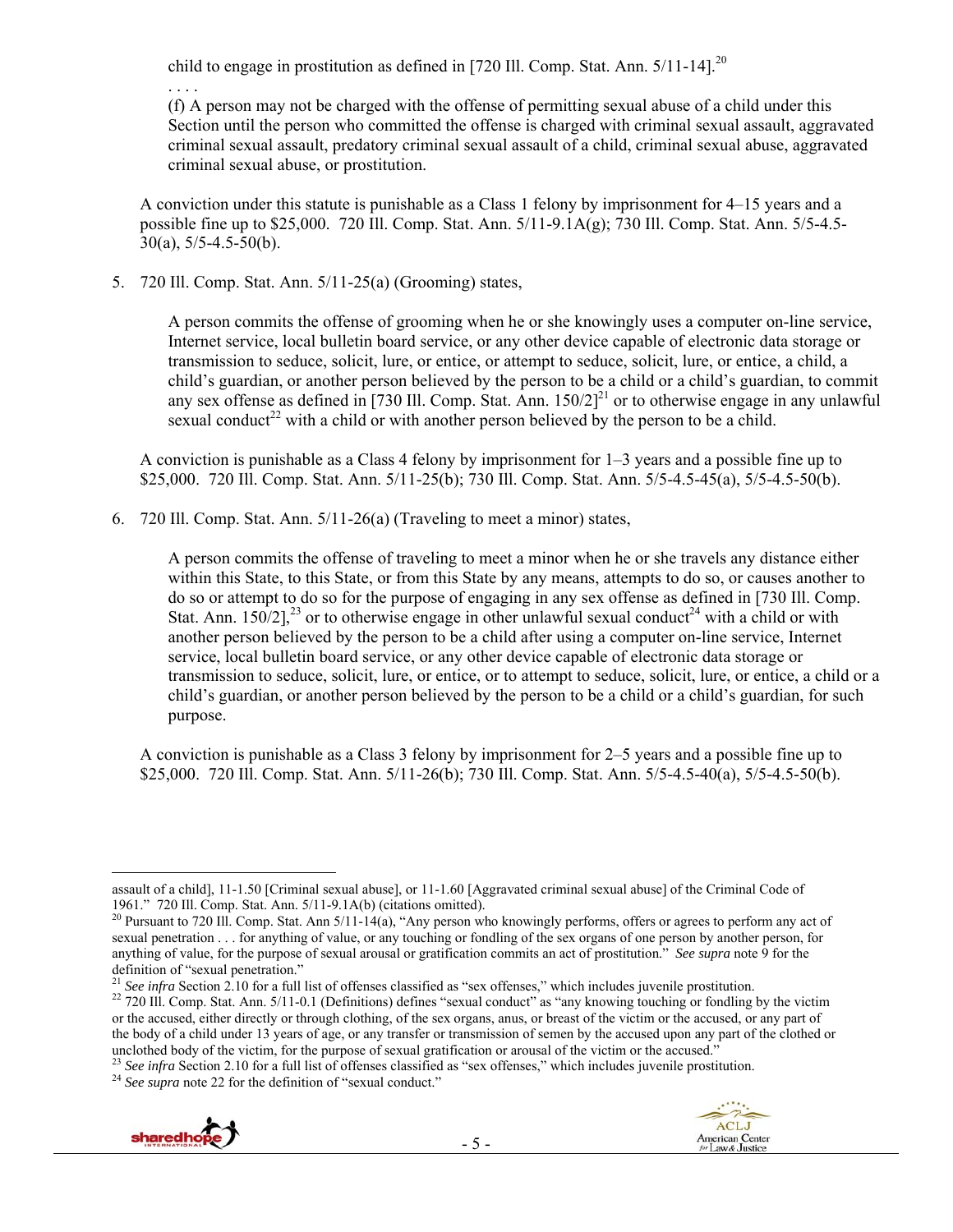Sexual offense laws that may apply in cases of commercial sexual exploitation of a child include the following:

1. 720 Ill. Comp. Stat. Ann. 5/11-9.1(a), (a-5) (Sexual exploitation of a child) states,

(a) A person commits sexual exploitation of a child if in the presence or virtual presence,<sup>25</sup> or both, of a  $child^{26}$  and with knowledge that a child or one whom he or she believes to be a child would view his or her acts, that person:

(1) engages in a sexual  $\text{act}^{27}_{1}$  or

(2) exposes his or her sex organs, anus or breast for the purpose of sexual arousal or gratification of such person or the child or one whom he or she believes to be a child.

(a-5) A person commits sexual exploitation of a child who knowingly entices, coerces, or persuades a child to remove the child's clothing for the purpose of sexual arousal or gratification of the person or the child, or both.

A conviction under this statute is punishable as a Class A misdemeanor by less than 1 year imprisonment and a possible fine up to \$2,500. 720 Ill. Comp. Stat. Ann. 5/11-9.1(c)(1); 730 Ill. Comp. Stat. Ann. 5/5- 4.5-55(a), (e). If the victim is under 13 or the offender has previously been convicted of a sex offense,  $^{28}$ however, a conviction is punishable as a Class 4 felony by imprisonment for 1–3 years and a possible fine up to \$25,000. 720 Ill. Comp. Stat. Ann. 5/11-9.1(c)(2), (3); 730 Ill. Comp. Stat. Ann. 5/5-4.5-45(a), 5/5-  $4.5 - 50(b)$ .

2. 720 Ill. Comp. Stat. Ann. 5/11-1.40(a) (Predatory criminal sexual assault of a child) states that "[a] person commits predatory criminal sexual assault of a child if that person commits an act of sexual penetration,<sup>29</sup> is 17 years of age or older, and . . . the victim is under 13 years of age."

A conviction under this statute is generally punishable as a Class X felony by imprisonment for 6–60 years and a possible fine up to \$25,000. 720 Ill. Comp. Stat. Ann. 5/11-1.40(b)(1); 730 Ill. Comp. Stat. Ann. 5/5- 4.5-50(b). If the offender was "armed with a firearm," 15 years will be added to the sentence; if the offender "personally discharges a firearm during the commission of the offense," 20 years will be added to the sentence; if the offender permanently disables or causes life threatening injury to the victim, the sentence increases to 50 years to life imprisonment; and if a controlled substance is given without the victim's consent, the sentence increases to imprisonment for 50–60 years. 720 Ill. Comp. Stat. Ann. 5/11- 1.40(b)(1), (1.1). Finally, pursuant to 720 Ill. Comp. Stat. Ann. 5/11-1.40(1.2), "A person convicted of predatory criminal sexual assault of a child committed against 2 or more persons regardless of whether the offenses occurred as the result of the same act or of several related or unrelated acts shall be sentenced to a term of natural life imprisonment."<sup>30</sup>

<sup>&</sup>lt;sup>30</sup> An offender will also face natural life imprisonment if he has previously been convicted under 720 Ill. Comp. Stat. Ann. 5/11-1.20 (Criminal sexual assault), 5/11-1.30 (Aggravated criminal sexual assault), or any law in another state that is substantially equivalent. 720 Ill. Comp. Stat. Ann. 5/11-1.40(b)(2).



 $\overline{a}$  $25$  720 Ill. Comp. Stat. Ann.  $5/11$ -9.1(b) defines "virtual presence" as

an environment that is created with software and presented to the user and or receiver via the Internet, in such a way that the user appears in front of the receiver on the computer monitor or screen or hand held portable electronic device, usually through a web camming program. "Virtual presence" includes primarily experiencing through sight or sound, or both, a video image that can be explored interactively at a personal computer or hand held communication device, or

both.<br><sup>26</sup> 720 Ill. Comp. Stat. Ann. 5/11-9.1(b) defines "child" as "a person under 17 years of age."<br><sup>27</sup> 720 Ill. Comp. Stat. Ann. 5/11-9.1(b) defines "sexual act" as "masturbation, sexual conduct or sexual penetration a [720 Ill. Comp. Stat. Ann. 5/11-0.1]."

 $^{28}$  720 Ill. Comp. Stat. Ann. 5/11-9.1(b) defines "sex offense" as "any violation of Article 11 of this Code or Section 12-16.2 of this Code." *See infra* Section 2.10 for a list of Article 11 offenses that are included within the classification of the term, "sex offense."<br><sup>29</sup> See supra note 9 for the definition of "sexual penetration."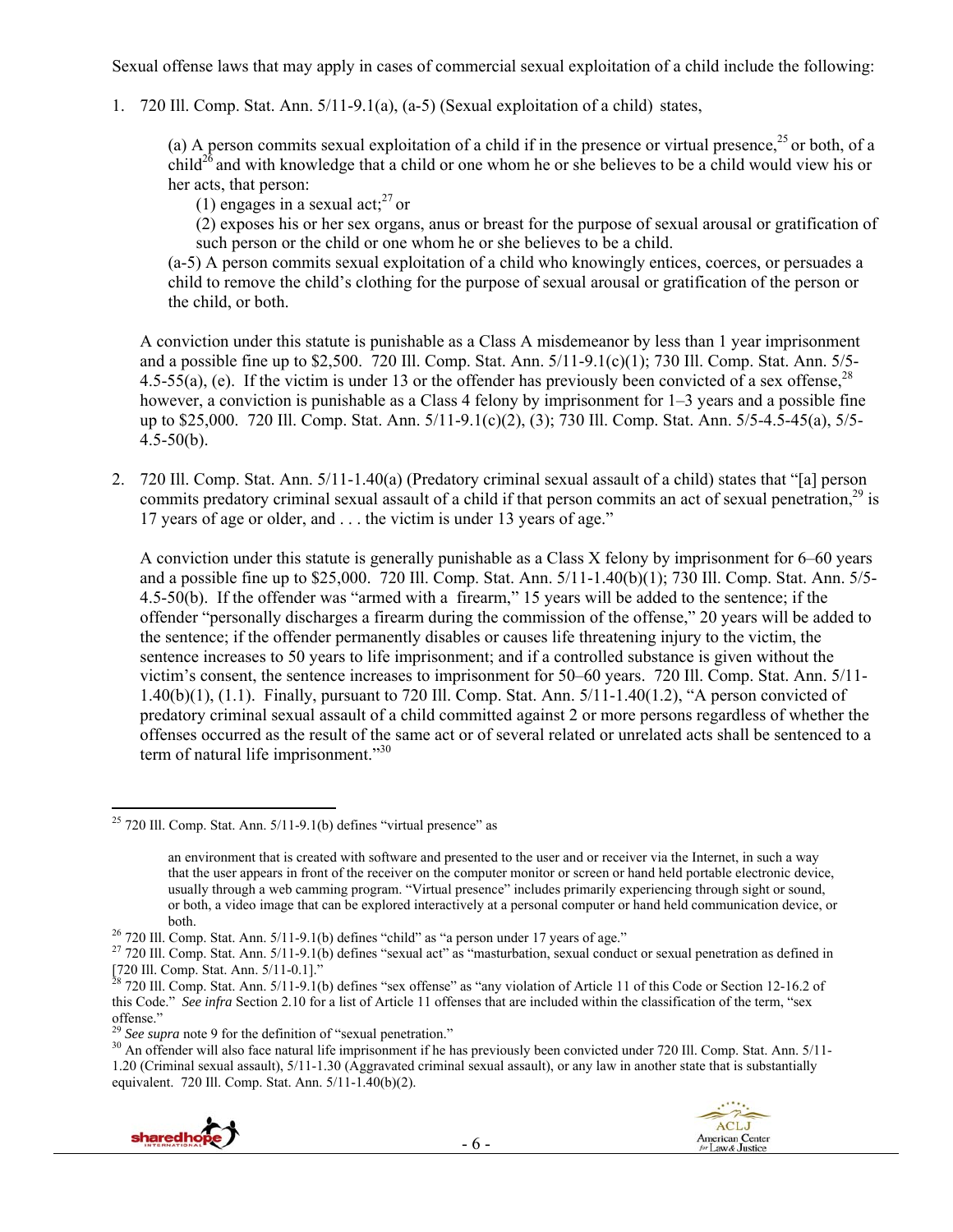- 3. 720 Ill. Comp. Stat. Ann. 5/11-1.60(c), (d) (Aggravated criminal sexual abuse) provides,
	- (c) A person commits aggravated criminal sexual abuse if:

(1) that person is 17 years of age or over and: (i) commits an act of sexual conduct<sup>31</sup> with a victim who is under 13 years of age; or (ii) commits an act of sexual conduct with a victim who is at least 13 years of age but under 17 years of age and the person uses force or threat of force to commit the act; or

. . . . (d) A person commits aggravated criminal sexual abuse if that person commits an act of sexual penetration<sup>32</sup> or sexual conduct with a victim who is at least 13 years of age but under 17 years of age and the person is at least 5 years older than the victim.

A conviction is punishable as Class 2 felony by imprisonment for 3–7 years and a possible fine up to \$25,000. 720 Ill. Comp. Stat. Ann. 5/11-1.60(g); 730 Ill. Comp. Stat. Ann. 5/5-4.5-35(a), 5/5-4.5-50(b).

4. 720 Ill. Comp. Stat. Ann. 5/11-6(a), (a-5) (Indecent solicitation of a child) states,

(a) A person of the age of 17 years and upwards commits indecent solicitation of a child if the person, with the intent that the offense of aggravated criminal sexual assault, criminal sexual assault, predatory criminal sexual assault of a child, or aggravated criminal sexual abuse be committed, knowingly solicits<sup>33</sup> a child<sup>34</sup> or one whom he or she believes to be a child to perform an act of sexual penetration<sup>35</sup> or sexual conduct<sup>36</sup> as defined in [720 Ill. Comp. Stat. Ann.  $5/11$ -0.1]. (a-5) A person of the age of 17 years and upwards commits indecent solicitation of a child if the person knowingly discusses an act of sexual conduct or sexual penetration with a child or with one whom he or she believes to be a child by means of the Internet with the intent that the offense of aggravated criminal sexual assault, predatory criminal sexual assault of a child, or aggravated criminal sexual abuse be committed.

A conviction under subsection (a) of this statute with the intent to commit predatory criminal sexual assault of a child or aggravated criminal sexual assault is punishable as a Class 1 felony by imprisonment for 4–15 years and a possible fine up to \$25,000; a conviction under subsection (a) with the intent to commit criminal sexual assault is punishable as a Class 2 felony by imprisonment for 3–7 years and a possible fine up to \$25,000; and a conviction under subsection (a) with the intent to commit aggravated criminal sexual abuse is punishable as a Class 3 felony by imprisonment for 2–5 years and a possible fine up to \$25,000. 720 Ill. Comp. Stat. Ann. 5/11-6(c)(1)–(3); 730 Ill. Comp. Stat. Ann. 5/5-4.5-30(a), 5/5-4.5-35(a), 5/5-4.5-40(a), 5/5-4.5-50(b). A conviction under subsection (a-5) of this statute is punishable as a Class 4 felony by imprisonment for 1–3 years and a possible fine up to \$25,000. 720 Ill. Comp. Stat. Ann. 5/11-6(c); 730 Ill. Comp. Stat. Ann. 5/5-4.5-45(a), 5/5-4.5-50(b).

5. 720 Ill. Comp. Stat. Ann. 5/11-6.6(a) (Solicitation to meet a child) states,

A person of the age of 18 or more years commits the offense of solicitation to meet a child if the person while using a computer, cellular telephone, or any other device, with the intent to meet a child<sup>37</sup> or one whom he or she believes to be a child, solicits, entices, induces, or arranges with the child to meet at a

<sup>&</sup>lt;sup>35</sup> See supra note 9 for the definition of "sexual penetration."<br><sup>36</sup> See supra note 22 for the definition of "sexual conduct."<br><sup>37</sup> 720 Ill. Comp. Stat. Ann. 5/11-6.6(c) defines "child" as "any person under 17 years of



 $31$  See supra note 22 for the definition of "sexual conduct."

 $\frac{32}{32}$  See supra note 9 for the definition of "sexual penetration."<br> $\frac{32}{32}$  See supra note 9 for the definition of "sexual penetration."<br> $\frac{33}{20}$  720 Ill. Comp. Stat. Ann. 5/11-6(b) defines "solicit" as "to co perform an act by any means including, but not limited to, in person, over the phone, in writing, by computer, or by advertisement of any kind."<br>
<sup>34</sup> 720 Ill. Comp. Stat. Ann. 5/11-6(b) defines "child" as "a person under 17 years of age."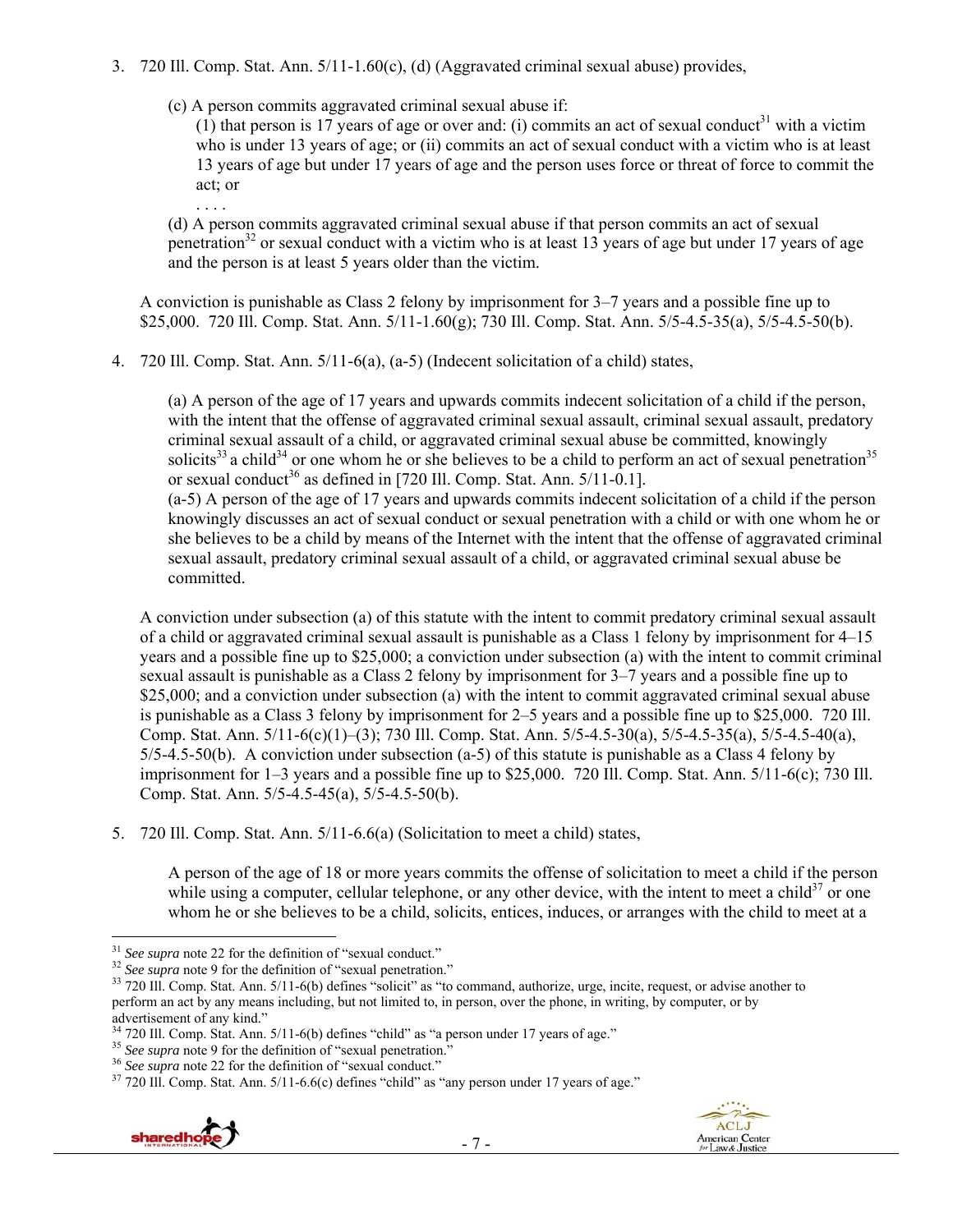location without the knowledge of the child's parent or guardian and the meeting with the child is arranged for a purpose other than a lawful purpose under Illinois law.

A conviction under this statute is punishable as a Class A misdemeanor by imprisonment up to 1 year and a possible fine up to \$2,500, except that, where the offender "believes he or she is 5 or more years older than the child," a conviction is punishable as a Class 4 felony by imprisonment for 1–3 years and a possible fine up to \$25,000. 720 Ill. Comp. Stat. Ann. 5/11-6.6(b); 730 Ill. Comp. Stat. Ann. 5/5-4.5-55(a), (e), 5/5-4.5-  $45(a)$ ,  $5/5-4.5-50(b)$ .

6. 720 Ill. Comp. Stat. Ann. 5/11-6.5(a) (Indecent solicitation of an adult) states,

A person commits indecent solicitation of an adult if the person knowingly:

- (1) Arranges for a person 17 years of age or over to commit an act of sexual penetration<sup>38</sup> as defined
- in [720 Ill. Comp. Stat. Ann. 5/11-0.1] with a person:
	- (i) Under the age of 13 years; or
	- (ii) Thirteen years of age or over but under the age of 17 years; or

(2) Arranges for a person 17 years of age or over to commit an act of sexual conduct as defined in Section 11-0.1 with a person:

- (i) Under the age of 13 years; or
- (ii) Thirteen years of age or older but under the age of 17 years.

A conviction under subsection (a)(1)(i) is punishable as a Class X felony by imprisonment for  $6-30$  years and a possible fine up to \$25,000; a conviction under subsection (a)(1)(ii) is punishable as a Class 1 felony by imprisonment for 4–15 years and a possible fine up to \$25,000; a conviction under subsection (a)(2)(i) is punishable as a Class 2 felony by imprisonment for 3–7 years and a possible fine up to \$25,000; and a conviction under subsection  $(a)(2)(ii)$  is punishable as a Class A misdemeanor by imprisonment up to 1 year and a possible fine up to \$2,500. 720 Ill. Comp. Stat. Ann. 5/11-6.5(b); 730 Ill. Comp. Stat. Ann. 5/5-4.5-  $25(a)$ ,  $5/5-4.5-30(a)$ ,  $5/5-4.5-35(a)$ ,  $5/5-4.5-50(b)$ ,  $5/5-4.5-55(a)$ , (e).

*1.3 CSEC or prostitution statutes refer to the sex trafficking statute to identify the commercially sexually exploited minor as a trafficking victim.* 

None of Illinois's CSEC laws reference 720 Ill. Comp. Stat. Ann. 5/10-9 (Trafficking in persons, involuntary servitude, and related offenses).

1.3.1 Recommendation: Amend Illinois's CSEC statutes to refer to 720 Ill. Comp. Stat. Ann. 5/10-9 (Trafficking in persons, involuntary servitude, and related offenses) to ensure CSEC victims are identified as sex trafficking victims.

See supra note 9 for the definition of "sexual penetration."



 $\overline{a}$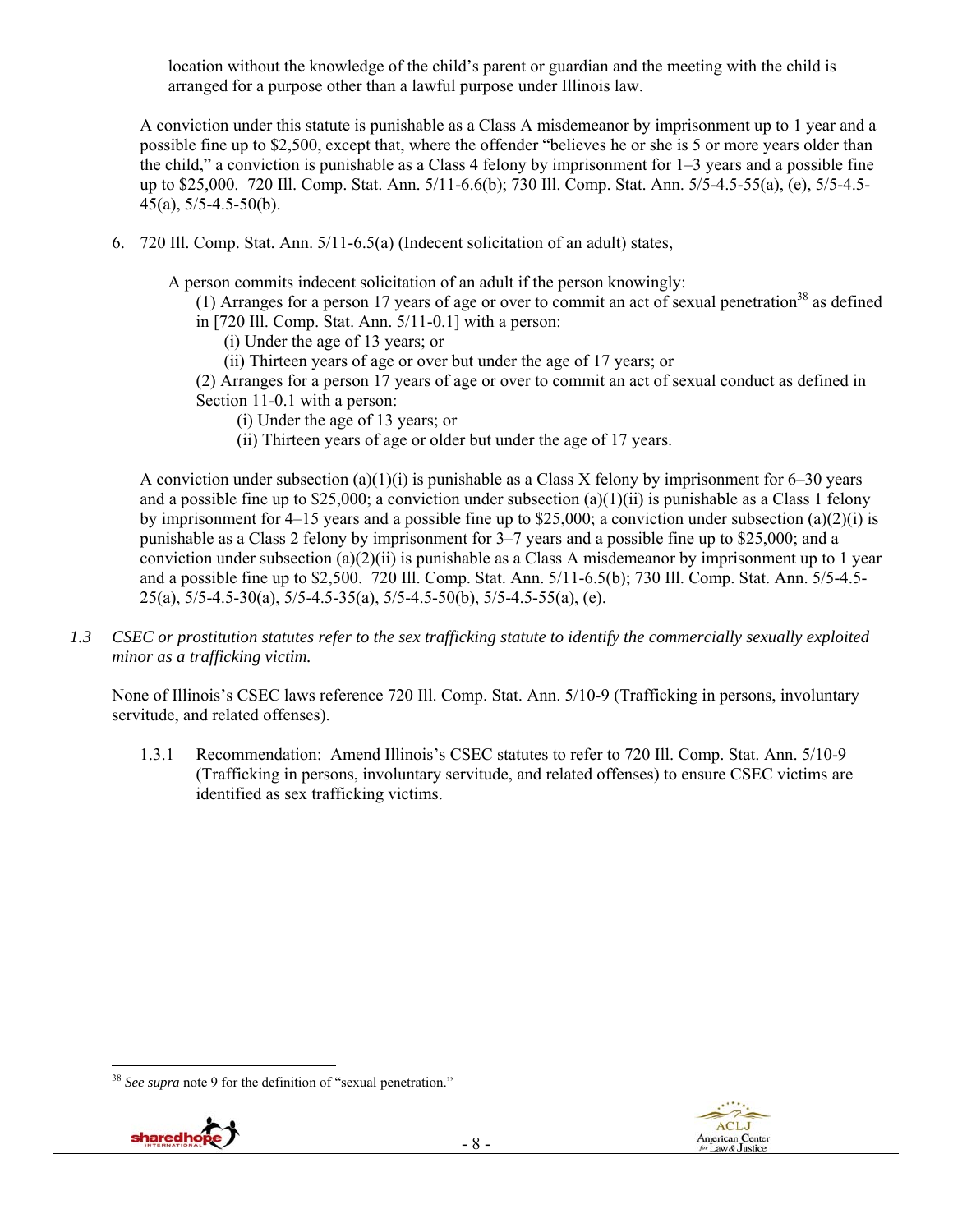#### **Framework Issue 2: Criminal provisions for demand**

#### *Legal Components:*

- *2.1 The state sex trafficking law can be applied to the buyers of commercial sex acts with a victim of domestic minor sex trafficking.*
- *2.2 Buyers of commercial sex acts with a minor can be prosecuted under CSEC laws.*
- *2.3 Solicitation laws differentiate buying sex acts with an adult and buying sex acts with a minor under 18.*
- *2.4 Penalties for buyers of commercial sex acts with minors are as high as federal penalties.*
- *2.5 Using the Internet to lure, entice, or purchase, or attempt to lure, entice, or purchase commercial sex acts with a minor is a separate crime or results in an enhanced penalty for buyers.*
- *2.6 No age mistake defense is permitted for a buyer of commercial sex acts with any minor under 18.*
- 2.7 Base penalties for buying sex acts with a minor are sufficiently high for all minors under 18 and not reduced for *older minors.*
- *2.8 Financial penalties for buyers of commercial sex acts with minors are sufficiently high to make it difficult for buyers to hide the crime.*
- *2.9 Buying and possessing child pornography carries penalties as high as similar federal offenses.*
- *2.10 Convicted buyers of commercial sex acts with minors and child pornography are required to register as sex offenders.*

 $\_$ 

## *Legal Analysis:*

*2.1 The state sex trafficking law can be applied to the buyers of commercial sex acts with a victim of domestic minor sex trafficking.* 

720 Ill. Comp. Stat. Ann. 5/10-9(c) (Trafficking in persons, involuntary servitude, and related offenses) might apply to buyers of sex with victims of domestic minor sex trafficking through the use of the word "obtains" in the phrase, "obtains by any means, or attempts to . . . obtain by any means, another person under 18 years of age, knowing that the minor will engage in commercial sexual activity." Federal prosecutors, under the Trafficking Victims Protection Act (TVPA),<sup>39</sup> have applied the crime of human trafficking to attempted buyers of commercial sex with minors by charging that the buyers attempted to "obtain"40 a person under 18 to engage in commercial sex.<sup>41</sup> It is unsettled whether the courts will uphold this interpretation of the TVPA. It is arguable, therefore, that the term "obtain" in Illinois's trafficking statute may be similarly applied, and could, therefore, implicate buyers under 720 Ill. Comp. Stat. Ann. 5/10-9(c).

- 2.1.1 Recommendation: Amend 720 Ill. Comp. Stat. Ann. 5/10-9(c) (Trafficking in persons, involuntary servitude, and related offenses) to clearly apply to buyers of commercial sex with minors.
- *2.2 Buyers of commercial sex acts with a minor can be prosecuted under CSEC laws.*<sup>42</sup>

Several Illinois CSEC laws include the crime of buying sex acts with a minor.





 $\overline{a}$ <sup>39</sup> Trafficking Victims Protection Act (TVPA) of 2000, Pub. L. No. 106-386, 114 Stat. 1464, 1466 (codified in scattered sections of 18 and 22 U.S.C.).

<sup>18</sup> U.S.C. § 1591(a).

<sup>41</sup> *See, e.g*., Indictment at 1, United States v. Oflyng, No. 09-00084-01-CR-W-SOW (W.D. Mo. Mar. 10, 2009); *see also* News Release, U.S. Department of Justice, Office of the Unites States Attorney for the Western District of Missouri, Human Trafficking Rescue Project, Operation Guardian Angel, Final Defendant Pleads Guilty to Sex Trafficking of a Child, (Dec. 18, 2009), http://www.justice.gov/usao/mow/news2009/mikoloyck.ple.htm. 42 *See supra* Section 1.2 for a more complete discussion of the relevant statute provisions.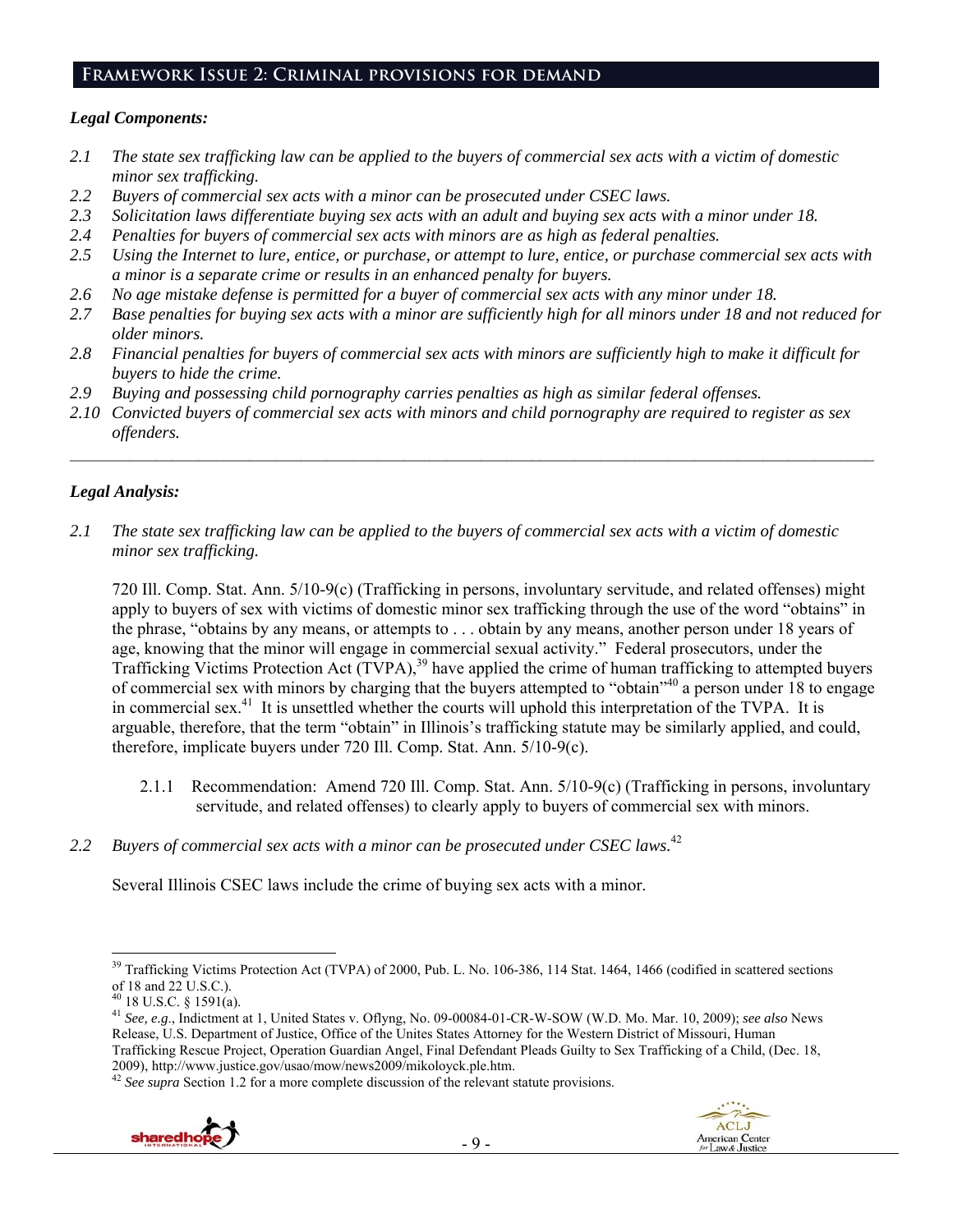720 Ill. Comp. Stat. Ann. 5/11-18.1(a), (a-5) (Patronizing a minor engaged in prostitution) separately makes it a crime when a buyer "engages in an act of sexual penetration" or "engages in any touching or fondling" with a prostituted person under 18. A conviction under this statute is punishable as a Class 3 felony by imprisonment for 2–5 years and a possible fine up to \$25,000.43 720 Ill. Comp. Stat. Ann. 5/11-18.1(c); 730 Ill. Comp. Stat. Ann.  $5/5-4.5-40(a)$ ,  $5/5-4.5-50(b)$ .<sup>4</sup>

Additionally, 720 Ill. Comp. Stat. Ann. 5/11-14.1(a) (Solicitation of a sexual act), Illinois's age-neutral solicitation statute, imposes a heightened penalty where the person from whom a sexual act is solicited is under 18. As a Class 4 felony, a conviction under 720 Ill. Comp. Stat. Ann. 5/11-14.1(a), where the victim is a minor, is punishable by imprisonment for 1–3 years and a possible fine up to \$25,000. 720 Ill. Comp. Stat. Ann. 5/11- 14.1(b); 730 Ill. Comp. Stat. Ann. 5/5-4.5-45(a), 5/5-4.5-50(b).

A buyer also may be prosecuted under 720 Ill. Comp. Stat. Ann. 5/11-25(a) (Grooming) for soliciting a child to "engage in any unlawful sexual conduct."45 A conviction under this statute is punishable as a Class 4 felony by imprisonment for 1-3 years and a possible fine up to \$25,000. 720 Ill. Comp. Stat. Ann. 5/11-25(b); 730 Ill. Comp. Stat. Ann. 5/5-4.5-45(a), 5/5-4.5-50(b). If the buyer travels to meet a solicited child, the buyer also may be prosecuted under 720 Ill. Comp. Stat. Ann. 5/11-26(a) (Traveling to meet a minor). A conviction under this statute is punishable as a Class 3 felony by imprisonment for 2–5 years and a possible fine up to \$25,000. 720 Ill. Comp. Stat. Ann. 5/11-26(b); 730 Ill. Comp. Stat. Ann. 5/5-4.5-40(a), 5/5-4.5-50(b).

#### *2.3 Solicitation laws differentiate buying sex acts with an adult and buying sex acts with a minor under 18.*

Illinois makes buying sex with an adult and buying sex with a minor separate crimes. 720 Ill. Comp. Stat. Ann. 5/11-14.1(a) (Solicitation of a sexual act), Illinois's age-neutral solicitation statute, states that it is an offense when someone "offers a person not his or her spouse any money, property, token, object, or article or anything of value for that person or any other person not his or her spouse to perform any act of sexual penetration<sup>46</sup>... or any touching or fondling of the sex organs of one person by another person for the purpose of sexual arousal or gratification." A conviction under this statute, when the victim is under 18, is punishable as a Class 4 felony by imprisonment for 1–3 years and a possible fine up to \$25,000. 720 Ill. Comp. Stat. Ann. 5/11-14.1(b); 730 Ill. Comp. Stat. Ann. 5/5-4.5-45(a), 5/5-4.5-50(b). In contrast, when the victim is 18 or over, a conviction is punishable as a Class A misdemeanor by imprisonment up to 1 year and a possible fine up to \$2,500. 720 Ill. Comp. Stat. Ann. 5/11-14.1(b); 730 Ill. Comp. Stat. Ann. 5/5-4.5-55(a), (e).

Additionally, 720 Ill. Comp. Stat. Ann. 5/11-18.1(a), (a-5) (Patronizing a minor engaged in prostitution) separately makes it a crime when a buyer "engages in an act of sexual penetration" or "engages in any touching or fondling" with a prostituted person under 18. A conviction under this statute is punishable as a Class 3 felony by imprisonment for  $2-\overline{5}$  years and a possible fine up to \$25,000.<sup>47</sup> 720 Ill. Comp. Stat. Ann. 5/11-18.1(c); 730 Ill. Comp. Stat. Ann.  $5/5-4.5-40(a)$ ,  $5/5-4.5-50(b)$ .<sup>48</sup>

## *2.4 Penalties for buyers of commercial sex acts with minors are as high as federal penalties.*

In the event that 720 Ill. Comp. Stat. Ann. 5/10-9(c) (Trafficking in persons, involuntary servitude, and related offenses) can be applied to a buyer, a conviction is punishable as a Class X felony by imprisonment for 6–30 years and a possible fine up to \$25,000, if the victim is under 17. 720 Ill. Comp. Stat. Ann. 5/10-9(c); 730 Ill. Comp. Stat. Ann.  $5/5-4.5-25(a)$ ,  $5/5-4.5-50(b)$ .<sup>49</sup>





<sup>&</sup>lt;sup>43</sup> See supra note 15.

<sup>&</sup>lt;sup>45</sup> See supra note 13, except that the punishment for conviction is elevated to a Class 2 felony, not a Class X felony.<br><sup>45</sup> See supra note 22 for the definition of "sexual conduct."<br><sup>45</sup> See supra note 9 for the definit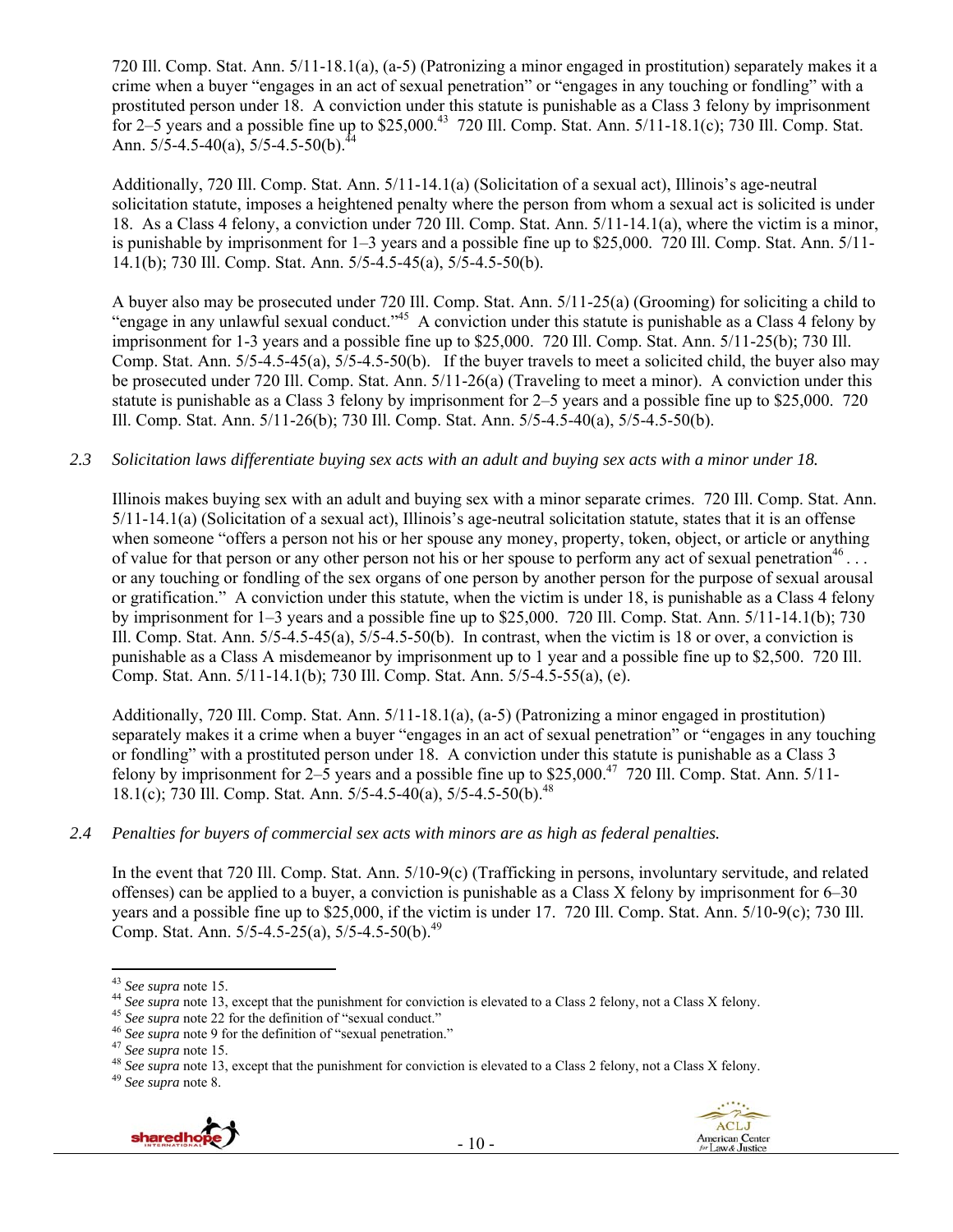A conviction under 720 Ill. Comp. Stat. Ann. 5/11-18.1(a), (a-5) (Patronizing a minor engaged in prostitution) is punishable as a Class 3 felony by imprisonment for  $2-5$  years and a possible fine up to \$25,000.<sup>50</sup> 720 Ill. Comp. Stat. Ann. 5/11-18.1(c); 730 Ill. Comp. Stat. Ann. 5/5-4.5-40(a), 5/5-4.5-50(b).<sup>51</sup>

Buyers also may be prosecuted under 720 Ill. Comp. Stat. Ann. 5/11-25(a) (Grooming), which is punishable as a Class 4 felony by imprisonment for 1–3 years and a possible fine up to \$25,000. 720 Ill. Comp. Stat. Ann. 5/11-25(b); 730 Ill. Comp. Stat. Ann. 5/5-4.5-45(a), 5/5-4.5-50(b). Lastly, a conviction under 720 Ill. Comp. Stat. Ann. 5/11-26(a) (Traveling to meet a minor) is punishable as a Class 3 felony by imprisonment for 2–5 years and a possible fine up to \$25,000. 720 Ill. Comp. Stat. Ann. 5/11-26(b); 730 Ill. Comp. Stat. Ann. 5/5-  $4.5-40(a)$ ,  $5/5-4.5-50(b)$ .

Several sexual offenses could be used to prosecute a buyer of commercial sex acts with a minor but do not specifically criminalize the commercial sexual exploitation of a child, and do not refer to the human trafficking statute to bring these criminal offenses within the ambit of human trafficking under 720 Ill. Comp. Stat. Ann. 5/10-9.

In comparison, if the victim is under the age of 14, a conviction under the TVPA for child sex trafficking is punishable by 15 years to life imprisonment and a fine not to exceed \$250,000. 18 U.S.C. §§ 1591(b)(1),  $3559(a)(1)$ ,  $3571(b)(3)$ . If the victim is between the ages of  $14-17$ , a conviction is punishable by 10 years to life imprisonment and a fine not to exceed \$250,000. 18 U.S.C. §§ 1591(b)(2), 3559(a)(1), 3571(b)(3). A conviction is punishable by mandatory life imprisonment, however, if the buyer has a prior conviction for a federal sex offense<sup>52</sup> against a minor. 18 U.S.C. § 3559(e)(1). To the extent buyers can be prosecuted under other federal CSEC laws,  $53$  a conviction is punishable by penalties ranging from a fine not to exceed \$250,000 to life imprisonment and a fine not to exceed  $$250,000$ .<sup>54</sup>

*2.5 Using the Internet to lure, entice, or purchase, or attempt to lure, entice, or purchase commercial sex acts with a minor is a separate crime or results in an enhanced penalty for buyers.* 

Several statutes make it a crime to use the Internet to lure, entice, recruit, or purchase commercial sex acts with a minor. 720 Ill. Comp. Stat. Ann. 5/11-25(a) (Grooming) makes it a crime when a buyer "knowingly uses a computer on-line service, Internet service . . . to seduce, solicit, lure, or entice, or attempt to seduce, solicit, lure, or entice, a child . . . to commit any sex offense as defined in [730 Ill. Comp. Stat. Ann. 150/2]<sup>55</sup> or to otherwise engage in any unlawful sexual conduct."56 A conviction under this statute is punishable as a Class 4 felony by





<sup>&</sup>lt;sup>50</sup> See supra note 15.

<sup>&</sup>lt;sup>51</sup> See supra note 13, except that the punishment for conviction is elevated to a Class 2 felony, not a Class X felony.<br><sup>52</sup> Pursuant to 18 U.S.C. § 3559(e)(2), "federal sex offense" is defined as

an offense under section 1591 [18 USCS § 1591] (relating to sex trafficking of children), 2241 [18 USCS § 2241] (relating to aggravated sexual abuse),  $2242$  [18 USCS  $\S$  2242] (relating to sexual abuse),  $2244(a)(1)$  [18 USCS  $\S$  $2244(a)(1)$  (relating to abusive sexual contact),  $2245$  [18 USCS § 2245] (relating to sexual abuse resulting in death), 2251 [18 USCS § 2251] (relating to sexual exploitation of children), 2251A [18 USCS § 2251A] (relating to selling or buying of children), 2422(b) [18 USCS § 2422(b)] (relating to coercion and enticement of a minor into prostitution), or

<sup>2423(</sup>a) [18 USCS § 2423(a)] (relating to transportation of minors). 53 18 U.S.C. §§ 2251A(b) (Selling or buying of children), 2251(a) (Sexual exploitation of children), 2423(a) (Transportation of a minor with intent for minor to engage in criminal sexual activity), 2422(a) (Coercion and enticement), 2252(a)(2), (a)(4) (Certain activities relating to material involving the sexual exploitation of minors).

<sup>54 18</sup> U.S.C. §§ 2251A(b) (conviction punishable by imprisonment for 30 years to life and a fine), 2251(e) (conviction punishable by imprisonment for 15–30 years and a fine), 2423(a) (conviction punishable by imprisonment for 10 years to life and a fine),  $2422(a)$  (conviction punishable by a fine, imprisonment up to 20 years, or both),  $2252(a)(2)$ , (4) (stating that a conviction under subsection (a)(2) is punishable by imprisonment for  $5-20$  years and a fine, while a conviction under subsection (a)(4) is punishable by imprisonment up to 10 years, a fine, or both); *see also* 18 U.S.C §§ 3559(a)(1) (classifying all of the above listed offenses as felonies), 3571(b)(3) (providing a fine up to \$250,000 for any felony convicti

<sup>&</sup>lt;sup>55</sup> See infra Section 2.10 for a list of offenses relevant to buyers that are classified as "sex offenses."<br><sup>56</sup> See supra note 22 for the definition of "sexual conduct."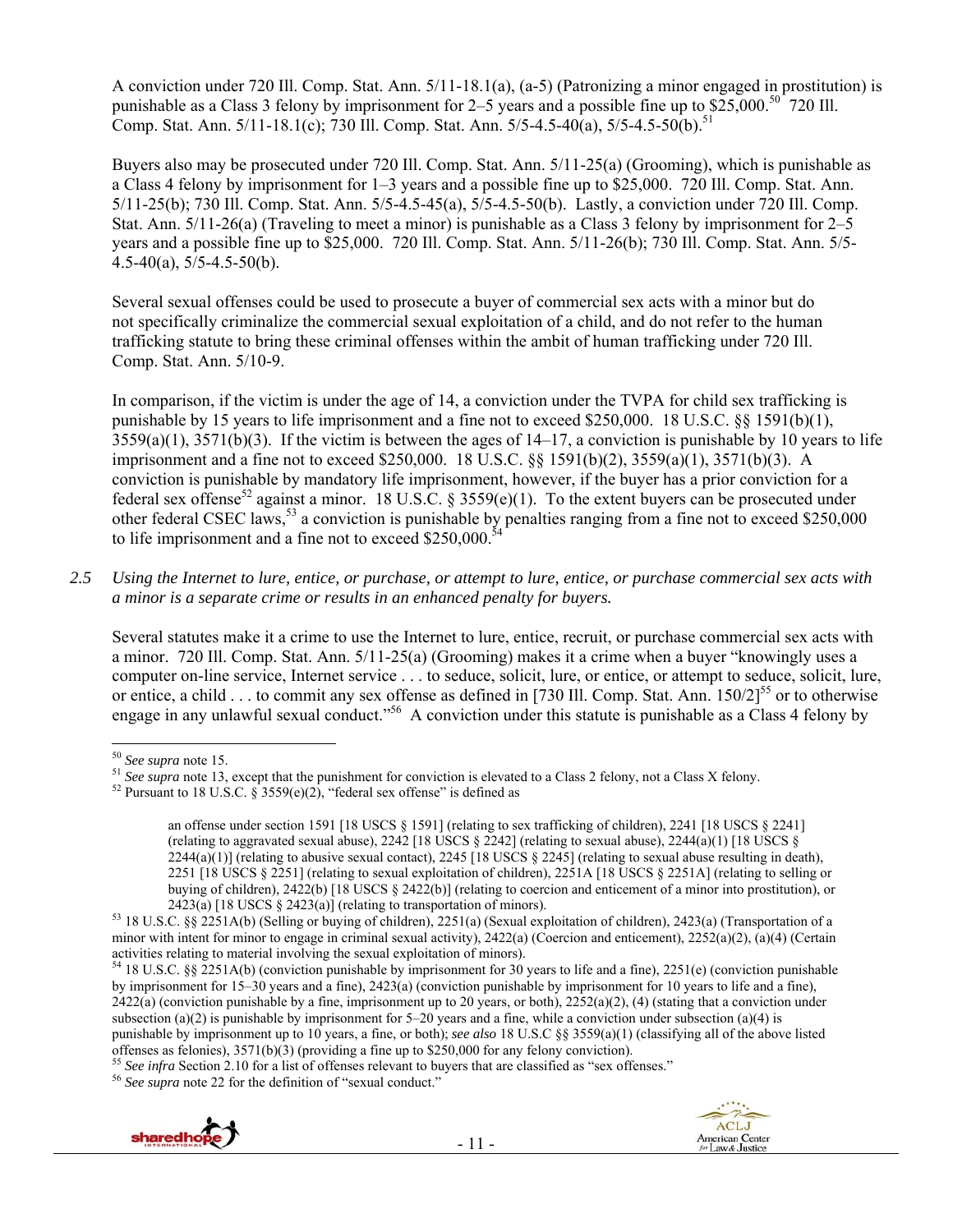imprisonment for 1–3 years and a possible fine up to \$25,000. 720 Ill. Comp. Stat. Ann. 5/11-25(b); 730 Ill. Comp. Stat. Ann. 5/5-4.5-45(a), 5/5-4.5-50(b).

720 Ill. Comp. Stat. Ann. 5/11-26(a) (Traveling to meet a minor) makes it a crime when a buyer travels to meet a child "for the purpose of engaging in any sex offense as defined in [730 Ill. Comp. Stat. Ann.  $150/2$ ],  $57$  or to otherwise engage in other unlawful sexual conduct<sup>58</sup> with a child  $\ldots$  after using a computer on-line service, [or] Internet service." A conviction under this statute is punishable as a Class 3 felony by imprisonment for 2–5 years and a possible fine up to \$25,000. 720 Ill. Comp. Stat. Ann. 5/11-26(b); 730 Ill. Comp. Stat. Ann. 5/5-  $4.5-40(a)$ ,  $5/5-4.5-50(b)$ .

#### *2.6 No age mistake defense is permitted for a buyer of commercial sex acts with any minor under 18.*

Although 720 Ill. Comp. Stat. Ann. 5/10-9(c) (Trafficking in persons, involuntary servitude, and related offenses), 5/11-25 (Grooming), and 5/11-26 (Traveling to meet a minor) are silent regarding a defense of age mistake, several of Illinois's CSEC laws expressly provide the defense of age mistake to a buyer. Specifically, 720 Ill. Comp. Stat. Ann. 5/11-14.1(b-5) (Solicitation of a sexual act) and 5/11-18.1(b) (Patronizing a minor engaged in prostitution) provide that a buyer who "reasonably believed" the child was at least 18 may assert such belief as an affirmative defense.

For the offenses that are not applicable to buyers, a mistake of age defense is available for traffickers or facilitators who violate 720 Ill. Comp. Stat. Ann. 5/11-14.4 (Promoting juvenile prostitution) or 5/11-17.1 (Keeping a place of juvenile prostitution). 720 Ill. Comp. Stat. Ann. 5/11-14.4(c), 5/11-17.1(b).

- 2.6.1 Recommendation: Amend 720 Ill. Comp. Stat. Ann. 5/11-14.1(b-5) (Solicitation of a sexual act) and 5/11-18.1(b) (Patronizing a minor engaged in prostitution) to eliminate the defense of mistake of age.
- 2.6.2 Recommendation: Amend 720 Ill. Comp. Stat. Ann. 5/10-9(c) (Trafficking in persons, involuntary servitude, and related offenses), 5/11-25 (Grooming), and 5/11-26 (Traveling to meet a minor) to prohibit buyers of commercial sex with children from asserting an age mistake defense.
- *2.7 Base penalties for buying sex acts with a minor are sufficiently high for all minors under 18 and not reduced for older minors.*

720 Ill. Comp. Stat. Ann. 5/10-9(c) (Trafficking in persons, involuntary servitude, and related offenses) staggers its penalties based on the age of the victim and the presence of "overt force or threat" of force. If the minor is under 17 or in the presence of "overt force or threat" of force, a conviction under subsection (c) of this statute is punishable as a Class X felony by imprisonment for 6–30 years and a possible fine up to \$25,000. 720 Ill. Comp. Stat. Ann. 5/10-9(c); 730 Ill. Comp. Stat. Ann. 5/5-4.5-25(a), (e), 5/5-4.5-50(b). If the minor is 17–18, however, and no force or threat of force is present, a conviction under subsection (c) is punishable as a Class 1 felony by imprisonment for 4–15 years and a possible fine up to \$25,000. 720 Ill. Comp. Stat. Ann. 5/10-9(c); 730 Ill. Comp. Stat. Ann. 5/5-4.5-30(a), (e), 5/5-4.5-50(b).

Illinois CSEC laws do not stagger penalties based on the age of the minor involved.





 $\overline{a}$ <sup>57</sup> See infra Section 2.10 for a list of offenses relevant to buyers that are classified as "sex offenses." See supra note 22 for the definition of "sexual conduct."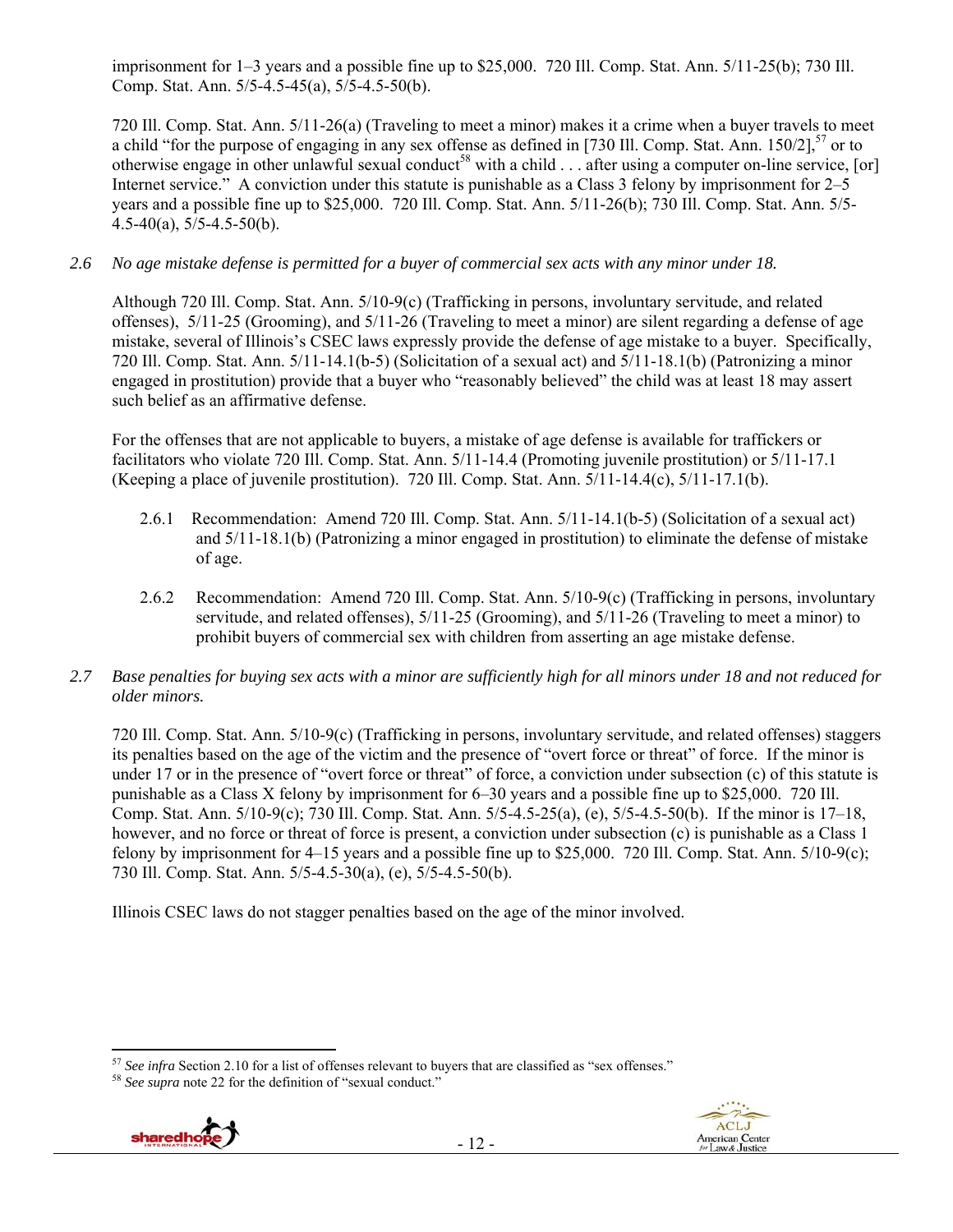*2.8 Financial penalties for buyers of commercial sex acts with minors are sufficiently high to make it difficult for buyers to hide the crime.* 

Buyers of sex with minors may be subject to fines, asset forfeiture, restitution, and civil remedies. To the extent that 720 Ill. Comp. Stat. Ann. 5/10-9(c) (Trafficking in persons, involuntary servitude, and related offenses) applies to a buyer, a convicted buyer may be required to pay a possible fine up to \$25,000. 720 Ill. Comp. Stat. Ann. 5/10-9(c); 730 Ill. Comp. Stat. Ann. 5/5-4.5-50(b). A buyer convicted under 720 Ill. Comp. Stat. Ann.  $5/11-18.1(a)$ , (a-5) (Patronizing a minor engaged in prostitution),  $5/11-14.1(a)$  (Solicitation of a sexual act), 5/11-25(a) (Grooming), or 5/11-26(a) (Traveling to meet a minor), all felonies, also may be required to pay a possible fine up to \$25,000. 720 Ill. Comp. Stat. Ann. 5/11-18.1(c), 5/11-14.1(b), 5/11-25(b), 5/11-26(b); 730 Ill. Comp. Stat. Ann. 5/5-4.5-50(b).

To the extent that 720 Ill. Comp. Stat. Ann. 5/10-9(c) applies to buyers, convicted buyers are subject to property forfeiture. 720 Ill. Comp. Stat. Ann. 5/10-9(j) provides,

A person who commits the offense of involuntary servitude, involuntary sexual servitude of a minor, or trafficking in persons for forced labor or services under subsection (b), (c), or (d) of this Section is subject to the property forfeiture provisions set forth in Article 124B [Forfeiture] of the Code of Criminal Procedure of 1963 [725 ILCS 5/124B-5 et seq.].

725 Ill. Comp. Stat. Ann. 5/124B-300 (Persons and property subject to forfeiture) states,

A person who commits the offense of involuntary servitude, involuntary servitude of a minor, or trafficking of persons for forced labor or services<sup>59</sup> . . . shall forfeit to the State of Illinois any profits or proceeds and any property he or she has acquired or maintained in [the] violation . . . that the sentencing court determines, after a forfeiture hearing under this Article, to have been acquired or maintained as a result of maintaining a person in involuntary servitude or participating in trafficking of persons for forced labor or services.

The forfeiture laws found under Article 124B (Forfeiture apply), pursuant to 725 Ill. Comp. Stat. Ann. 5/124B-10 (Applicability; offenses), also apply to second or subsequent violations of 720 Ill. Comp. Stat. Ann. 5/11- 20.1 (Child pornography)<sup>60</sup> and to violations of 720 Ill. Comp. Stat. Ann.  $5/11$ -20.1B (Aggravated child pornography). 725 Ill. Comp. Stat. Ann. 5/124B-500(3) (Persons and property subject to forfeiture) states that a person who commits child pornography or aggravated child pornography must forfeit, among other things, "[a]ny computer that contains a depiction of child pornography in any encoded or decoded format."

Additionally, pursuant to 720 Ill. Comp. Stat. Ann. 5/36.5-5(a), (b) (Vehicle impoundment),

(a) In addition to any other penalty provided by law, a peace officer who arrests a person for a violation of Section 10-9 (Trafficking in persons, involuntary servitude, and related offenses), 10-14 (Prostitution),  $11-14.1$  (Solicitation of a sexual act), ...  $11-14.4$  (Promoting juvenile prostitution), ... or 11-18.1 (Patronizing a minor engaged in prostitution) . . . may tow and impound any vehicle used by the person in the commission of the offense. The person arrested for one or more such violations shall be charged a \$ 1,000 fee, to be paid to the unit of government that made the arrest. The person may

<sup>&</sup>lt;sup>60</sup> In People v. Alexander, the Supreme Court of Illinois held the definition of "child pornography" listed in 720 Ill. Comp. Stat. Ann. 5/11-20.1(f)(7) unconstitutional because the definition could include virtual images of children that the Supreme Court of the United States held in *Ashcroft v. Free Speech Coalition*, 535 U.S. 234 (2003) were protected under the First Amendment. 791 N.E.2d 506, 513-14 (Ill. 2003). The rest of the statute remains valid because subsection (f)(7) was held to be severable. *Id.* at 514.





 $\overline{a}$ <sup>59</sup> Although it explicitly mentions "trafficking of persons for forced labor or services," 725 Ill. Comp. Stat. Ann. 5/124B-300 references 720 Ill. Comp. Stat. Ann. 5/10A-10, a former trafficking statute that has since been repealed and renumbered as 720 Ill. Comp. Stat. Ann. 5/10-9.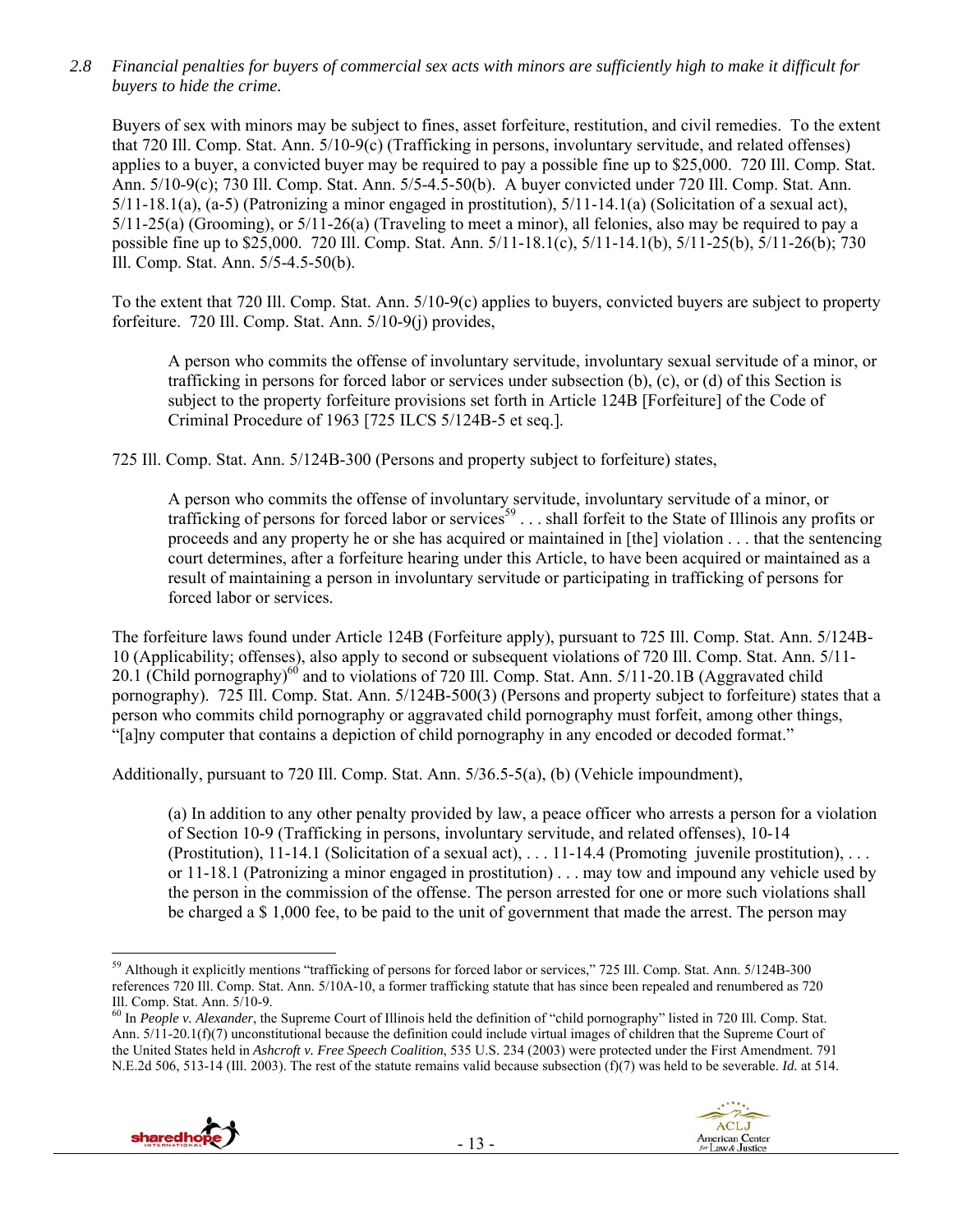recover the vehicle from the impound after a minimum of 2 hours after arrest upon payment of the fee. (b) \$ 500 of the fee shall be distributed to the unit of government whose peace officers made the arrest, for the costs incurred by the unit of government to tow and impound the vehicle. Upon the defendant's conviction of one or more of the offenses in connection with which the vehicle was impounded and the fee imposed under this Section, the remaining \$ 500 of the fee shall be deposited into the Violent Crime Victims Assistance Fund and shall be used by the Department of Human Services to make grants to non-governmental organizations to provide services for persons encountered during the course of an investigation into any violation of [the above listed offenses], provided such persons constitute prostituted persons or other victims of human trafficking.

Buyers convicted of trafficking in persons are required to make restitution to their victims. 720 Ill. Comp. Stat. Ann. 5/10-9(g) states,

Restitution is mandatory under this Section. In addition to any other amount of loss identified, the court shall order restitution including the greater of  $(1)$  the gross income or value to the defendant of the victim's labor or services or (2) the value of the victim's labor as guaranteed under the Minimum Wage Law and overtime provisions of the Fair Labor Standards Act (FLSA) [29 U.S.C. § 201 et seq.] or the Minimum Wage Law [820 ILCS 105/1 et seq.], whichever is greater.

Furthermore, 730 Ill. Comp. Stat. Ann. 5/5-5-6 (Restitution) states that the court shall order restitution for all convictions for violations of its Criminal Code that result in injury to the victim's person or "damage to his or her real or personal property." In addition, the offender may be required to pay the victim's long-term physical health care costs, which also includes mental health care costs. 730 Ill. Comp. Stat. Ann. 5/5-5-6(f-1). An offender may also be required to "meet all or any portion of the financial obligations of treatment, including but not limited to medical, psychiatric, or rehabilitative treatment or psychological counseling, prescribed for the victim or victims of the offense." 730 Ill. Comp. Stat. Ann. 5/5-5-6(g).

Additionally, a buyer who violates 720 Ill. Comp. Stat. Ann. 5/10-9 (Trafficking in persons, involuntary servitude, and related offenses), 5/11-20.1(Child pornography), or 5/11-20.1B (Aggravated child pornography) faces civil liability under the Predator Accountability Act, which was enacted for the purpose of allowing "persons who have been or who are subjected to the sex trade to seek civil damages and remedies from individuals and entities that recruited, harmed, profited from, or maintained them in the sex trade." 740 Ill. Comp. Stat. Ann. 128/5.

740 Ill. Comp. Stat. Ann. 128/15 (Cause of action) states,

- (a) Violations of this Act are actionable in civil court.
- (b) A victim of the sex trade<sup>61</sup> has a cause of action against a person or entity who:
	- (1) recruits, profits from, or maintains the victim in any sex trade<sup>62</sup> act;

 $(2)$  intentionally abuses,<sup>63</sup> as defined in Section 103 of the Illinois Domestic Violence Act of 1986, or causes bodily harm,  $64$  as defined in Section 11-0.1 of the Criminal Code of 1961 [720 ILCS 5/11-0.1], to the victim in any sex trade act; or

<sup>&</sup>lt;sup>64</sup> "Bodily harm" is defined in 720 Ill. Comp. Stat. Ann. 5/11-0.1 as "physical harm, and includes, but is not limited to, sexually transmitted diseases, pregnancy, and impotence."



 $\overline{a}$ 



<sup>61</sup> *See infra* Section 5.1 for the definition of "victim of the sex trade," as it is defined in 740 Ill. Comp. Stat. Ann. 128/10 (Definitions).

<sup>62 740</sup> Ill. Comp. Stat. Ann. 128/10 defines "sex trade" as "any act, which if proven beyond a reasonable doubt could support a conviction for a violation or attempted violation of," among other things, 720 Ill. Comp. Stat. Ann. 5/11-14.4 (Promoting juvenile prostitution), 5/11-20.1 (Child pornography), 5/11-20.1B (Aggravated child pornography), or 5/10-9 (Trafficking in persons,

involuntary servitude, and related offenses).<br><sup>63</sup> "Abuse" is defined in 750 Ill. Comp. Stat. Ann. 60/103(1) as "physical abuse, harassment, intimidation of a dependent, interference with personal liberty or willful deprivation but does not include reasonable direction of a minor child by a parent or person in loco parentis."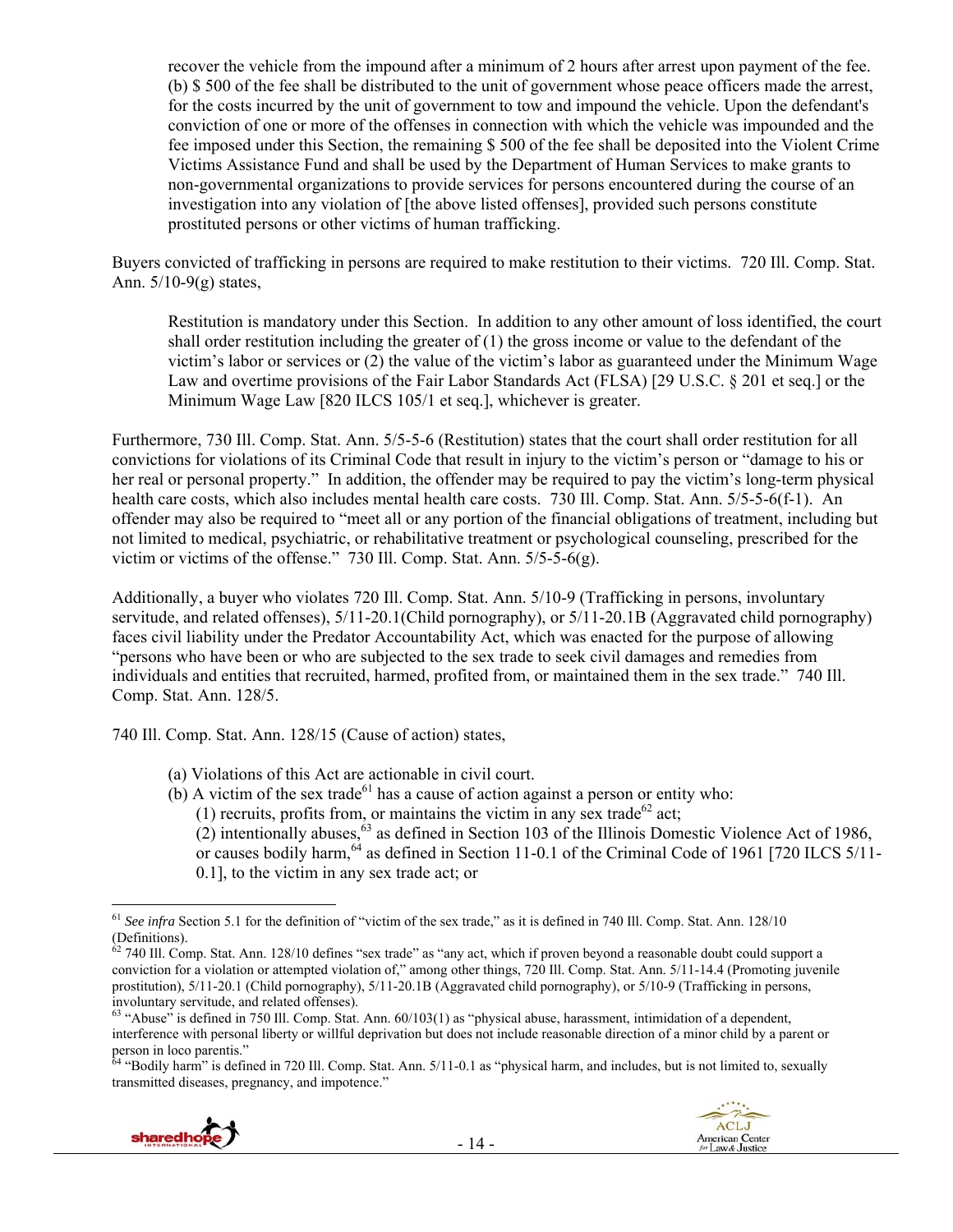(3) knowingly advertises or publishes advertisements for purposes of recruitment into sex trade activity.

Pursuant to 740 Ill. Comp. Stat. Ann. 128/20 (Relief), a victim of the sex trade that prevails is entitled to

(1) declaratory relief;

(2) injunctive relief;

(3) recovery of costs and attorney fees including, but not limited to, costs for expert testimony and witness fees;

(4) compensatory damages including, but not limited to:

(A) economic loss, including damage, destruction, or loss of use of personal property, and loss of past or future earning capacity; and

(B) damages for death, personal injury, disease, and mental and emotional harm, including medical, rehabilitation, burial expenses, pain and suffering, and physical impairment;

(5) punitive damages; and

(6) damages in the amount of the gross revenues received by the defendant from, or related to, the sex trade activities of the plaintiff.

*2.9 Buying and possessing child pornography carries penalties as high as similar federal offenses.* 

Possessing child pornography portraying a minor 13–18 years of age is illegal under 720 Ill. Comp. Stat. Ann.  $5/11-20.1(a)(6)$  (Child pornography),<sup>65</sup> which makes it a crime when any person

with knowledge of the nature or content thereof, possesses any film, videotape, photograph or other similar visual reproduction or depiction by computer of any child . . . whom the person knows or reasonably should know to be under the age of 18 and at least 13 years of age . . . engaged in any activity described in subparagraphs (i) through (vii) of paragraph (1) of this subsection; $^{66}$ ...

A conviction under this statute that involves a "film, videotape, or other moving depiction" is punishable as a Class 2 felony by imprisonment for 3–7 years and a fine of \$1,000–\$100,000; otherwise, a conviction is punishable as a Class 3 felony by imprisonment for 2–5 years and a fine of \$1,000–\$100,000. 720 Ill. Comp. Stat. Ann. 5/11-20.1(c); 730 Ill. Comp. Stat. Ann. 5/5-4.5-35(a), 5/5-4.5-40(a).

Possessing child pornography portraying a minor under 13 is illegal under 720 Ill. Comp. Stat. Ann. 5/11-  $20.1B(a)(6)$  (Aggravated child pornography), which makes it a crime when a person

with knowledge of the nature or content thereof, possesses any film, videotape, photograph or other similar visual reproduction or depiction by computer of any child whom the person knows or reasonably should know to be under the age of 13 engaged in any activity described in subparagraphs (i) through (vii) of paragraph (1) of this subsection:  $67$ 

A first conviction under this statute is punishable as a Class 2 felony by imprisonment for 3–7 years and a fine of \$1,000–\$100,000. 720 Ill. Comp. Stat. Ann. 5/11-20.1B(c)(2); 730 Ill. Comp. Stat. Ann. 5/5-4.5-35(a). If the offender has a previous conviction under this statute or under "the laws of this State or any other state of the offense of child pornography, aggravated child pornography, aggravated criminal sexual abuse, aggravated criminal sexual assault, predatory criminal sexual assault of a child, or any of the offenses formerly known as rape, deviate sexual assault, indecent liberties with a child, or aggravated indecent liberties with a child where the victim was under the age of 18 years or an offense that is substantially equivalent to those offenses," then a





<sup>&</sup>lt;sup>65</sup> See supra note 60.

<sup>&</sup>lt;sup>66</sup> See infra Section 3.2 for the provisions of 720 Ill. Comp. Stat. Ann. 5/11-20.1(a)(1)(i)–(vii).<br><sup>67</sup> See infra Section 3.2 for the provisions of 720 Ill. Comp. Stat. Ann. 5/11-20.1B(a)(1)(i)–(vii).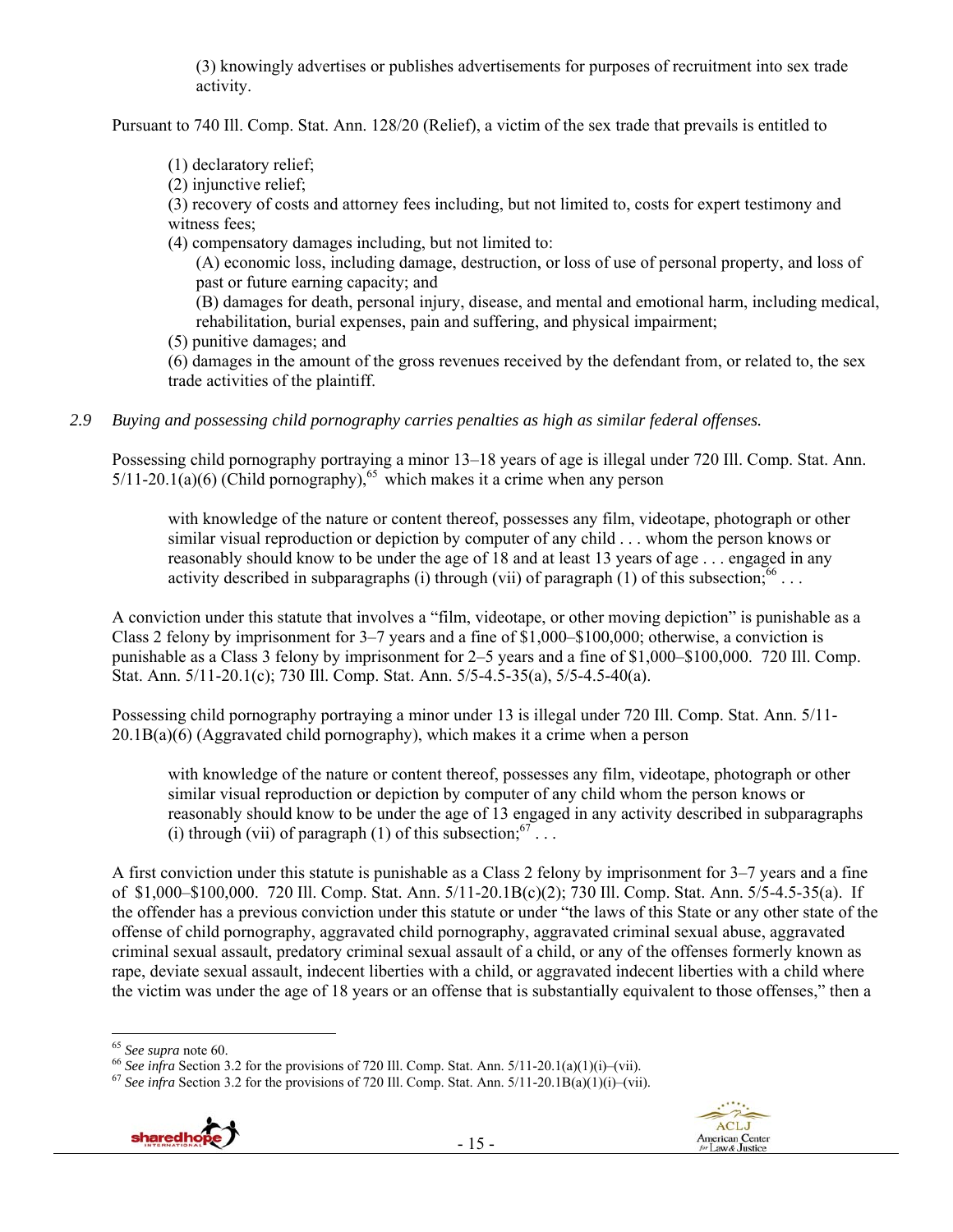conviction is punishable as a Class 1 felony by imprisonment for 4–15 years and a fine of \$1,000–\$100,000. 720 Ill. Comp. Stat. Ann. 5/11-20.1B(c)(4); 730 Ill. Comp. Stat. Ann. 5/5-4.5-30(a).

Buyers who violate 720 Ill. Comp. Stat. Ann. 5/11-20.1(a)(6) or 5/11-20.1B(a)(6) will also be subject to the forfeiture provisions listed in Chapter 725, Article 124B (Forfeiture)<sup>68</sup> and will therefore be required to forfeit the child pornography in their possession. 720 Ill. Comp. Stat. Ann. 5/11-20.1(e), 5/11-20.1B(e).

In comparison, a federal conviction for possession of child pornography<sup>69</sup> is generally punishable by imprisonment for 5–20 years and a fine not to exceed \$250,000.<sup>70</sup> Subsequent convictions, however, are punishable by imprisonment up to 40 years and a fine not to exceed  $$250,000.<sup>71</sup>$ 

#### *2.10 Convicted buyers of commercial sex acts with minors and child pornography are required to register as sex offenders.*

Buyers convicted of certain offenses are required to register as sex offenders or sexual predators. 730 Ill. Comp. Stat. Ann. 150/3(a) (Duty to register) states that "[a] sex offender, as defined in Section 2 of this Act [730 ILCS 150/2], or sexual predator shall . . . register in person and provide accurate information as required by the Department of State Police."

730 Ill. Comp. Stat. Ann. 150/2(A) (Definitions) defines "sex offender" as "any person who is . . . charged pursuant to Illinois law . . . with a sex offense set forth in subsection (B) of this Section or the attempt to commit an included sex offense, and . . . is convicted of such offense or an attempt to commit such offense."

730 Ill. Comp. Stat. Ann. 150/2(B) defines "sex offense" as a violation of or attempt to commit a violation of, among others, 720 Ill. Comp. Stat. Ann. 5/11-20.1 (Child pornography), 5/11-20.1B (Aggravated child pornography), 5/11-18.1 (Patronizing a juvenile prostitute), 5/11-25 (Grooming), 5/11-26 (Traveling to meet a minor), or 5/11-1.40 (Predatory criminal sexual assault of a child).

730 Ill. Comp. Stat. Ann. 150/2(E) defines "sexual predator" as "any person who, after July 1, 1999, is . . . [c]onvicted of a violation or attempted violation of," among others, 720 Ill. Comp. Stat. Ann. 5/11-20.1, 5/11- 20.1B, or 5/11-1.40 (Predatory criminal sexual assault of a child).

2.10.1 Recommendation: Amend 730 Ill. Comp. Stat. Ann. 150/2(B) (Definitions) to add 720 Ill. Comp. Stat. Ann. 5/10-9 (Trafficking in persons, involuntary servitude, and related offenses) and 5/11-14.1 (Solicitation of a sexual act), where the person solicited is a minor, as offenses for which a convicted buyer of sex acts with minors must register.

<sup>&</sup>lt;sup>71</sup> 18 U.S.C. §§ 2252(b) (stating if a person has a prior conviction under subsection (a)(2), or a list of other statutes, a conviction is punishable by a fine and imprisonment for  $15-40$  years, but if a person has a prior conviction under subsection (a)(4), or a list of other statutes, a conviction is punishable by a fine and imprisonment for  $10-20$  years),  $2252A(b)(1)$  (stating if a person has a prior conviction under subsection (a)(2), (a)(3), or a list of other statutes, a conviction is punishable by a fine and imprisonment for 15–40 years), 1466A(a), (b) (stating that the penalty scheme for section 2252A(b) applies); *see also* 18 U.S.C §§ 3559(a)(1) (classifying all of the above listed offenses as felonies),  $3571(b)(3)$  (providing a fine up to \$250,000 for any felony conviction).





 $68$  See supra Section 2.8 for a discussion of the applicable forfeiture provisions.

<sup>&</sup>lt;sup>69</sup> 18 U.S.C. §§ 2252(a)(2), (a)(4) (Certain activities relating to material involving the sexual exploitation of minors),

<sup>2252</sup>A(a)(2)–(3) (Certain activities relating to material constituting or containing child pornography), 1466A(a), (b) (Obscene visual representations of the sexual abuse of children).

<sup>&</sup>lt;sup>70</sup> 18 U.S.C. §§ 2252(b) (stating that a conviction under subsection (a)(2) is punishable by imprisonment for 5–20 years and a fine, while a conviction under subsection (a)(4) is punishable by imprisonment up to 10 years, a fine, or both),  $2252A(b)(1)$  (a conviction is punishable by imprisonment for  $5-20$  years and a fine), 1466A(a), (b) (stating that a conviction under subsection (a) is "subject to the penalties provided in section 2252A(b)(1)," imprisonment for 5–20 years and a fine, while a conviction under subsection (b) is "subject to the penalties provided in section 2252A(b)(2)," imprisonment up to 10 years, a fine, or both); *see also* 18 U.S.C §§ 3559(a)(1) (classifying all of the above listed offenses as felonies), 3571(b)(3) (providing a fine up to \$250,000 for any felony conviction).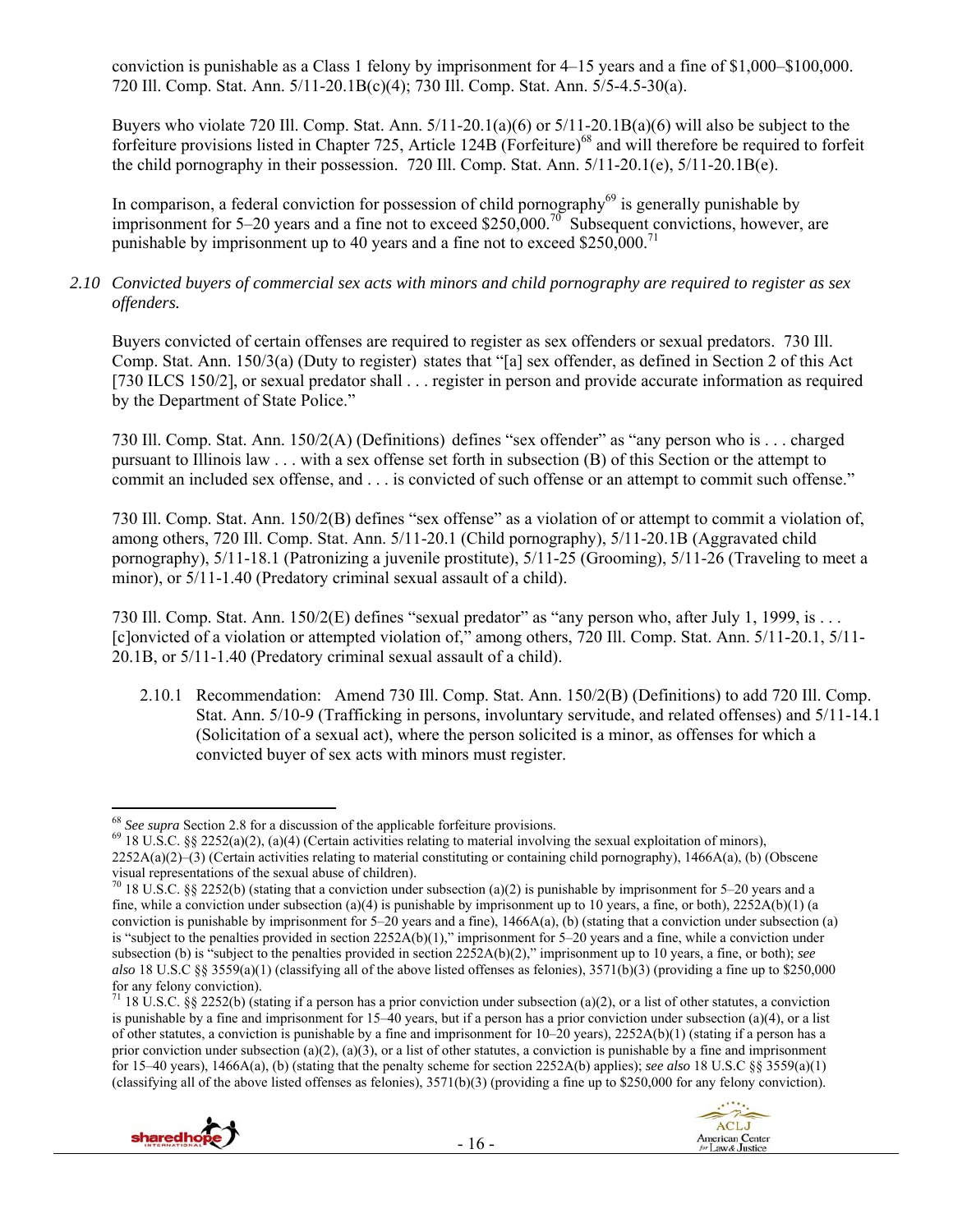#### **Framework Issue 3: Criminal provisions for traffickers**

#### *Legal Components:*

- *3.1 Penalties for trafficking a child for sexual exploitation are as high as federal penalties.*
- *3.2 Creating and distributing child pornography carries penalties as high as similar federal offenses.*
- *3.3 Using the Internet to lure, entice, recruit or sell commercial sex acts with a minor is a separate crime or results in an enhanced penalty for traffickers.*
- *3.4 Financial penalties for traffickers, including asset forfeiture, are sufficiently high.*
- *3.5 Convicted traffickers are required to register as sex offenders.*
- *3.6 Laws relating to termination of parental rights for certain offenses include sex trafficking or CSEC offenses in order to remove the children of traffickers from their control and potential exploitation. \_\_\_\_\_\_\_\_\_\_\_\_\_\_\_\_\_\_\_\_\_\_\_\_\_\_\_\_\_\_\_\_\_\_\_\_\_\_\_\_\_\_\_\_\_\_\_\_\_\_\_\_\_\_\_\_\_\_\_\_\_\_\_\_\_\_\_\_\_\_\_\_\_\_\_\_\_\_\_\_\_\_\_\_\_\_\_\_\_\_\_\_\_\_*

#### *Legal Analysis:*

*3.1 Penalties for trafficking a child for sexual exploitation are as high as federal penalties.* 

A conviction under subsection (c) of 720 Ill. Comp. Stat. Ann. 5/10-9 (Trafficking in persons, involuntary servitude, and related offenses), $^{72}$  if the victim is under 17 or in the presence of "overt force or threat" of force, is punishable as a Class X felony by imprisonment for 6–30 years and a possible fine up to \$25,000; if the victim is 17–18, with no force or threat, a conviction under subsection (c) is punishable as a Class 1 felony by imprisonment for 4–15 years and a possible fine up to \$25,000. 720 Ill. Comp. Stat. Ann. 5/10-9(c); 730 Ill. Comp. Stat. Ann.  $5/5-4.5-25(a)$ ,  $5/5-4.5-30(a)$ ,  $5/5-4.5-50(b)$ . A conviction under subsection (d) is punishable as a Class 1 felony by imprisonment for 4–15 years and a possible fine up to \$25,000. 720 Ill. Comp. Stat. Ann. 5/10-9(d); 730 Ill. Comp. Stat. Ann. 5/5-4.5-30(a), 5/5-4.5-50(b).73

A trafficker who violates 720 Ill. Comp. Stat. Ann. 5/11-14.4(a) (Promoting juvenile prostitution) will be guilty of either a Class X felony or Class 1 felony. A conviction under (a)(1) or (a)(2) of this statute is generally punishable as a Class 1 felony by imprisonment for 4–15 years and a possible fine up to  $$25,000$ .<sup>74</sup> 720 Ill. Comp. Stat. Ann. 5/11-14.4(d); 730 Ill. Comp. Stat. Ann. 5/5-4.5-30(a), 5/5-4.5-50(b). A conviction under (a)(3) of this statute is punishable as a Class X felony by imprisonment for 6–30 years and a possible fine up to \$25,000. 720 Ill. Comp. Stat. Ann. 5/11-14.4(d); 730 Ill. Comp. Stat. Ann. 5/5-4.5-25(a), 5/5-4.5-50(b). A conviction under (a)(4) of this statute is punishable as a Class X felony by imprisonment for 6–60 years and a possible fine up to \$25,000. 720 Ill. Comp. Stat. Ann. 5/11-14.4(d); 730 Ill. Comp. Stat. Ann. 5/5-4.5-25(a),  $5/5 - 4.5 - 50(b)$ .

To the extent that the trafficker has custody of a child and is responsible for the child's care, the trafficker may be convicted under 720 Ill. Comp. Stat. Ann. 5/11-9.1A(a), (f) (Permitting sexual abuse of a child), which is punishable as a Class 1 felony by imprisonment for 4–15 years and a possible fine up to \$25,000. 720 Ill. Comp. Stat. Ann. 5/11-9.1A(g); 730 Ill. Comp. Stat. Ann. 5/5-4.5-30(a), 5/5-4.5-50(b).

720 Ill. Comp. Stat. Ann. 5/11-25(a) (Grooming) and 5/11-26(a) (Traveling to meet a minor) may be used to prosecute traffickers who solicit or attempt to solicit a child for the purpose of committing a violation of 720 Ill. Comp. Stat. Ann. 5/11-14.4 (Promoting juvenile prostitution). A conviction under 720 Ill. Comp. Stat. Ann. 5/11-25(a) is punishable as a Class 4 felony by imprisonment for 1–3 years and a possible fine up to \$25,000.





<sup>&</sup>lt;sup>72</sup> See supra Section 1.1 for the provisions of 720 Ill. Comp. Stat. Ann.  $5/10-9(c)$ , (d).

<sup>&</sup>lt;sup>73</sup> See supra note 8.<br><sup>74</sup> A conviction under (a)(1) is elevated to being punishable as a Class X felony if it occurs "within 1,000 feet of real property comprising a school." 720 Ill. Comp. Stat. Ann. 5/11-14.4(d).<sup>75</sup> *See supra* note 13.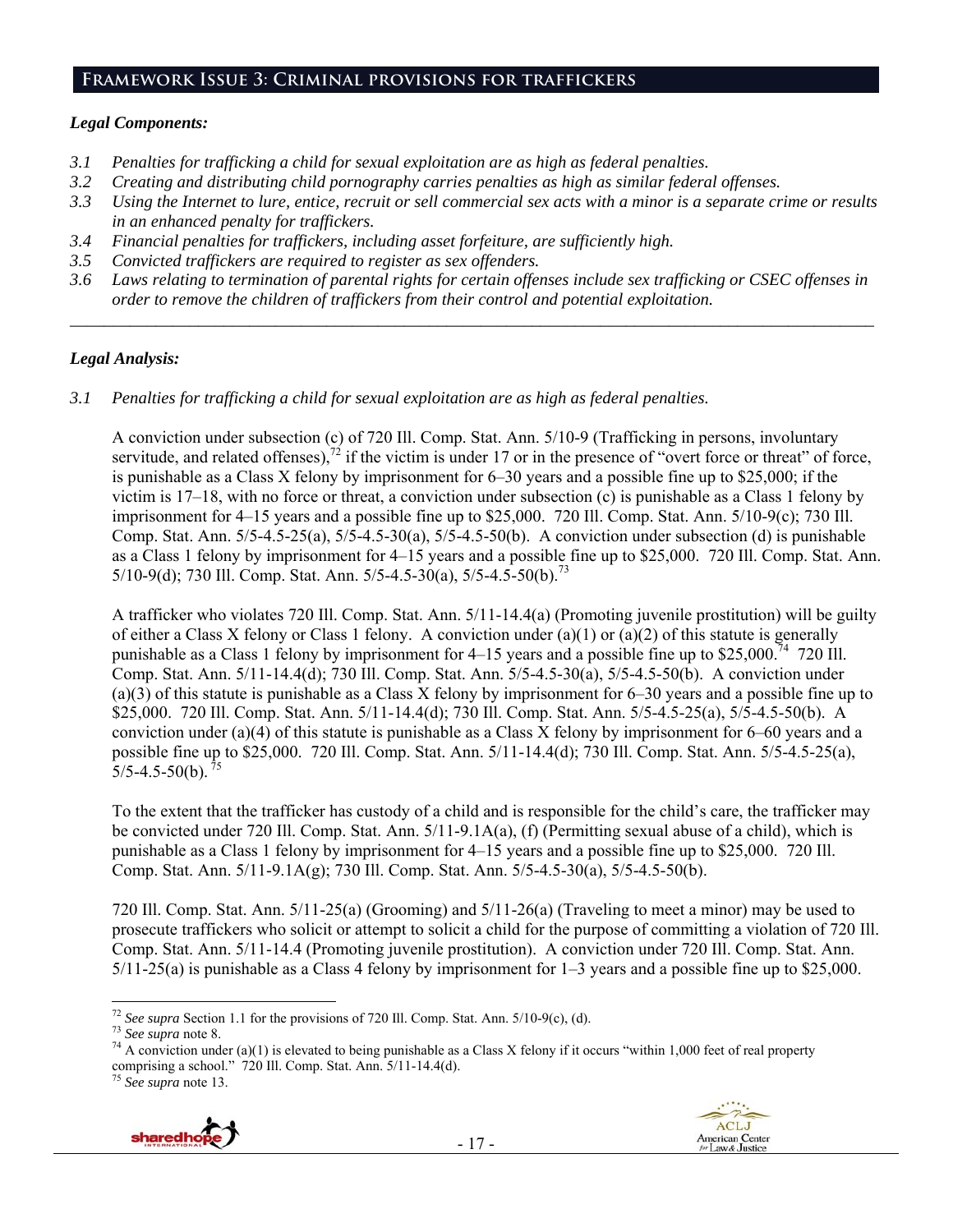720 Ill. Comp. Stat. Ann. 5/11-25(b); 730 Ill. Comp. Stat. Ann. 5/5-4.5-45(a), 5/5-4.5-50(b). A conviction under 720 Ill. Comp. Stat. Ann. 5/11-26(a) is punishable as a Class 3 felony by imprisonment for 2–5 years and a possible fine up to \$25,000. 720 Ill. Comp. Stat. Ann. 5/11-26(b); 730 Ill. Comp. Stat. Ann. 5/5-4.5-40(a),  $5/5 - 4.5 - 50(b)$ .

A trafficker may also be convicted under 720 Ill. Comp. Stat. Ann. 5/29B-1(a)(1), (1.5) (Money laundering), which provides,

A person commits the offense of money laundering:

(1) when, knowing that the property involved in a financial transaction represents the proceeds of some form of unlawful activity, he or she conducts or attempts to conduct such a financial transaction which in fact involves criminally derived property:

(A) with the intent to promote the carrying on of the unlawful activity from which the criminally derived property was obtained; or

(B) where he or she knows or reasonably should know that the financial transaction is designed in whole or in part:

(i) to conceal or disguise the nature, the location, the source, the ownership or the control of the criminally derived property; $^{76}$  or

(ii) to avoid a transaction reporting requirement under State law; or

(1.5) when he or she transports, transmits, or transfers, or attempts to transport, transmit, or transfer a monetary instrument:

(A) with the intent to promote the carrying on of the unlawful activity from which the criminally derived property was obtained; or

(B) knowing, or having reason to know, that the financial transaction is designed in whole or in part:

(i) to conceal or disguise the nature, the location, the source, the ownership or the control of the criminally derived property; or

(ii) to avoid a transaction reporting requirement under State law; or

The felony classifications for violations of 720 Ill. Comp. Stat. Ann. 29B-1(a) vary based on the value of the laundered property. Specifically, 720 Ill. Comp. Stat. Ann. 29B-1(c) provides,

(1) Laundering of criminally derived property of a value not exceeding \$10,000 is a Class 3 felony;

(2) Laundering of criminally derived property of a value exceeding \$10,000 but not exceeding \$100,000 is a Class 2 felony;

(3) Laundering of criminally derived property of a value exceeding \$100,000 but not exceeding \$500,000 is a Class 1 felony;

. . . (5) Laundering of criminally derived property of a value exceeding \$500,000 is a Class 1 nonprobationable felony;

(6) In a prosecution under clause (a) $(1.5)$ (B)(ii) of this Section, the sentences are as follows:

(A) Laundering of property of a value not exceeding \$10,000 is a Class 3 felony;

(B) Laundering of property of a value exceeding \$10,000 but not exceeding \$100,000 is a Class 2 felony;

(C) Laundering of property of a value exceeding \$100,000 but not exceeding \$500,000 is a Class 1 felony;

<sup>(</sup>A) any property, real or personal, constituting or derived from proceeds obtained, directly or indirectly, from activity that constitutes a felony under State, federal, or foreign law; or (B) any property represented to be property constituting or derived from proceeds obtained, directly or indirectly, from activity that constitutes a felony under State, federal, or foreign law.





 $\overline{a}$  $76$  720 Ill. Comp. Stat. Ann.  $5/29B-1(b)(4)$  defines "criminally derived property" as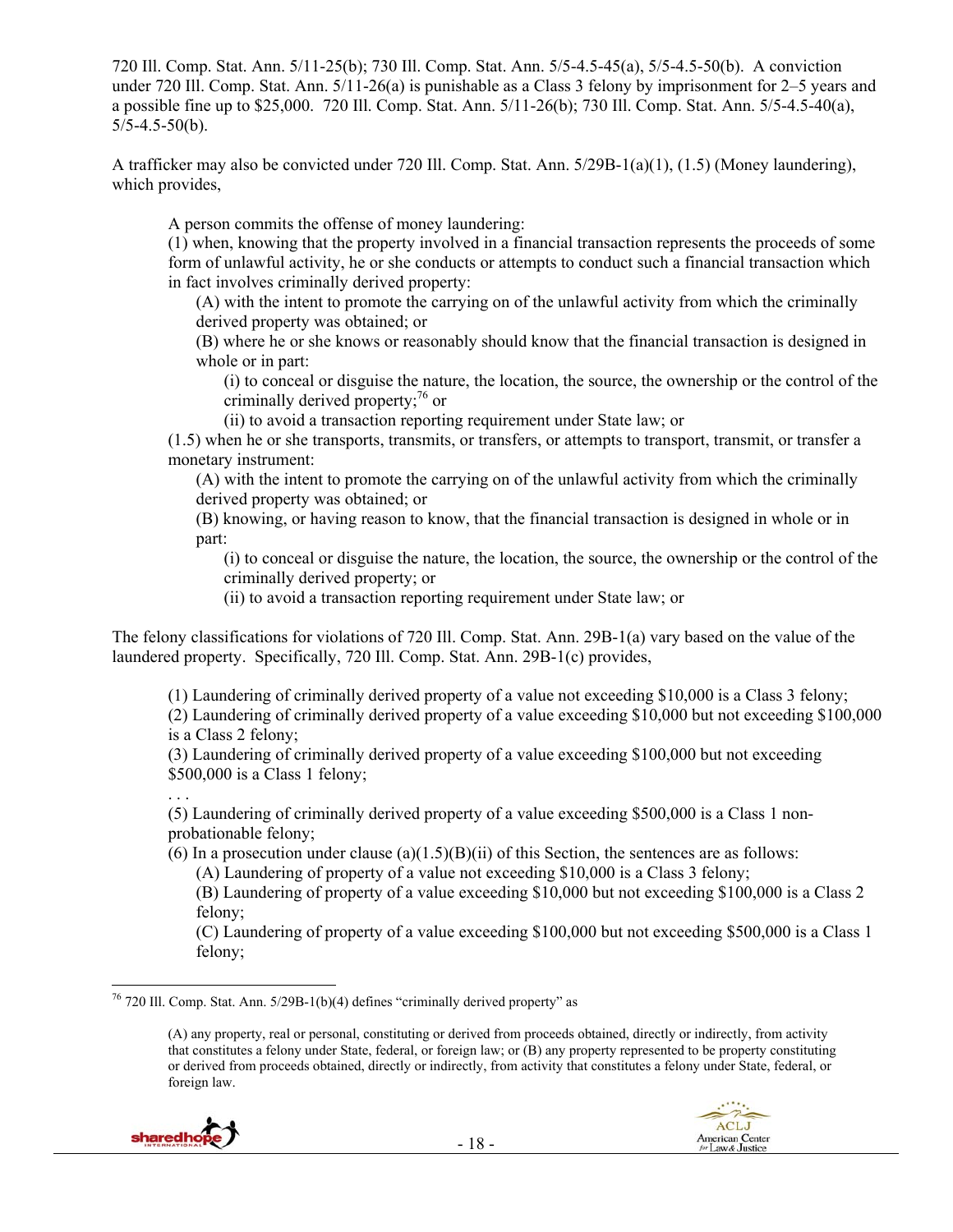(D) Laundering of property of a value exceeding \$500,000 is a Class 1 non‑probationable felony.

Class 3 felonies are punishable by imprisonment for 2–5 years, Class 2 felonies are punishable by imprisonment for 3–7 years, Class 1 felonies are punishable by imprisonment for 4–15 years, and Class X felonies are punishable by imprisonment for 6–30 years. 730 Ill. Comp. Stat. Ann. 5/5-4.5-40(a), 5/5-4.5-35(a), 5/5-4.5- 30(a), 5/5-4.5-25(a). In addition to terms of imprisonment, punishments for all felonies involve possible fines up to \$25,000. 730 Ill. Comp. Stat. Ann. 5/5-4.5-50(b).

In comparison, if the victim is under the age of 14, a conviction under the Trafficking Victims Protection Act  $(TVPA)<sup>77</sup>$  for child sex trafficking is punishable by 15 years to life imprisonment and a fine not to exceed \$250,000. 18 U.S.C. §§ 1591(b)(1), 3559(a)(1), 3571(b)(3). If the victim is between the ages of 14–17, a conviction is punishable by 10 years to life imprisonment and a fine not to exceed \$250,000. 18 U.S.C. §§ 1591(b)(2), 3559(a)(1), 3571(b)(3). A conviction is punishable by mandatory life imprisonment, however, if the trafficker has a prior conviction for a federal sex offense<sup>78</sup> against a minor.

## *3.2 Creating and distributing child pornography carries penalties as high as similar federal offenses.*

720 Ill. Comp. Stat. Ann.  $5/11$ -20.1 (Child pornography)<sup>79</sup> makes it illegal for a trafficker to create and distribute child pornography depicting a child 13–18 years old. 720 Ill. Comp. Stat. Ann. 5/11-20.1(a) states,

A person commits child pornography who:

(1) films, videotapes, photographs, or otherwise depicts or portrays by means of any similar visual medium or reproduction or depicts by computer any child whom he or she knows or reasonably should know to be under the age of 18 and at least 13 years of age . . . where such child . . . is:

(i) actually or by simulation engaged in any act of sexual penetration or sexual conduct with any person or animal; or

(ii) actually or by simulation engaged in any act of sexual penetration or sexual conduct involving the sex organs of the child . . . and the mouth, anus, or sex organs of another person or animal; or which involves the mouth, anus or sex organs of the child . . . and the sex organs of another person or animal; or

(iii) actually or by simulation engaged in any act of masturbation; or

(iv) actually or by simulation portrayed as being the object of, or otherwise engaged in, any act of lewd fondling, touching, or caressing involving another person or animal; or

(v) actually or by simulation engaged in any act of excretion or urination within a sexual context; or (vi) actually or by simulation portrayed or depicted as bound, fettered, or subject to sadistic, masochistic, or sadomasochistic abuse in any sexual context; or

(vii) depicted or portrayed in any pose, posture or setting involving a lewd exhibition of the unclothed or transparently clothed genitals, pubic area, buttocks, or, if such person is female, a fully or partially developed breast of the child or other person; or

(2) with the knowledge of the nature or content thereof, reproduces, $80$  disseminates, $81$  offers to disseminate, exhibits or possesses with intent to disseminate any film, videotape, photograph or other similar visual reproduction or depiction by computer of any child . . . whom the person knows or reasonably should know to be under the age of 18 and at least 13 years of age . . . engaged in any activity described in subparagraphs (i) through (vii) of paragraph (1) of this subsection; or

<sup>&</sup>lt;sup>77</sup> See supra note 39.<br><sup>78</sup> See supra note 52 for the definition of "federal sex offense."<br><sup>79</sup> See supra note 60.<br><sup>80</sup> 720 Ill. Comp. Stat. Ann. 5/11-20.1(f)(3) defines "reproduce" as "to make a duplication or copy."<br><sup>8</sup> whether with or without consideration or (ii) to make a depiction by computer available for distribution or downloading through the facilities of any telecommunications network or through any other means of transferring computer programs or data to a computer."





 $\overline{a}$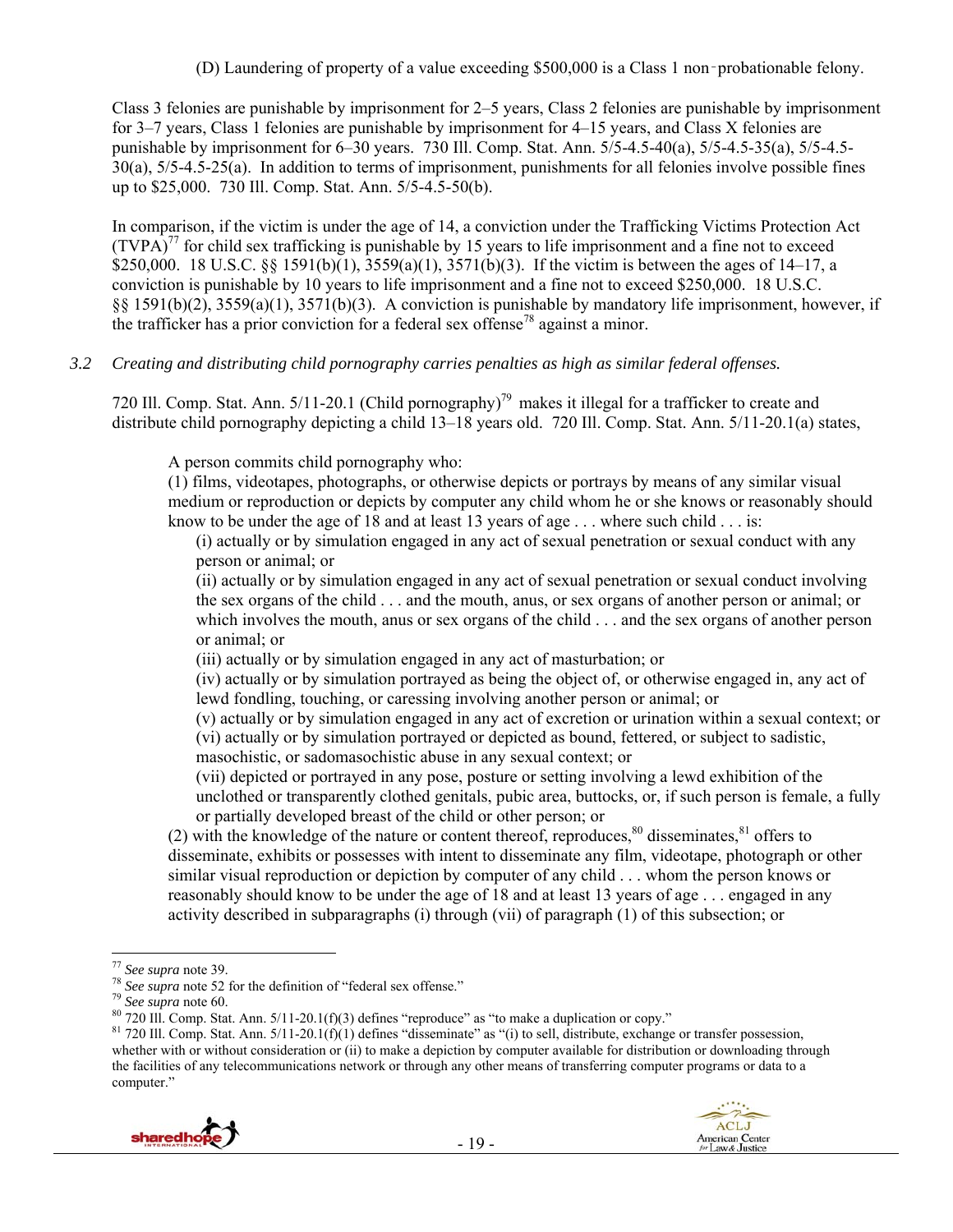(3) with knowledge of the subject matter or theme thereof, produces<sup>82</sup> any stage play, live performance, film, videotape or other similar visual portrayal or depiction by computer which includes a child whom the person knows or reasonably should know to be under the age of 18 and at least 13 years of age . . . engaged in any activity described in subparagraphs (i) through (vii) of paragraph (1) of this subsection; or

(4) solicits, uses, persuades, induces, entices, or coerces any child whom he or she knows or reasonably should know to be under the age of 18 and at least 13 years of age . . . to appear in any stage play, live presentation, film, videotape, photograph or other similar visual reproduction or depiction by computer in which the child . . . is or will be depicted, actually or by simulation, in any act, pose or setting described in subparagraphs (i) through (vii) of paragraph (1) of this subsection; or

(7) solicits, or knowingly uses, persuades, induces, entices, or coerces, a person to provide a child under the age of 18 and at least 13 years of age . . . to appear in any videotape, photograph, film, stage play, live presentation, or other similar visual reproduction or depiction by computer in which the child . . . will be depicted, actually or by simulation, in any act, pose, or setting described in subparagraphs (i) through (vii) of paragraph (1) of this subsection.

A conviction under any of the above provisions is punishable as a Class X felony by imprisonment for 6–30 years and a fine of \$2,000–\$100,000 in cases where "the violation involves a film, videotape, or other moving depiction." 720 Ill. Comp. Stat. Ann. 5/11-20.1(c); 730 Ill. Comp. Stat. Ann. 5/5-4.5-25(a). Otherwise, a conviction is punishable as a Class 1 felony by imprisonment for 4–15 years and a fine of \$2,000–\$100,000. 720 Ill. Comp. Stat. Ann. 5/11-20.1(c); 730 Ill Comp. Stat. Ann. 5/5-4.5-30(a). However, the minimum fine for convictions under subsection (a)(3) is \$1,500, and the minimum fine for convictions under subsection (a)(2) is \$1,000. 720 Ill. Comp. Stat. Ann. 5/11-20.1(c).

The relevant portions of 720 Ill. Comp. Stat. Ann. 5/11-20.1B(a) (Aggravated child pornography) are identical to the quoted portions of 720 Ill. Comp. Stat. Ann. 5/11-20.1(a), except that 720 Ill. Comp. Stat. Ann. 5/11- 20.1B(a) applies to children under the age of 13, as opposed to children ages 13–18. A first conviction under the relevant provisions of 720 Ill. Comp. Stat. Ann. 5/11-20.1B(a) is punishable as a Class X felony by imprisonment for 6–30 years and a fine of \$2,000–\$100,000. 720 Ill. Comp. Stat. Ann. 5/11-20.1B(c)(1); 730 Ill. Comp. Stat. Ann. 5/5-4.5-25(a). Where the offender has a previous conviction under this statute or under "the laws of this State or any other state of the offense of child pornography, aggravated child pornography, aggravated criminal sexual abuse, aggravated criminal sexual assault, predatory criminal sexual assault of a child, or any of the offenses formerly known as rape, deviate sexual assault, indecent liberties with a child, or aggravated indecent liberties with a child where the victim was under the age of 18 years or an offense that is substantially equivalent to those offenses," the conviction is punishable as a Class X felony by imprisonment for 9–30 years and a fine of \$2,000–\$100,000. 720 Ill. Comp. Stat. Ann. 5/11-20.1B(c)(3); 730 Ill. Comp. Stat. Ann. 5/5-4.5-25(a).

In comparison, if the victim is under the age of 14, a conviction under the TVPA for child sex trafficking is punishable by 15 years to life imprisonment and a fine not to exceed \$250,000. 18 U.S.C. §§ 1591(b)(1), 3559(a)(1), 3571(b)(3). If the victim is between the ages of 14–17, a conviction is punishable by 10 years to life imprisonment and a fine not to exceed \$250,000. 18 U.S.C. §§ 1591(b)(2), 3559(a)(1), 3571(b)(3). A conviction is punishable by mandatory life imprisonment, however, if the trafficker has a prior conviction for a federal sex offense<sup>83</sup> against a minor. Additionally, a federal conviction for distribution of child pornography<sup>84</sup>

<sup>&</sup>lt;sup>84</sup> 18 U.S.C. §§ 2252(a)(1), (a)(2), (a)(3) (Certain activities relating to material involving the sexual exploitation of minors), 2252A(a)(2)–(3) (Certain activities relating to material constituting or containing child pornography), 1466A(a) (Obscene visual representations of the sexual abuse of children).



 $\overline{a}$ 

. . .



 $82$  720 Ill. Comp. Stat. Ann.  $5/11$ -20.1(f)(2) defines "produce" as "to direct, promote, advertise, publish, manufacture, issue, present or show."<br>
<sup>83</sup> See supra note 52 for the definition of "federal sex offense."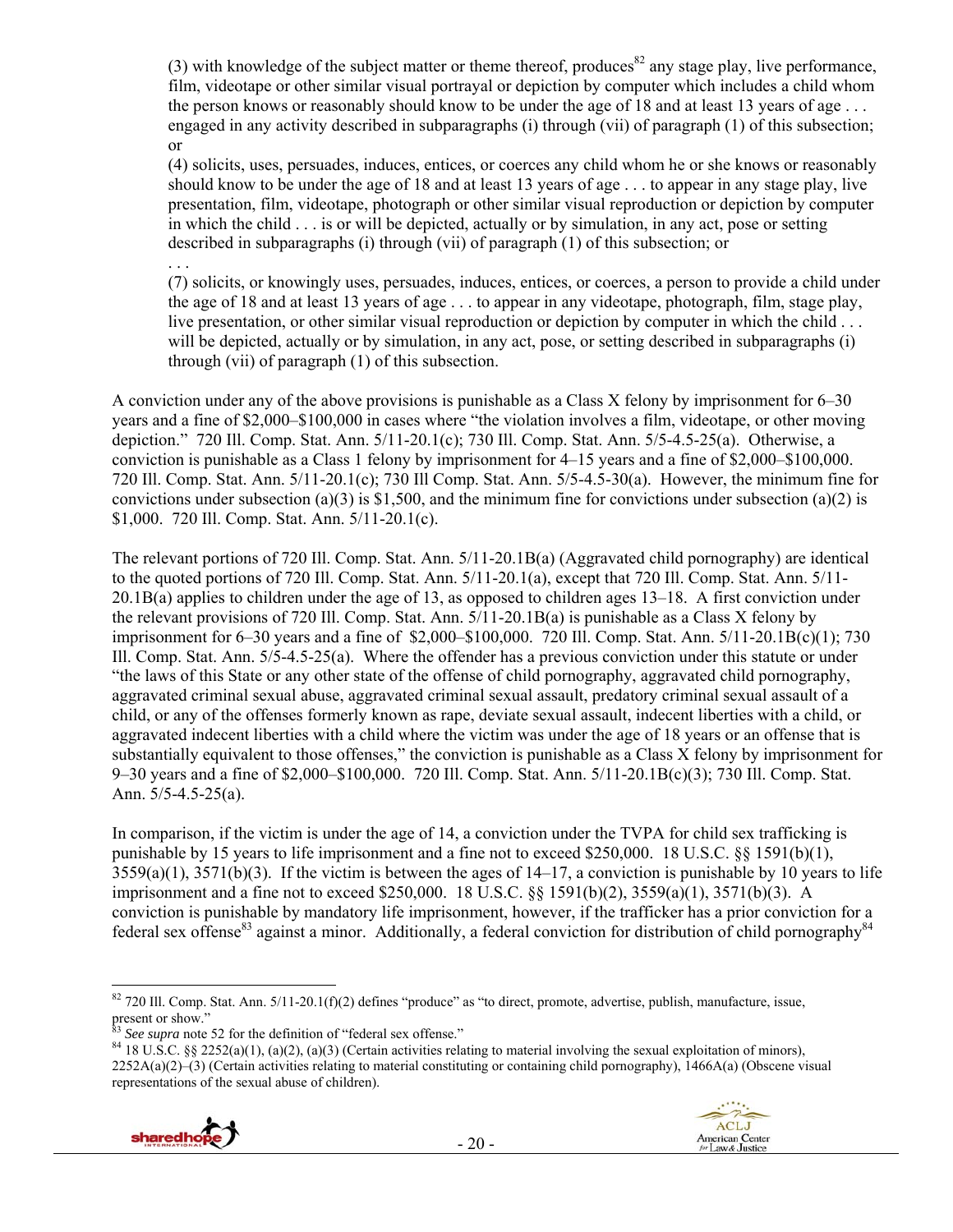is generally punishable by imprisonment for  $5-20$  years and a fine not to exceed \$250,000.<sup>85</sup> Subsequent convictions, however, are punishable by imprisonment up to 40 years and a fine not to exceed \$250,000.<sup>86</sup>

*3.3 Using the Internet to lure, entice, recruit or sell commercial sex acts with a minor is a separate crime or results in an enhanced penalty for traffickers.* 

Several statutes make it a crime to use the Internet to lure, entice, recruit, or purchase commercial sex acts with a minor. 720 Ill. Comp. Stat. Ann. 5/11-25(a) (Grooming) makes it a crime when a person "knowingly uses a computer on-line service, Internet service . . . to seduce, solicit, lure or entice or attempt to seduce, solicit, lure, or entice, a child . . . to commit any sex offense as defined in [730 Ill. Comp. Stat. Ann. 150/21."<sup>87</sup> A conviction under this statute is punishable as a Class 4 felony by imprisonment for  $1-\overline{3}$  years and a possible fine up to \$25,000. 720 Ill. Comp. Stat. Ann. 5/11-25(b); 730 Ill. Comp. Stat. Ann. 5/5-4.5-45(a), 5/5-4.5-50(b).

720 Ill. Comp. Stat. Ann. 5/11-26(a) (Traveling to meet a minor) makes it a crime when a person travels to meet a child "for the purpose of engaging in any sex offense as defined in [730 Ill. Comp. Stat. Ann.  $150/2$ ]<sup>88</sup> . . . after using a computer on-line service, [or] Internet service." A conviction under this statute is punishable as a Class 3 felony by imprisonment for 2–5 years and a possible fine up to \$25,000. 720 Ill. Comp. Stat. Ann. 5/11- 26(b); 730 Ill. Comp. Stat. Ann. 5/5-4.5-40(a), 5/5-4.5-50(b).

## *3.4 Financial penalties for traffickers, including asset forfeiture, are sufficiently high.*<sup>89</sup>

A trafficker who violates any of the felony trafficking or CSEC offenses, including 720 Ill. Comp. Stat. Ann. 5/10-9(c), (d) (Trafficking in persons, involuntary servitude, and related offenses), 5/11-14.4(a) (Promoting juvenile prostitution),  $5/11-9.1A(a)$ , (f) (Permitting sexual abuse of a child),  $5/11-25(a)$  (Grooming),  $5/11-26(a)$ (Traveling to meet a minor ), or 5/29B-1(a) (Money laundering) may be required to pay a fine up to \$25,000 for each felony offense. 720 Ill. Comp. Stat. Ann. 5/10-9(c), (d), 5/11-14.4(d), 5/11-9.1A(g), 5/11-25(b), 5/11-26(b), 5/29B-1(c); 730 Ill. Comp. Stat. Ann. 5/5-4.5-50(b).

Traffickers may also be required to make restitution to their victims. 720 Ill. Comp. Stat. Ann. 5/10-9(g) requires a trafficker convicted of violating 720 Ill. Comp. Stat. Ann. 5/10-9(c), (d) to make restitution to the victim.<sup>90</sup> Furthermore, 730 Ill. Comp. Stat. Ann. 5/5-5-6 (Restitution)<sup>91</sup> requires the court to order a trafficker convicted of violating Illinois's criminal laws to make restitution to a victim who suffered "any injury to his or her person or damage to his or her real or personal property as a result of the criminal act" of the trafficker.

Traffickers also may be subject to asset forfeiture. Pursuant to 720 Ill. Comp. Stat. Ann. 5/10-9(j) and 5/11- 14.4(e), traffickers convicted under those statutes are subject to the forfeiture provisions in Article 124B





 $\overline{a}$ <sup>85</sup> 18 U.S.C. §§ 2252(b) (stating that a conviction under subsection (a)(1), (a)(2), or (a)(3) is punishable by imprisonment for 5– 20 years and a fine), 2252A(b)(1) (a conviction is punishable by imprisonment for 5–20 years and a fine), 1466A(a), (b) (stating that a conviction under subsection (a) is "subject to the penalties provided in section  $2252A(b)(1)$ ," imprisonment for 5–20 years and a fine, while a conviction under subsection (b) is "subject to the penalties provided in section 2252A(b)(2)," imprisonment up to 10 years, a fine, or both); *see also* 18 U.S.C §§ 3559(a)(1) (classifying all of the above listed offenses as felonies), 3571(b)(3) (providing a fine up to \$250,000 for any felony conviction).

<sup>18</sup> U.S.C. §§ 2252(b) (stating if a person has a prior conviction under subsection (a)(1), (a)(2), or (a)(3) or a list of other statutes, a conviction is punishable by a fine and imprisonment for  $15-40$  years),  $2252A(b)(1)$  (stating if a person has a prior conviction under subsection (a)(2), (a)(3), or a list of other statutes, a conviction is punishable by a fine and imprisonment for  $15-$ 40 years), 1466A(a), (b) (stating that the penalty scheme for section 2252A(b) applies); *see also* 18 U.S.C §§ 3559(a)(1)

<sup>&</sup>lt;sup>87</sup> See infra Section 3.5 for a list of offenses applicable to traffickers that are classified as "sex offenses."<br><sup>88</sup> See infra Section 3.5 for a list of offenses applicable to traffickers that are classified as "sex of

<sup>&</sup>lt;sup>90</sup> See supra Section 2.8 for the substantive provisions of 720 Ill. Comp. Stat. Ann.  $5/10-9(g)$ .<br><sup>91</sup> See supra Section 2.8 for the substantive provisions of 730 Ill. Comp. Stat. Ann.  $5/5-5-6$ .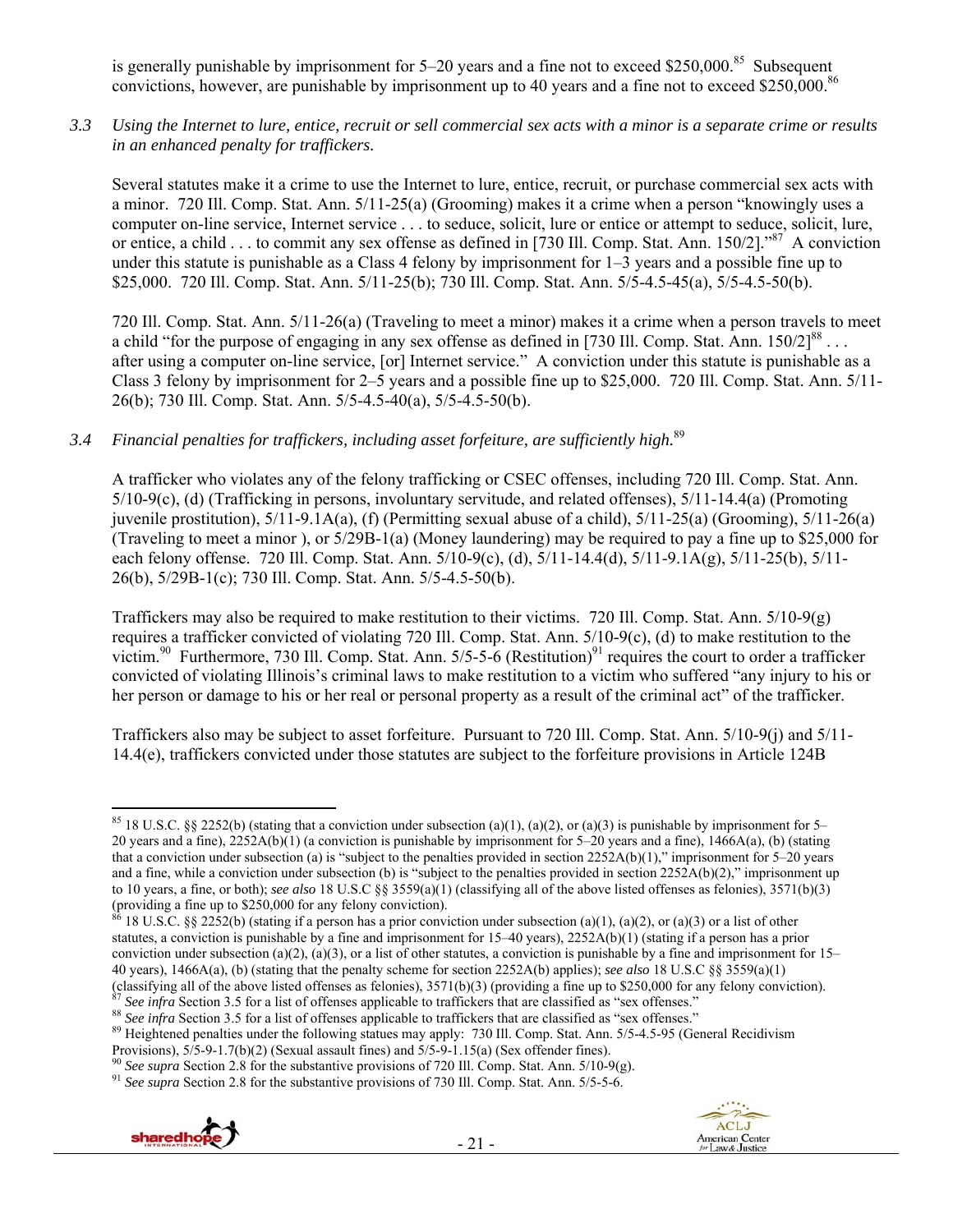(Forfeiture) of the Code of Criminal Procedure.<sup>92</sup> 725 Ill. Comp. Stat. Ann. 5/124B-300 (Persons and property subject to forfeiture) specifically requires a person who violates 720 Ill. Comp. Stat. Ann. 5/10-9(c), (d) to "forfeit to the State of Illinois any profits or proceeds and any property he or she has acquired or maintained in [the] violation."<sup>93</sup> 725 Ill. Comp. Stat. Ann. 5/124B-10 (Applicability; offenses) lists the offenses for which forfeiture laws apply under Article 124B (Forfeiture). Included among the offenses listed in 725 Ill. Comp. Stat. Ann. 5/124B-10 are 720 Ill. Comp. Stat. Ann. 5/11-14.4(a)(1), (4), 5/11-20.1(Child pornography), and 5/11-20.1B (Aggravated child pornography). However, those traffickers who violate only 720 Ill. Comp. Stat. Ann. 5/11-9.1A, 5/11-25(a), or 5/11-26(a) are not subject to the Article 124B asset forfeiture provisions. Also, some traffickers may face vehicle impoundment and a \$1000 fee for committing certain offenses, pursuant to 720 Ill. Comp. Stat. Ann.  $5/36.5-5(a)$ , (b) (Vehicle impoundment).<sup>94</sup>

Additionally, 740 Ill. Comp. Stat. Ann. 128/15 (Cause of action)<sup>95</sup> provides a civil cause of action to victims whose traffickers violate 720 Ill. Comp. Stat. Ann. 5/10-9, 5/11-14.4(a)(2)–(4), 5/11-20.1, or 5/11-20.1B.

#### *3.5 Convicted traffickers are required to register as sex offenders.*

Traffickers convicted of certain offenses are required to registers as sex offenders or sexual predators. Persons convicted under 720 Ill. Comp. Stat. Ann. 5/10-9 (Trafficking in persons, involuntary servitude, and related offenses) or 5/11-9.1A(a), (f) (Permitting sexual abuse of a child) are not required to register as sex offenders. 730 Ill. Comp. Stat. Ann. 150/3(a) (Duty to register) requires sexual offenders,<sup>96</sup> who are persons convicted of sexual offenses, and sexual predators<sup>97</sup> to register. 730 Ill. Comp. Stat. Ann. 150/2(B) (Definitions) provides that a "sex offense" includes any violation of 720 Ill. Comp. Stat. Ann. 5/11-20.1 (Child pornography), 5/11- 20.1B (Aggravated child pornography), 5/11-14.4 (Promoting juvenile prostitution), 5/11-25 (Grooming), or  $5/11-26$  (Traveling to meet a minor). A "sexual predator" is defined in 730 Ill. Comp. Stat. Ann.  $150/2(E)(1)$  as a person who was convicted after July 1, 1999 of, among other things, 720 Ill. Comp. Stat. Ann. 5/11- 14.4(a)(2)–(4), 5/11-20.1, or 5/11-20.1B.

- 3.5.1 Recommendation: Amend 730 Ill. Comp. Stat. Ann. 150/2(B) (Definitions) to add 720 Ill. Comp. Stat. Ann. 5/10-9 (Trafficking in persons, involuntary servitude, and related offenses) and 5/11- 9.1A(a), (f) (Permitting sexual abuse of a child) as convictions for which registration is required.
- *3.6 Laws relating to termination of parental rights for certain offenses include sex trafficking or CSEC offenses in order to remove the children of traffickers from their control and potential exploitation.*

Illinois law authorizes the termination of parental rights where a parent commits a violation of 720 Ill. Comp. Stat. Ann. 5/10-9 (Trafficking in persons, involuntary servitude, and related offenses) or allows a minor to engage in prostitution. 705 Ill. Comp. Stat. Ann. 405/2-21(5) (Findings and adjudication) provides that the court can terminate parental rights if

(i) the original or amended petition contains a request for termination of parental rights and appointment of a guardian with power to consent to adoption; and

(ii) the court has found by a preponderance of evidence, introduced or stipulated to at an adjudicatory hearing, that the child comes under the jurisdiction of the court as an abused, neglected, or dependent minor<sup>98</sup> under [705 Ill. Comp. Stat. Ann.  $405/2-18$ ]; and

<sup>&</sup>quot;without a parent, guardian or legal custodian."





 $92$  See supra Section 2.8 for the applicable provisions under Article 124B.

<sup>&</sup>lt;sup>93</sup> See supra Section 2.8 for a full description of asset forfeiture offenses relating to trafficking of persons.<br><sup>94</sup> See supra Section 2.8 for the substantive provisions of 720 Ill. Comp. Stat. Ann. 5/36.5-5(a), (b).<br><sup></sup>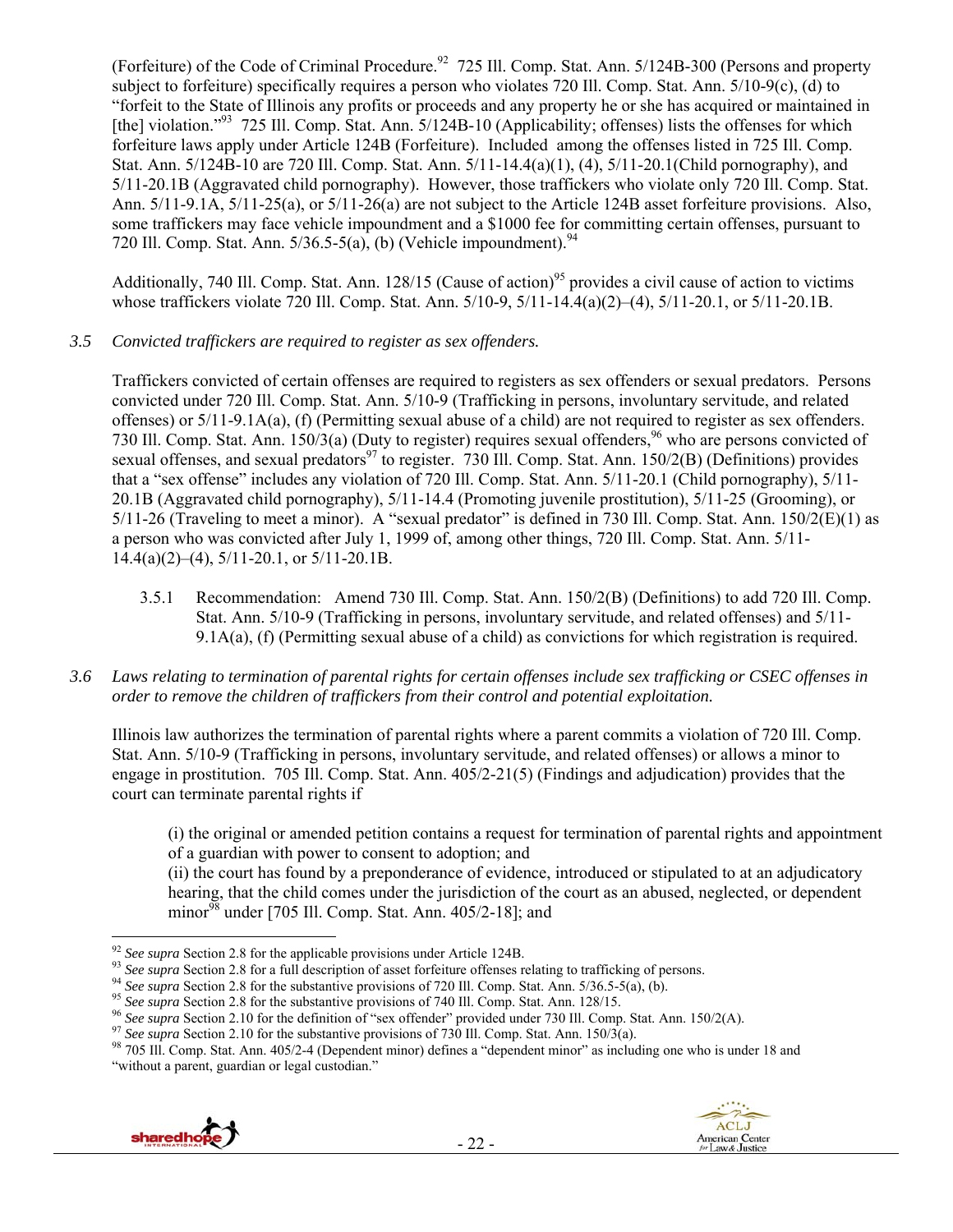(iii) the court finds, on the basis of clear and convincing evidence admitted at the adjudicatory hearing that the parent is an unfit person under subdivision D of Section 1 of the Adoption Act [750 ILCS 50/175]; and

(iv) the court determines in accordance with the rules of evidence for dispositional proceedings, that: (A) it is in the best interest of the minor and public that the child be made a ward of the court; (A-5) reasonable efforts under subsection (l-1) of Section 5 of the Children and Family Services Act [20 ILCS 505/5] are inappropriate or such efforts were made and were unsuccessful; and (B) termination of parental rights and appointment of a guardian with power to consent to adoption is in the best interest of the child pursuant to Section 2-29 [705 ILCS 405/2-29].

705 Ill. Comp. Stat. Ann. 405/2-3(2)(vi), (vii) (Neglected or abused minor) states that "abused" minors include

any minor under 18 years of age whose parent or immediate family member, or any person responsible for the minor's welfare, or any person who is in the same family or household as the minor, or any individual residing in the same home as the minor, or a paramour of the minor's parent:

. . .

(vi) commits or allows to be committed the offense of involuntary servitude, involuntary sexual servitude of a minor, or trafficking in persons for forced labor or services defined in [720 Ill. Comp. Stat. Ann. 5/10-9], upon such minor; or

(vii) allows, encourages or requires a minor to commit any act of prostitution, as defined in the Criminal Code of 1961, and extending those definitions to include minors under 18 years of age.

## **Framework Issue 4: Criminal provisions for facilitators**

#### *Legal Components:*

- *4.1 The acts of assisting, enabling, or financially benefitting from child sex trafficking are included as criminal offenses in the state sex trafficking statute.*
- *4.2 Financial penalties, including asset forfeiture laws, are in place for those who benefit financially from or aid and assist in committing domestic minor sex trafficking.*
- *4.3 Promoting and selling child sex tourism is illegal.*
- *4.4 Promoting and selling child pornography is illegal. \_\_\_\_\_\_\_\_\_\_\_\_\_\_\_\_\_\_\_\_\_\_\_\_\_\_\_\_\_\_\_\_\_\_\_\_\_\_\_\_\_\_\_\_\_\_\_\_\_\_\_\_\_\_\_\_\_\_\_\_\_\_\_\_\_\_\_\_\_\_\_\_\_\_\_\_\_\_\_\_\_\_\_\_\_\_\_\_\_\_\_\_\_\_*

## *Legal Analysis:*

*4.1 The acts of assisting, enabling, or financially benefitting from child sex trafficking are included as criminal offenses in the state sex trafficking statute.* 

Facilitators may be prosecuted under 720 Ill. Comp. Stat. Ann. 5/10-9(d) (Trafficking in persons, involuntary servitude, and related offenses). 720 Ill. Comp. Stat. Ann. 5/10-9(d)(2) expressly makes it a crime when a person "benefits, financially or by receiving anything of value, from participation in a venture that has engaged in an act of . . . involuntary sexual servitude of a minor." A conviction under this statute is punishable as a Class 1 felony by imprisonment for 4–15 years and a possible fine up to \$25,000. 720 Ill. Comp. Stat. Ann. 5/10-9(d); 730 Ill. Comp. Stat. Ann. 5/5-4.5-30(a), 5/5-4.5-50(b).

A facilitator may also be prosecuted under 720 Ill. Comp. Stat. Ann. 5/11-14.4(a)(2), (3) (Promoting juvenile prostitution), which is committed when a person "profits from prostitution by any means." When the victim is 13–18, a conviction under this statute is punishable as a Class 1 felony by imprisonment for 4–15 years and a possible fine up to \$25,000. 720 Ill. Comp. Stat. Ann. 5/11-14.4(d); 730 Ill. Comp. Stat. Ann. 5/5-4.5-30(a), 5/5-4.5-50(b). When the victim is under 13, a conviction is punishable as a Class X felony by imprisonment for



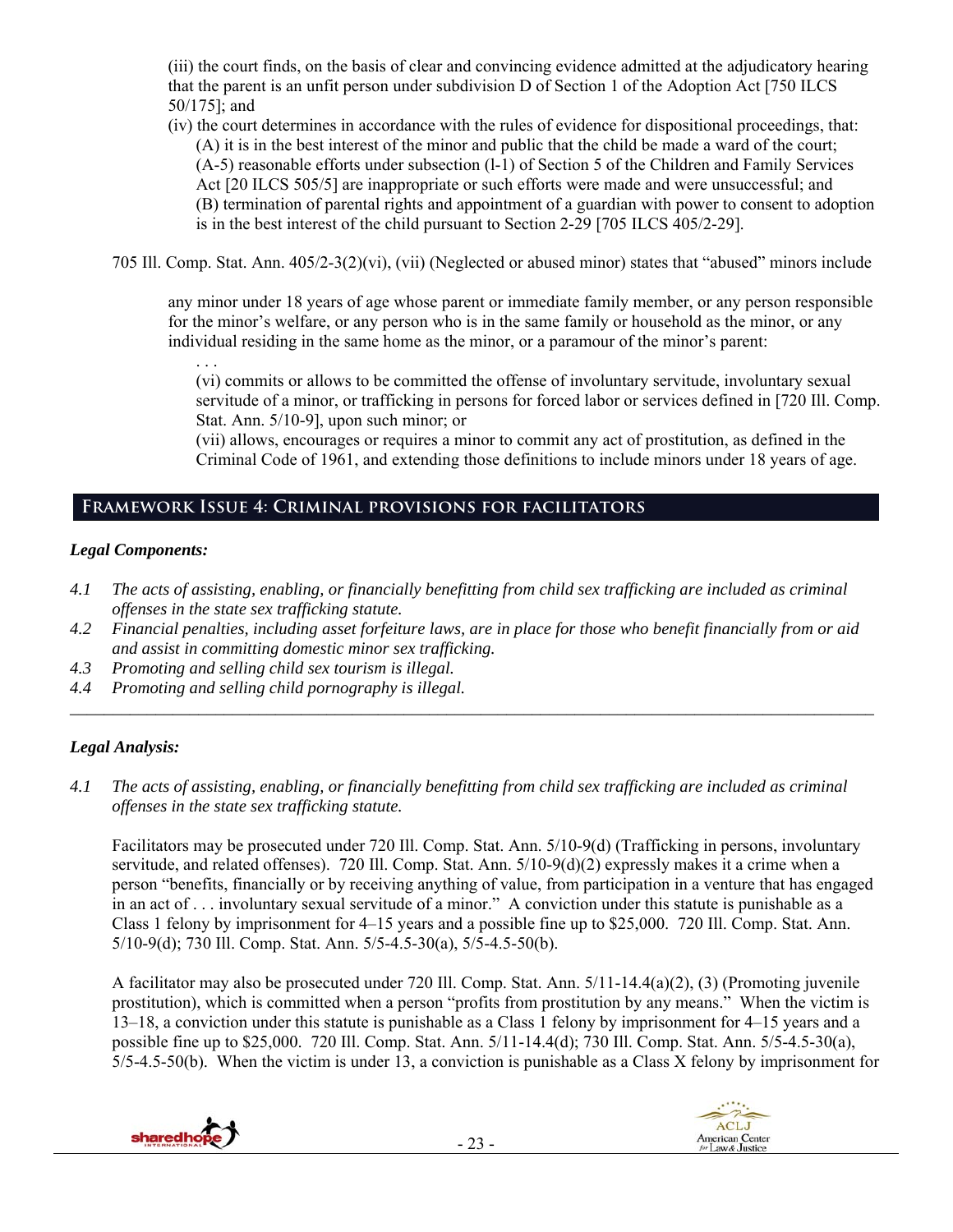6–30 years and a possible fine up to \$25,000. 720 Ill. Comp. Stat. Ann. 5/11-14.4(d); 730 Ill. Comp. Stat. Ann.  $5/5-4.5-25(a)$ ,  $5/5-4.5-50(b)$ .<sup>99</sup>

A facilitator also may be prosecuted under 720 Ill. Comp. Stat. Ann. 5/29B-1(a) (Money laundering),<sup>100</sup> to the extent that "he or she conducts or attempts to conduct such a financial transaction which in fact involves criminally derived property" or "transports, transmits, or transfers, or attempts to transport, transmit, or transfer a monetary instrument" intending to promote criminal activity or disguise some aspect of criminally derived property. The felony classifications for a conviction under this statute range from a Class 3 felony to a Class X felony, based on the value of the property that is laundered. 720 Ill. Comp. Stat. Ann.  $5/29B-1(c)$ .<sup>101</sup> In addition to a possible fine up to \$25,000 for all felonies, Class 3 felonies are punishable by imprisonment for 2– 5 years, Class 2 felonies are punishable by imprisonment for 3–7 years, Class 1 felonies are punishable by imprisonment for 4–15 years, and Class X felonies are punishable by imprisonment for 6–30 years. 730 Ill. Comp. Stat. Ann. 5/5-4.5-50(b), 5/5-4.5-40(a), 5/5-4.5-35(a), 5/5-4.5-30(a), 5/5-4.5-25(a).

*4.2 Financial penalties, including asset forfeiture laws, are in place for those who benefit financially from or aid and assist in committing domestic minor sex trafficking.* 

Facilitators may be required to pay fines up to \$25,000 for convictions under 720 Ill. Comp. Stat. Ann. 5/10- 9(c), (d) (Trafficking in persons, involuntary servitude, and related offenses),  $5/11-14.4(a)(2)$ , (3) (Promoting juvenile prostitution), or 5/29B-1(a) (Money laundering). 720 Ill. Comp. Stat. Ann. 5/10-9(c), (d), 5/11-14.4(d), 5/29B-1(c); 730 Ill. Comp. Stat. Ann. 5/5-4.5-50(b).

Facilitators also may be subject to provisions authorizing asset forfeiture, restitution and civil remedies. Pursuant to 720 Ill. Comp. Stat. Ann. 5/10-9(j) and 5/11-14.4(e), facilitators convicted under those statutes are subject to the forfeiture provisions in Article 124B (Forfeiture) of the Code of Criminal Procedure.<sup>102</sup> 725 Ill. Comp. Stat. Ann. 5/124B-300 (Persons and property subject to forfeiture) specifically requires a facilitator who violates 720 Ill. Comp. Stat. Ann. 5/10-9(c), (d) to "forfeit to the State of Illinois any profits or proceeds and any property he or she has acquired or maintained in [the] violation."<sup>103</sup> Also, some facilitators may face vehicle impoundment and a \$1000 fee for committing certain offenses, pursuant to 720 Ill. Comp. Stat. Ann.  $5/36.5-5(a)$ , (b) (Vehicle impoundment).<sup>104</sup>

Facilitators also may have to make restitution to their victims. 720 Ill. Comp. Stat. Ann. 5/10-9(g) expressly requires a facilitator convicted of violating 720 Ill. Comp. Stat. Ann.  $5/10-9(c)$ , (d) to make restitution,<sup>105</sup> while 730 Ill. Comp. Stat. Ann. 5/5-5-6 (Restitution) requires facilitators of other crimes to make restitution.<sup>106</sup>

Facilitators may also be subject to civil liability under 740 Ill. Comp. Stat. Ann. 128/15 (Cause of action),  $107$ which provides a civil cause of action to victims whose facilitators violate 720 Ill. Comp. Stat. Ann. 5/10-9 or  $5/11-14.4(a)(2)-(4)$ .

*4.3 Promoting and selling child sex tourism is illegal.* 

There is no specific provision in the Illinois code prohibiting child sex tourism.





<sup>&</sup>lt;sup>99</sup> See supra note 13.

<sup>&</sup>lt;sup>100</sup> See supra Section 3.1 for the provisions of 720 Ill. Comp. Stat. Ann. 29B-1(a).<br><sup>101</sup> See supra Section 3.1 for the felony classifications listed in 720 Ill. Comp. Stat. Ann. 5/29B-1(c).<br><sup>102</sup> See supra Section 2.8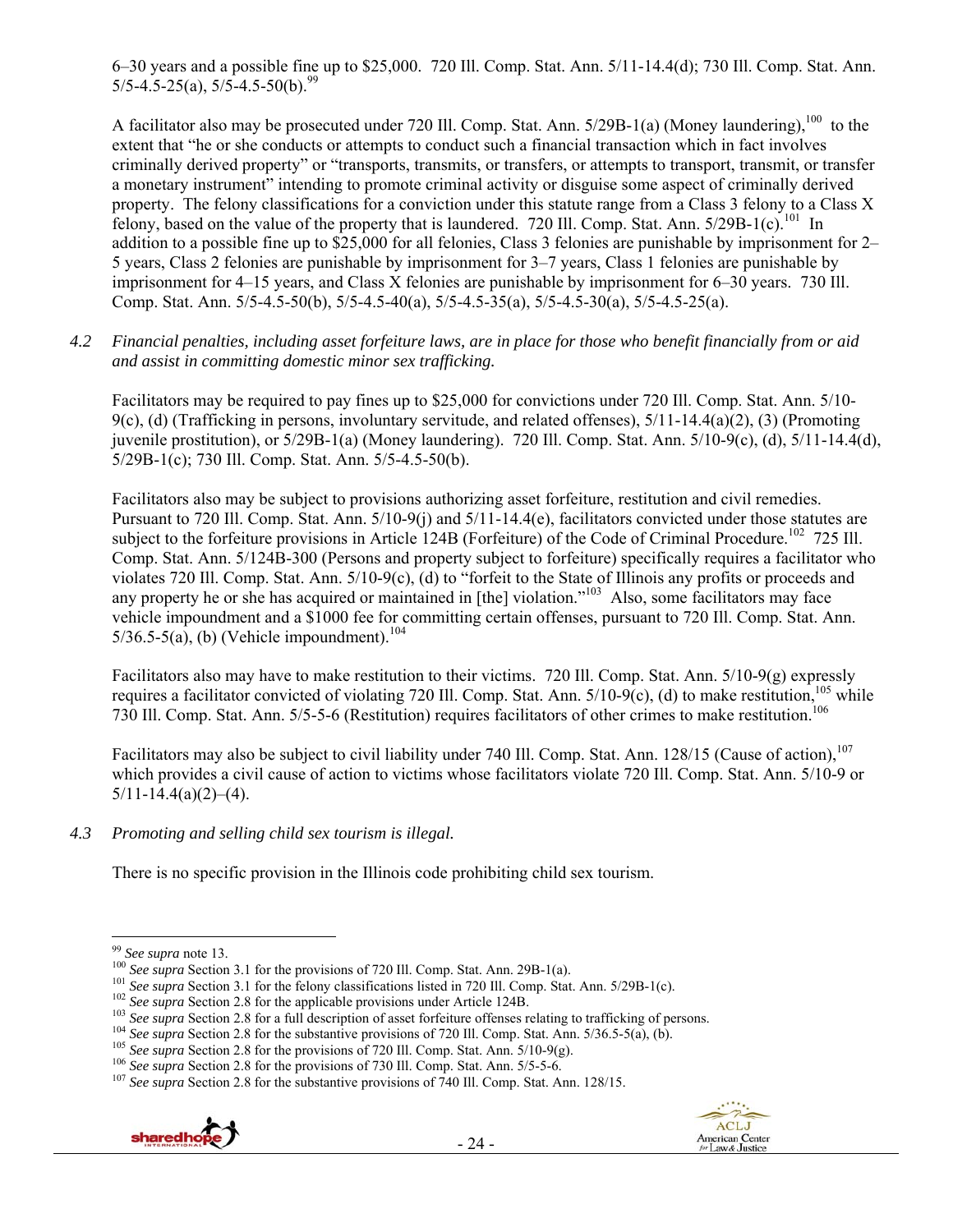4.3.1 Recommendation: Enact a law that prohibits selling or offering to sell travel services that include or facilitate travel for the purpose of engaging in commercial sexual exploitation of a minor or prostitution of a minor, if the travel is occurring in Illinois.

## *4.4 Promoting and selling child pornography is illegal.*

Promoting or selling child pornography is illegal in Illinois. 720 Ill. Comp. Stat. Ann. 5/11-20.1(a)(2) (Child pornography) makes it unlawful when any person

with the knowledge of the nature or content thereof, reproduces,  $^{108}$  disseminates,  $^{109}$  offers to disseminate, exhibits or possesses with intent to disseminate any film, videotape, photograph or other similar visual reproduction or depiction by computer of any child . . . whom the person knows or reasonably should know to be under the age of 18 and at least 13 years of age . . . engaged in any activity described in subparagraphs (i) through (vii) of paragraph  $(1)$  of this subsection; ...

A conviction under this statute is punishable as a Class X felony by imprisonment for 6–30 years and a fine of \$1,000–\$100,000 in cases where "the violation involves a film, videotape, or other moving depiction." 720 Ill. Comp. Stat. Ann. 5/11-20.1(c); 730 Ill. Comp. Stat. Ann. 5/5-4.5-25(a). Otherwise, a conviction is punishable as a Class 1 felony by imprisonment for 4–15 years and a fine of \$1,000–\$100,000. 720 Ill. Comp. Stat. Ann. 5/11-20.1(c); 730 Ill. Comp. Stat. Ann. 5/5-4.5-30(a).

The relevant portion of 720 Ill. Comp. Stat. Ann. 5/11-20.1B(a)(2) (Aggravated child pornography) is identical to the quoted portion of 720 Ill. Comp. Stat. Ann.  $5/11-20.1(a)(2)$ , except that it applies to children under the age of 13, as opposed to children ages 13–18. A first conviction under 720 Ill. Comp. Stat. Ann. 5/11- 20.1B(a)(2) is punishable as a Class X felony by imprisonment for 6–30 years and a fine of \$2,000–\$100,000. 720 Ill. Comp. Stat. Ann. 5/11-20.1B(c)(1); 730 Ill. Comp. Stat. Ann. 5/5-4.5-25(a). Where the offender has a previous conviction under this statute or under "the laws of this State or any other state of the offense of child pornography, aggravated child pornography, aggravated criminal sexual abuse, aggravated criminal sexual assault, predatory criminal sexual assault of a child, or any of the offenses formerly known as rape, deviate sexual assault, indecent liberties with a child, or aggravated indecent liberties with a child where the victim was under the age of 18 years or an offense that is substantially equivalent to those offenses," the conviction will be punishable as a Class X felony by imprisonment for 9–30 years and a fine of \$2,000–\$100,000. 720 Ill. Comp. Stat. Ann. 5/11-20.1B(c)(3); 730 Ill. Comp. Stat. Ann. 5/5-4.5-25(a).

<sup>&</sup>lt;sup>108</sup> *See supra* note 80 for the definition of "reproduce." See supra note 81 for the definition of "disseminate."



 $\overline{a}$ 

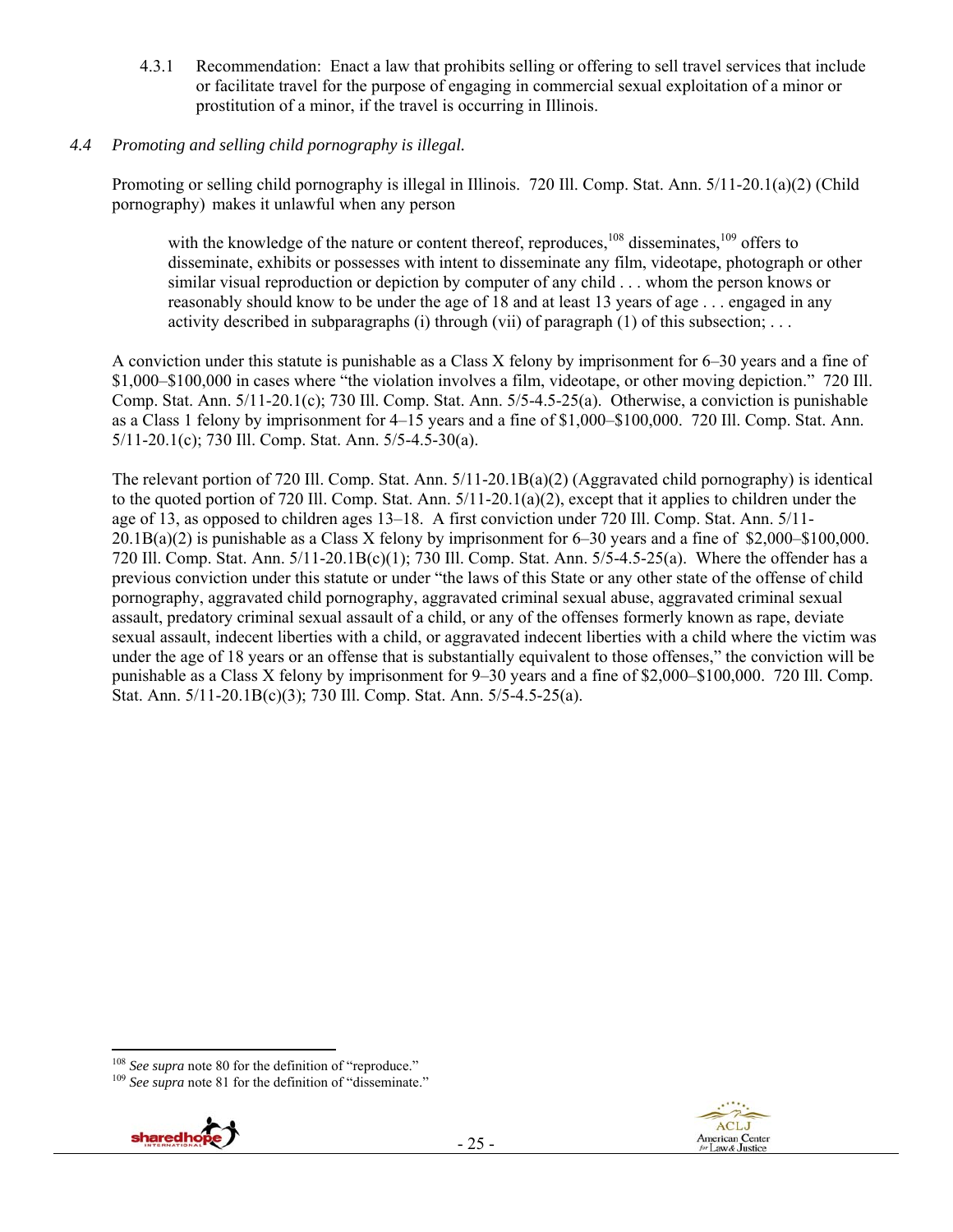## **Framework Issue 5: Protective provisions for the child victims**

#### *Legal Components:*

- *5.1 A victim of domestic minor sex trafficking or CSEC is defined as a victim for purposes of qualifying for crime victims' compensation and other victim benefits.*
- *5.2 The state sex trafficking statute expressly prohibits a defendant from raising consent of the minor to the commercial sex acts as a defense.*
- *5.3 Prostitution laws apply only to adults, making minors under 18 specifically immune from this offense.*
- *5.4 Commercially sexually exploited children are provided with a child protection response, including specialized shelter and services, and are not detained in juvenile detention facilities.*
- *5.5 Commercial sexual exploitation is identified as a type of abuse and neglect within child protection statutes.*
- *5.6 The definition of "caregiver" (or similar term) in the child welfare statutes is broad enough to include a trafficker who has custody or control of a child in order to bring a trafficked child into protection of child protective services.*
- *5.7 Crime victims' compensation is specifically available to a child victim of sex trafficking or CSEC without regard to ineligibility factors.*
- *5.8 Victim-friendly procedures and protections are provided in the trial process for minors under 18.*
- *5.9 Expungement or sealing of juvenile arrest or criminal records resulting from arrests or adjudications for prostitution-related offenses committed as a result of, or in the course of, the commercial sexual exploitation of a minor is available within a reasonable time after turning 18.*
- *5.10 Victim restitution and civil remedies are authorized by law for minor victims of sex trafficking or CSEC.*
- *5.11 Statutes of limitations for civil and criminal actions for child sex trafficking or CSEC offenses are eliminated or lengthened sufficiently to allow prosecutors and victims a realistic opportunity to pursue criminal actions and legal remedies.*

*\_\_\_\_\_\_\_\_\_\_\_\_\_\_\_\_\_\_\_\_\_\_\_\_\_\_\_\_\_\_\_\_\_\_\_\_\_\_\_\_\_\_\_\_\_\_\_\_\_\_\_\_\_\_\_\_\_\_\_\_\_\_\_\_\_\_\_\_\_\_\_\_\_\_\_\_\_\_\_\_\_\_\_\_\_\_\_\_\_\_\_\_\_\_* 

## *Legal Analysis:*

*5.1 A victim of domestic minor sex trafficking or CSEC is defined as a victim for purposes of qualifying for crime victims' compensation and other victim benefits.* 

A commercially sexually exploited child is defined as a victim under several provisions of Illinois law. "Trafficking victim" is defined in 720 Ill. Comp. Stat. Ann.  $5/10-9(a)(10)$  as "a person subjected to the practices set forth in subsection (b), (c), or (d)," which includes involuntary sexual servitude of a minor.

For purposes of the civil cause of action provided in 740 Ill. Comp. Stat. Ann 128/15 (Cause of action) of Illinois's Predator Accountability Act, 740 Ill. Comp. Stat. Ann 128/10 (Definitions) defines "victim of the sex trade" as

(1) soliciting for a prostitute: the prostitute who is the object of the solicitation;

(2) soliciting for a juvenile prostitute: the juvenile prostitute . . . who is the object of the solicitation;

(3) promoting prostitution . . . or pandering: the person intended or compelled to act as a prostitute;

(4) keeping a place of prostitution: any person intended or compelled to act as a prostitute, while present at the place, during the time period in question;

(5) keeping a place of juvenile prostitution: any juvenile intended or compelled to act as a prostitute, while present at the place, during the time period in question;

(6) promoting prostitution . . . or pimping: the prostitute from whom anything of value is received; (7) promoting juvenile prostitution as described in [720 Ill. Comp. Stat. Ann.  $5/11-14.4(a)(2)$ , (3)] or juvenile pimping and aggravated juvenile pimping: the juvenile . . . from whom anything of value is received for that person's act of prostitution;

(8) promoting juvenile prostitution as described in [720 Ill. Comp. Stat. Ann. 5/11-14.4(a)(4)] or



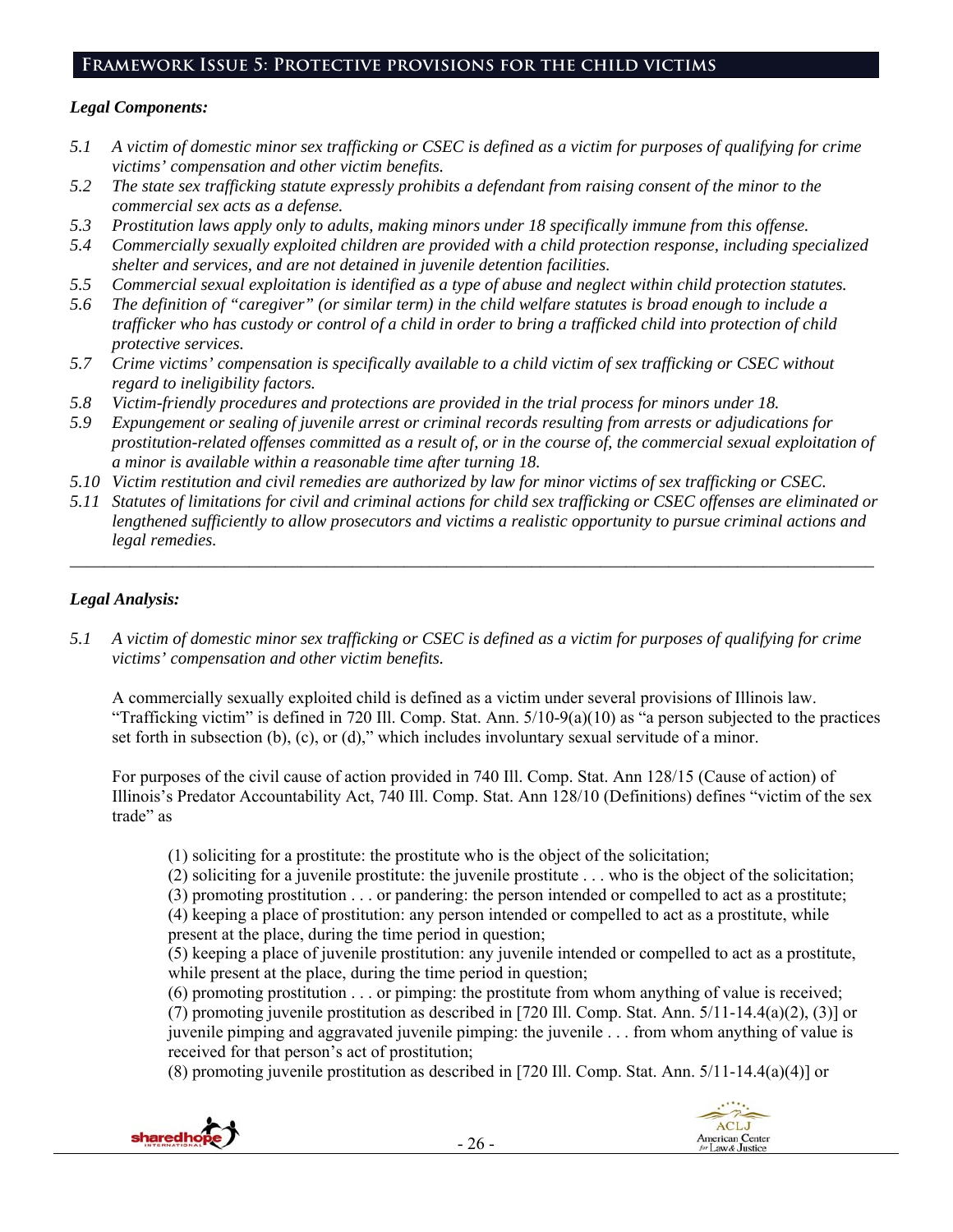exploitation of a child: the juvenile . . . intended or compelled to act as a prostitute or from whom anything of value is received for that person's act of prostitution;

(9) obscenity: any person who appears in or is described or depicted in the offending conduct or material;

(10) child pornography or aggravated child pornography: any child . . . who appears in or is described or depicted in the offending conduct or material; or

(11) trafficking of persons or involuntary servitude: a "trafficking victim" as defined in [720 Ill. Comp. Stat. Ann. 5/10-9].

For purposes of the Rights of Crime Victims and Witnesses Act, 725 Ill. Comp. Stat. Ann. 120/3(a) (Definitions) defines "crime victim" and "victim" as

(1) a person physically injured in this State as a result of a violent crime perpetrated or attempted against that person or (2) a person who suffers injury to or loss of property as a result of a violent crime<sup>110</sup> perpetrated or attempted against that person or  $(3)$  a single representative who may be the spouse, parent, child or sibling of a person killed as a result of a violent crime perpetrated against the person killed or the spouse, parent, child or sibling of any person granted rights under this Act who is physically or mentally incapable of exercising such rights, except where the spouse, parent, child or sibling is also the defendant or prisoner or (4) any person against whom a violent crime has been committed . . . .

For purposes of eligibility to receive crime victims compensation, 740 Ill. Comp. Stat. Ann. 45/2(d) (Definitions) defines a "victim" in part as "a person killed or injured in this State as a result of a crime of violence perpetrated or attempted against him or her." 740 Ill. Comp. Stat. Ann. 45/2(c) defines a "crime of violence" to include the offenses listed in 720 Ill. Comp. Stat. Ann. 5/11-1.40 (Predatory criminal sexual assault of a child), 5/11-1.60 (Aggravated criminal sexual abuse), 5/11-20.1 (Child pornography), 5/11-20.1B (Aggravated child pornography), and 5/11-14.4(a)(4) (Promoting juvenile prostitution).

- 5.1.1 Recommendation: Add 720 Ill. Comp. Stat. Ann. 5/10-9 (Trafficking in persons, involuntary servitude, and related offenses) to the list of offenses that are considered "violent crimes" in 725 Ill. Comp. Stat. Ann. 120/3(c) (Definitions) and "crimes of violence" in 740 Ill. Comp. Stat. Ann. 45/2(c) (Definitions).
- *5.2 The state sex trafficking statute expressly prohibits a defendant from raising consent of the minor to the commercial sex acts as a defense.*

The consent of a minor to a commercial sex act may constitute a defense to certain offenses. Many statutes do not expressly prohibit consent as a defense, including 720 Ill. Comp. Stat. Ann. 5/10-9 (Trafficking in persons, involuntary servitude, and related offenses), 5/11-14.1 (Solicitation of a sexual act), 5/11-14.4 (Promoting juvenile prostitution), 5/11-18.1 (Patronizing a minor engaged in prostitution), 5/11-9.1A (Permitting sexual abuse of a child), 5/11-25 (Grooming), and 5/11-26 (Traveling to meet a minor).

In contrast, for the purpose of recovering civil damages from individuals who "recruited, harmed, profited from, or maintained" victims in the sex trade industry,<sup>111</sup> 740 Ill. Comp. Stat. Ann. 128/25(a) (Non-defenses) states,

(a) It is not a defense to an action brought under this Act that:

<sup>111 740</sup> Ill. Comp. Stat. Ann. 128/5 states that the act's purpose is "to allow persons who have been or who are subjected to the sex trade to seek civil damages and remedies from individuals and entities that recruited, harmed, profited from, or maintained them in the sex trade."



 $\overline{a}$ <sup>110</sup> 725 Ill. Comp. Stat. Ann. 120/3(c) defines a "violent crime" in part, as "any offense involving sexual exploitation . . . or a violation of Section 11-20.1 [Child pornography], [or] 11-20.1B [Aggravated child pornography]."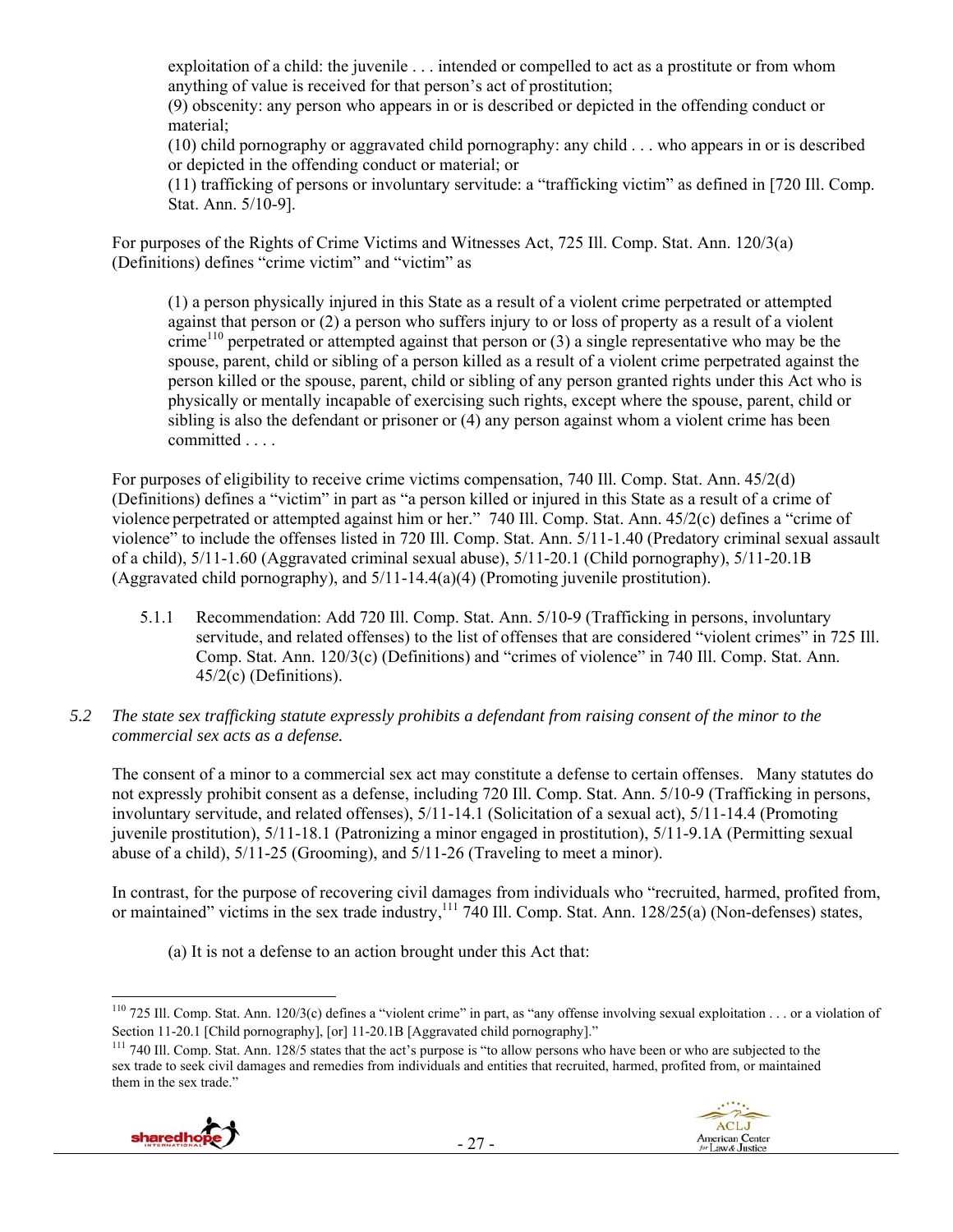(1) the victim of the sex trade and the defendant had a marital or consenting sexual relationship;

. . . (3) the victim of the sex trade was paid or otherwise compensated for sex trade activity;

. . . (5) the victim of the sex trade made no attempt to escape, flee, or otherwise terminate contact with the defendant;

(6) the victim of the sex trade consented to engage in acts of the sex trade;

. . . .

*5.3 Prostitution laws apply only to adults, making minors under 18 specifically immune from this offense.* 

Illinois's prostitution law does not apply to minors under 18. 720 Ill. Comp. Stat. Ann. 5/11-14(d) (Prostitution) states,

[I]f it is determined, after a reasonable detention for investigative purposes, that a person suspected of or charged with a violation of this Section is a person under the age of 18, that person shall be immune from prosecution for a prostitution offense under this Section, and shall be subject to the temporary protective custody provisions of [705 Ill. Comp. Stat. Ann. 405/2-5 and 405/2-6]. Pursuant to the provisions of [705 Ill. Comp. Stat. Ann. 405/2-6], a law enforcement officer who takes a person under 18 years of age into custody under this Section shall immediately report an allegation of a violation of [720 Ill. Comp. Stat. Ann. 5/10-9] to the Illinois Department of Children and Family Services State Central Register, which shall commence an initial investigation into child abuse or child neglect within 24 hours . . . .

720 Ill. Comp. Stat. Ann. 5/11-14.3(a)(2)(C) (Promoting prostitution) also clarifies that an offense for profiting from prostitution "does not apply to a person engaged in prostitution who is under 18 years of age."

*5.4 Commercially sexually exploited children are provided with a child protection response, including specialized shelter and services, and are not detained in juvenile detention facilities.* 

Certain protective responses are provided to commercially sexually exploited children who are taken into custody. Victims of domestic minor sex trafficking encountered through arrest by law enforcement may enter protective responses through 720 Ill. Comp. Stat. Ann. 5/11-14(d) (Prostitution), which states that "if it is determined, after a reasonable detention for investigative purposes, that a person suspected of or charged with a violation of this Section is a person under the age of 18, that person . . . shall be subject to . . . temporary protective custody."112 The detaining officer is instructed to report to the Illinois Department of Children and Family Services State Central Register if someone alleges that there has been a violation of 720 Ill. Comp. Stat. Ann 5/10-9 (Trafficking in persons, involuntary servitude, and related offenses), and then the Department is required to "commence an initial investigation into child abuse or child neglect within 24 hours." 720 Ill. Comp. Stat. Ann. 5/11-14(d).

<sup>(2) &</sup>quot;Shelter care" means a physically unrestrictive facility designated by the Department of Children and Family Services or a licensed child welfare agency, or other suitable place designated by the court for a minor who requires care away from his or her home.





 $\overline{a}$ 112 705 Ill. Comp. Stat. Ann. 405/2-7 (Temporary custody) defines "temporary custody" as

temporary placement of the minor out of the custody of his or her guardian or parent, and includes the following: (1) "Temporary protective custody" means custody within a hospital or other medical facility or a place previously designated for such custody by the Department of Children and Family Services, subject to review by the court, including a licensed foster home, group home, or other institution. However, such place shall not be a jail or other place for the detention of the criminal or juvenile offenders.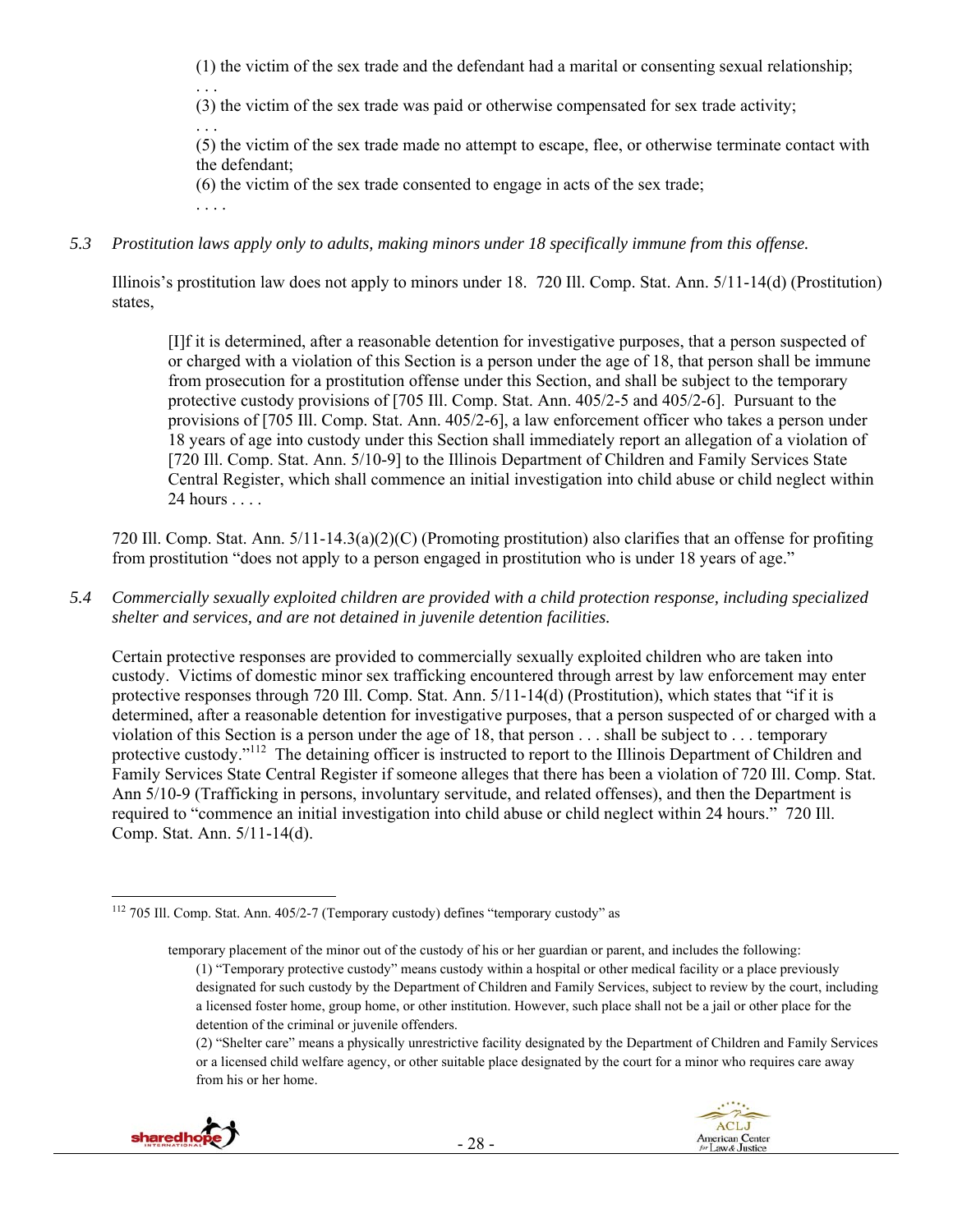Under 325 Ill. Comp. Stat. Ann. 5/7.4(a-5) (Investigation procedures), the Department of Children and Family Services (Department) must "determine whether to conduct a family assessment or an investigation as appropriate to prevent or provide a remedy for child abuse or neglect." Pursuant to 325 Ill. Comp. Stat. Ann. 5/8.2 (Service plan; report to General Assembly),

If the Child Protective Service Unit determines, following an investigation . . . that there is credible evidence that the child is abused or neglected, $1^{13}$  the Department shall assess the family's need for services, and, as necessary, develop, with the family, an appropriate service plan for the family's voluntary acceptance or refusal. . . .

. . . . Family preservation services shall be offered, where safe and appropriate, to prevent the placement of children in substitute care when the children can be cared for at home or in the custody of the person responsible for the children's welfare without endangering the children's health or safety, to reunite them with their families if so placed when reunification is an appropriate goal, or to maintain an adoptive placement. . . .

The Abused and Neglected Child Reporting Act also authorizes a child to be taken into temporary protective custody without a court order in certain situations. 325 Ill. Comp. Stat. Ann. 5/5 (Temporary protective custody) permits a law enforcement agency, employee of the Department, or doctor treating a child to

take or retain temporary protective custody of the child without the consent of the person responsible for the child's welfare, if (1) he has reason to believe that the child cannot be cared for at home or in the custody of the person responsible for the child's welfare without endangering the child's health or safety; and (2) there is not time to apply for a court order ....

In addition, 705 Ill. Comp. Stat. Ann. 405/2-5(1), (2) (Taking into custody) provides,

(1) A law enforcement officer may, without a warrant, take into temporary custody a minor (a) whom the officer with reasonable cause believes to be a person described in [705 Ill. Comp. Stat. Ann. 405/2-3 (Neglected or abused minor)<sup>114</sup> or 405/2-4 (Dependent minor)<sup>115</sup>]; (b) who has been adjudged a ward of the court and has escaped from any commitment ordered by the court under this Act; or (c) who is found in any street or public place suffering from any sickness or injury which requires care, medical treatment or hospitalization.

(2) Whenever a petition has been filed under [705 Ill. Comp. Stat. Ann 405/2-13] and the court finds that the conduct and behavior of the minor may endanger the health, person, welfare, or property of himself or others or that the circumstances of his home environment may endanger his health, person, welfare or property, a warrant may be issued immediately to take the minor into custody.

705 Ill. Comp. Stat. Ann. 405/2-9(1) (Setting of temporary custody hearing; notice; release) specifies that a minor "must be brought before a judicial officer within 48 hours . . . for a temporary custody hearing to determine whether" the child will be released or held further in custody. At the custody hearing, pursuant to 705 Ill. Comp. Stat. Ann. 405/2-10(2) (Temporary custody hearing), "If the court finds that there is probable cause to believe that the minor is abused, or neglected or dependent," the court may enter an order releasing the child to the child's parent, guardian, or custodian, or remove the child from the child's home and prescribe shelter care. 705 Ill. Comp. Stat. Ann. 405/2-10(2) further explains in part,

In determining the health, safety and best interests of the minor to prescribe shelter care, the court must find that it is a matter of immediate and urgent necessity for the safety and protection of the minor or of





<sup>&</sup>lt;sup>113</sup> See infra Section 5.6 for the definitions of "abused child" and "neglected child."

<sup>&</sup>lt;sup>114</sup> See infra Section 5.6 for the definition of "abused child" and "neglected child." See supra note 98 for the definition of "dependent minor."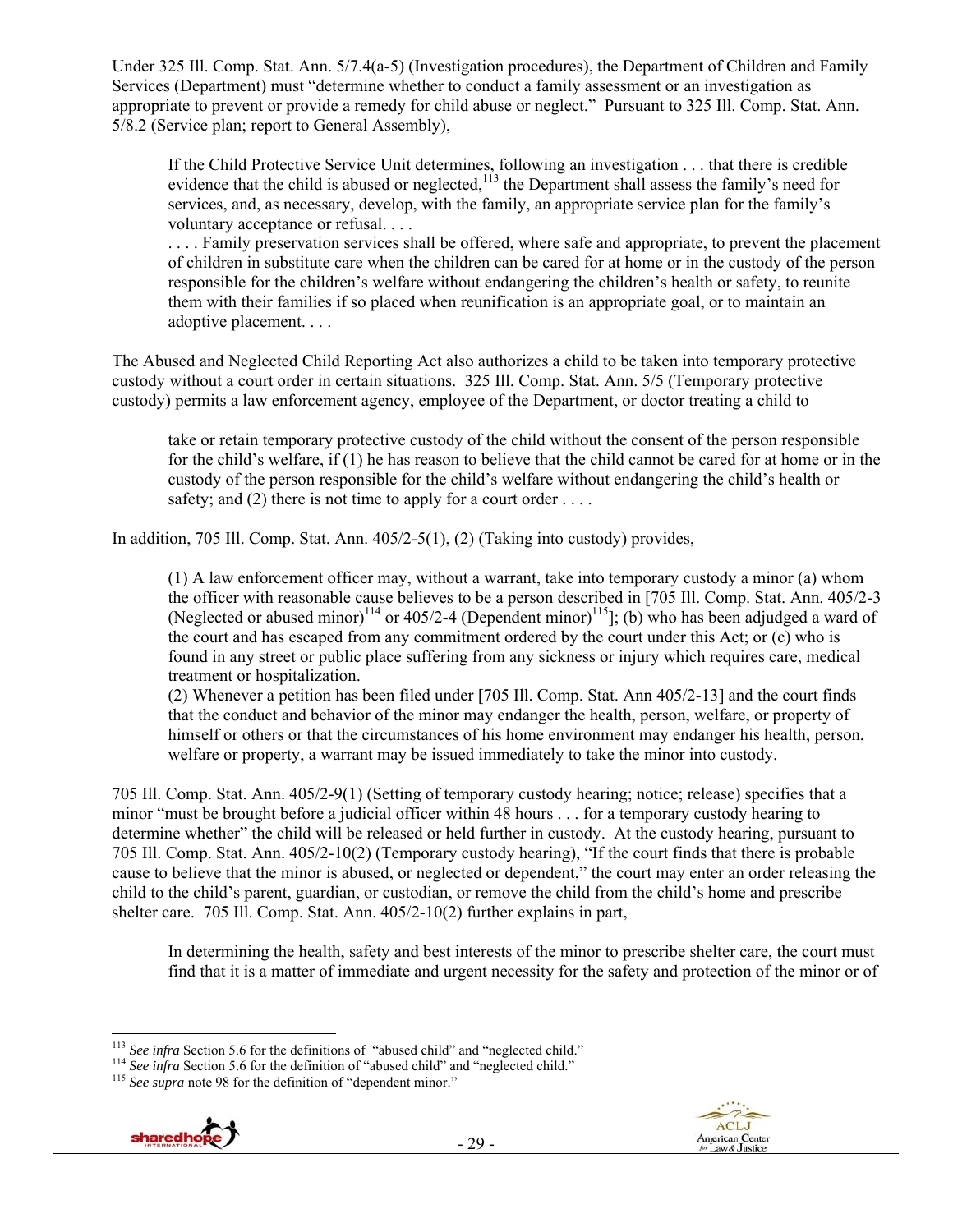the person or property of another that the minor be placed in a shelter care facility<sup>116</sup> or that he or she is likely to flee the jurisdiction of the court, and must further find that reasonable efforts have been made or that, consistent with the health, safety and best interests of the minor, no efforts reasonably can be made to prevent or eliminate the necessity of removal of the minor from his or her home....

. . . . Once the court finds that it is a matter of immediate and urgent necessity for the protection of the minor that the minor be placed in a shelter care facility, the minor shall not be returned to the parent, custodian or guardian until the court finds that such placement is no longer necessary for the protection of the minor.

Under 705 Ill. Comp. Stat. Ann. 405/2-23(1)(a) (Kinds of dispositional orders), when a child is adjudicated abused, neglected, or dependent, the child may be

(1) continued in the custody of his or her parents, guardian or legal custodian; (2) placed in accordance with Section 2-27 [705 ILCS 405/2-27]; (3) restored to the custody of the parent, parents, guardian, or legal custodian, provided the court shall order the parent, parents, guardian, or legal custodian to cooperate with the Department of Children and Family Services and comply with the terms of an aftercare plan or risk the loss of custody of the child and the possible termination of their parental rights; or (4) ordered partially or completely emancipated in accordance with the provisions of the Emancipation of Minors Act [750 ILCS 30/1 et seq.].

However, in any case in which a minor is found by the court to be neglected or abused under Section 2- 3 [Neglected or abused minor] of this Act, custody of the minor shall not be restored to any parent, guardian or legal custodian whose acts or omissions or both have been identified . . . as forming the basis for the court's finding of abuse or neglect . . . .

705 Ill. Comp. Stat. Ann. 405/2-27 (Placement; legal custody or guardianship) authorizes the court to

(a) place the minor in the custody of a suitable relative or other person as legal custodian or guardian; (a-5) with the approval of the Department of Children and Family Services, place the minor in the subsidized guardianship of a suitable relative or other person as legal guardian; ...

(b) place the minor under the guardianship of a probation officer;

(c) commit the minor to an agency for care or placement, except an institution under the authority of the Department of Corrections or of the Department of Children and Family Services;

(d) commit the minor to the Department of Children and Family Services for care and service . . . .

A victim of domestic minor sex trafficking might also be brought into custody and placed through delinquency procedures; however, this is less likely in Illinois as 720 Ill. Comp. Stat. Ann. 5/11-14(d) (Prostitution) makes minors under the age of 18 specifically immune from prosecution for prostitution. In the event that a domestic minor sex trafficking victim is found to be a delinquent minor for having committed some crime other than 720 Ill. Comp. Stat. Ann. 5/11-14 (Prostitution), under 705 Ill. Comp. Stat. Ann. 405/5-710 (Kinds of sentencing orders), the court may order a minor to be

(i) put on probation or conditional discharge and released to his or her parents, guardian or legal custodian . . .

(ii) placed in accordance with Section 5-740 [705 ILCS 405/5-740], with or without also being put on probation or conditional discharge;

. . .

(iv) placed in the guardianship of the Department of Children and Family Services, but only if the delinquent minor is under 15 years of age or, pursuant to Article II [Abused, neglected or dependent

 $\overline{a}$ <sup>116</sup> 705 Ill. Comp. Stat. Ann. 405/2-7(2) defines "shelter care" as "a physically unrestrictive facility designated by the Department of Children and Family Services or a licensed child welfare agency, or other suitable place designated by the court for a minor who requires care away from his or her home."



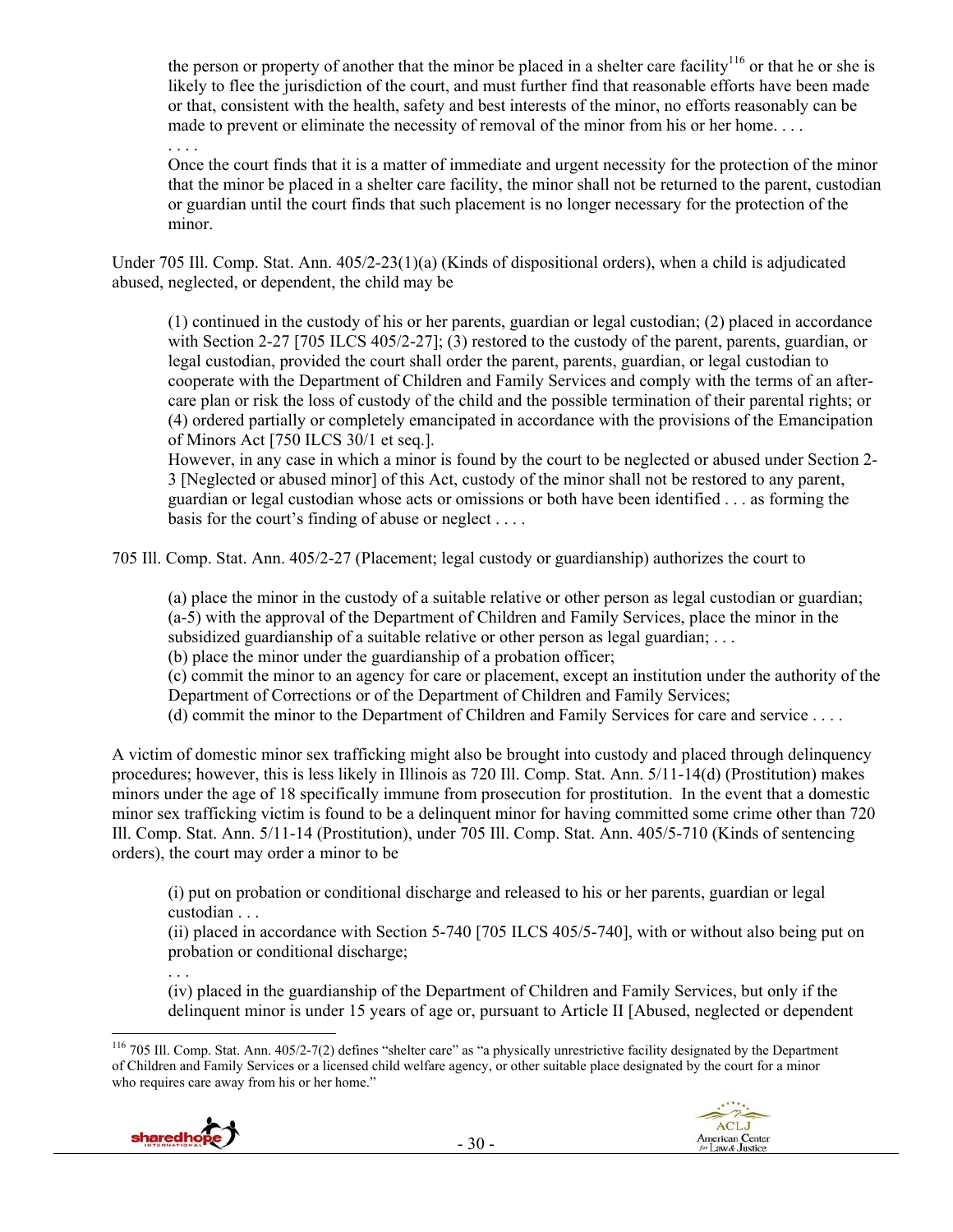minors] of this Act, a minor for whom an independent basis of abuse, neglect, or dependency exists. An independent basis exists when the allegations or adjudication of abuse, neglect, or dependency do not arise from the same facts, incident, or circumstances which give rise to a charge or adjudication of delinquency:

(v) placed in detention for a period not to exceed 30 days, either as the exclusive order of disposition or, where appropriate, in conjunction with any other order of disposition issued under this paragraph, provided that any such detention shall be in a juvenile detention home and the minor so detained shall be 10 years of age or older. However, the 30-day limitation may be extended by further order of the court for a minor under age 15 committed to the Department of Children and Family Services if the court finds that the minor is a danger to himself or others. . . .

. . .

(viii) put on probation or conditional discharge and placed in detention under Section 3-6039 of the Counties Code [55 ILCS 5/3-6039] for a period not to exceed the period of incarceration permitted by law for adults found guilty of the same offense or offenses for which the minor was adjudicated delinquent, and in any event no longer than upon attainment of age  $21$ ; ... [or]

. . .

(x) placed in electronic home detention under Part 7A of this Article [705 ILCS 405/5-7A-101 et seq.].

Pursuant to 705 Ill. Comp. Stat. Ann. 405/5-410(1) (Non-secure custody or detention), a minor arrested or taken into custody "who requires care away from his or her home but who does not require physical restriction shall be given temporary care in a foster family home or other shelter facility."

705 Ill. Comp. Stat. Ann. 405/5-501(2) (Detention or shelter care hearing) states in part,

If the court finds that it is a matter of immediate and urgent necessity for the protection of the minor or of the person or property of another that the minor be detained or placed in a shelter care facility or that he or she is likely to flee the jurisdiction of the court, the court may prescribe detention or shelter care and order that the minor be kept in a suitable place designated by the court or in a shelter care facility designated by the Department of Children and Family Services or a licensed child welfare agency; ....

#### *5.5 Commercial sexual exploitation is identified as a type of abuse and neglect within child protection statutes.*

Commercial sexual exploitation is identified as a type of abuse under Illinois's child protection and child abuse reporting laws. 705 Ill. Comp. Stat. Ann.  $405/2-3(1)(b)$  (Neglected or abused minor)<sup>117</sup> states that a neglected minor includes one "whose environment is injurious to his or her welfare." 705 Ill. Comp. Stat. Ann. 405/2-  $3(2)(vi)$ , (vii) provides that an abused minor includes

any minor under 18 years of age whose parent or immediate family member, or any person responsible for the minor's welfare, or any person who is in the same family or household as the minor, or any individual residing in the same home as the minor, or a paramour of the minor's parent:

. . . (vi) commits or allows to be committed the offense of involuntary servitude, involuntary sexual servitude of a minor, or trafficking in persons for forced labor or services defined in [720 Ill. Comp. Stat. Ann. 5/10-9], upon such minor; or

(vii) allows, encourages or requires a minor to commit any act of prostitution, as defined in the Criminal Code of 1961, and extending those definitions to include minors under 18 years of age.

Similarly, 325 Ill. Comp. Stat. Ann. 5/3 (Definitions)<sup>118</sup> defines an "abused child" in part as one





 $\overline{a}$ <sup>117</sup> Under Juvenile Court Act of 1987, Article II. Abused, Neglected or Dependent Minors.<br><sup>118</sup> Under the Abused and Neglected Child Reporting Act.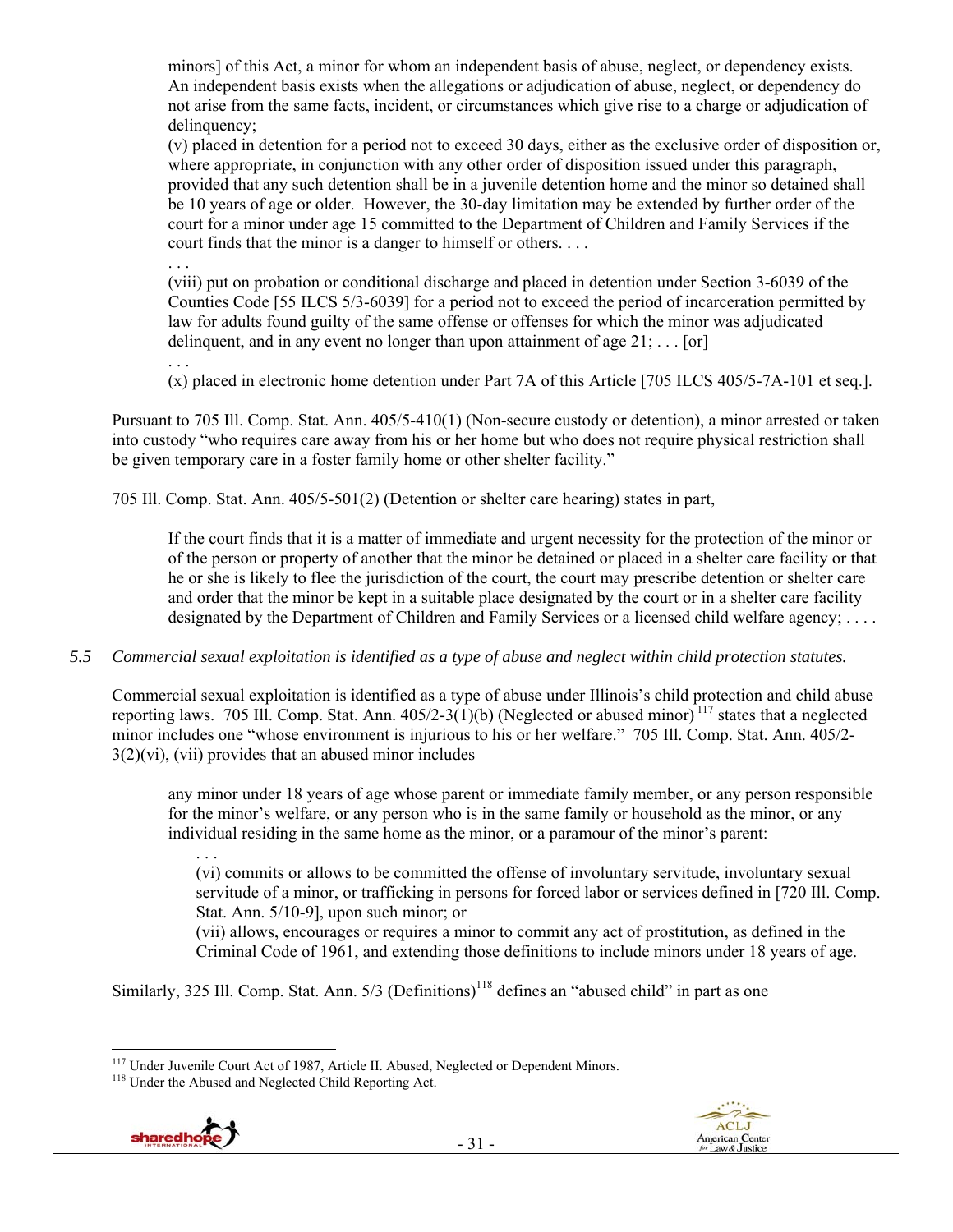whose parent or immediate family member, or any person responsible for the child's welfare, or any individual residing in the same home as the child, or a paramour of the child's parent:

. . . (h) commits or allows to be committed the offense of involuntary servitude, involuntary sexual servitude of a minor, or trafficking in persons for forced labor or services as defined in [720 Ill. Comp. Stat. Ann. 5/10-9] against the child.

Under 325 Ill. Comp. Stat. Ann. 5/3, a "neglected child" includes one "who is not receiving the proper or necessary nourishment or medically indicated treatment including food or care . . . necessary for a child's wellbeing, or other care necessary for his or her well-being, including adequate food, clothing and shelter."

*5.6 The definition of "caregiver" (or similar term) in the child welfare statutes is broad enough to include a trafficker who has custody or control of a child in order to bring a trafficked child into protection of child protective services.* 

No definition of "caregiver" or "person responsible for the child's welfare" is provided within Illinois's child protection laws; however, 325 Ill. Comp. Stat. Ann. 5/3 (Definitions), Illinois's child abuse reporting law, defines a "person responsible for the child's welfare" as including "any other person responsible for the child's welfare at the time of the alleged abuse or neglect."

*5.7 Crime victims' compensation is specifically available to a child victim of sex trafficking or CSEC without regard to ineligibility factors.* 

A domestic minor sex trafficking victim may be eligible to obtain crime victims compensation. 740 Ill. Comp. Stat. Ann.  $45/2(d)^{119}$  defines a "victim" to include "a person killed or injured in this State as a result of a crime of violence perpetrated or attempted against him or her." 740 Ill. Comp. Stat. Ann. 45/2(c) defines a "crime of violence" to include the offenses listed in 740 Ill. Comp. Stat. Ann. 5/11-1.40 (Predatory criminal sexual assault), 5/11-1.60 (Aggravated criminal sexual abuse), 5/11-20.1 (Child pornography), 5/11-20.1B (Aggravated child pornography), and 5/11-14.4(a)(4) (Promoting juvenile prostitution).

740 Ill. Comp. Stat. Ann. 45/6.1 (Right to compensation) specifies the requirements for receiving compensation under the Crime Victims Compensation Act, several of which could make prostituted victims of domestic minor sex trafficking ineligible to receive compensation. 740 Ill. Comp. Stat. Ann. 45/6.1(a) requires the victim to file a claim for compensation "[w]ithin 2 years of the occurrence of the crime, or within one year after a criminal indictment of a person for an offense, upon which the claim is based," unless the victim is under 18 or is under another "legal disability" at the time of the offense, in which case the victim may file an application for compensation "within 2 years after he attains the age of 18 years or the disability is removed . . . . Legal disability includes a diagnosis of posttraumatic stress disorder." Similarly, under 740 Ill. Comp. Stat. Ann. 45/6.1(b), victims must report the crime to law enforcement within 72 hours of the crime's commission, with later notice permissible only if "the applicant establishes that such notice was timely under the circumstances." For certain non-CSEC sex offenses, 740 Ill. Comp. Stat. Ann. 45/6.1(b-1) provides an extended reporting period of 7 days after the perpetration of the crime, or longer if the "applicant establishes that the notice was timely under the circumstances." No explanation is provided as to what constitutes "timely under the circumstances."

Additionally, 740 Ill. Comp. Stat. Ann. 45/6.1(d) disqualifies an applicant if the applicant is the "offender or an accomplice of the offender and the award would . . . unjustly benefit the offender or his accomplice." 740 Ill. Comp. Stat. Ann. 45/6.1(e) requires that the injury to the victim "was not substantially attributable to his own wrongful act and was not substantially provoked by the victim." 740 Ill. Comp. Stat. Ann. 45/10.1(d) (Amount of compensation) further limits the amount a domestic minor sex trafficking victim may receive by stating,

 $\overline{a}$ <sup>119</sup> The relevant provisions of 740 Ill. Comp. Stat. Ann. 45/2 included here and elsewhere in this report incorporate the amendments made by the passage of Senate Bill 1310 of the Illinois 96th General Assembly, effective July 1, 2011. 2009 Ill. Adv. Legis. Serv. 1551.



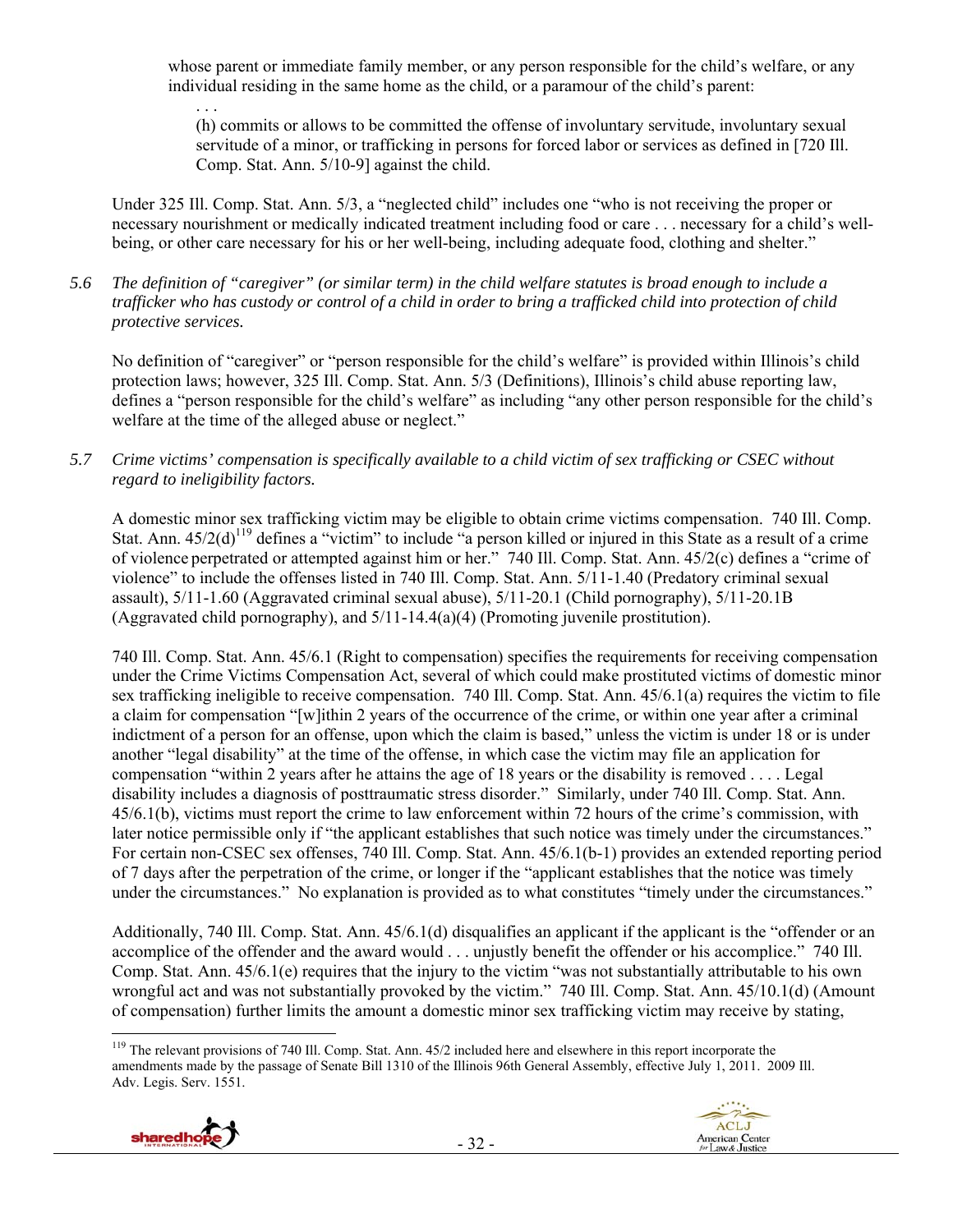An award shall be reduced or denied according to the extent to which the victim's acts or conduct provoked or contributed to his or her injury or death, or the extent to which any prior criminal conviction or conduct of the victim may have directly or indirectly contributed to the injury or death of the victim.

5.7.1 Recommendation: Amend 740 Ill. Comp. Stat. Ann. 45/6.1 (Right to compensation) to create exceptions for child victims of trafficking or commercial sexual exploitation.

## *5.8 Victim-friendly procedures and protections are provided in the trial process for minors under 18.*

Domestic minor sex trafficking victims are not provided the same protections as victims of certain sexual offenses.

725 Ill. Comp. Stat. Ann. 5/115-7(a) (Prior sexual activity or reputation of victim of sexual offense) makes evidence relating to the prior sexual activity or reputation of an alleged victim of a sexual offense inadmissible in any prosecution for specified sex offenses, unless the evidence relates to "the past sexual conduct of the alleged victim . . . with the accused when . . . offered by the accused upon the issue of whether the alleged victim . . . consented to the sexual conduct to which the offense is alleged" or to the extent the evidence is "constitutionally required to be admitted." 725 Ill. Comp. Stat. Ann. 5/115-11 (Closed trial during testimony of child victim of a sexual offense permitted) permits a child under 18, who is the victim of specified sex offenses, to have "all persons, who, in the opinion of the court, do not have a direct interest in the case, except the media," excluded from the courtroom while giving testimony.

Additionally, 725 Ill. Comp. Stat. Ann. 5/106B-5(a)(2) (Testimony by a victim who is a child) authorizes a victim of specified sexual offenses who is under 18 years old to give testimony via closed circuit television if "the judge determines that testimony by the child victim . . . in the courtroom will result in the child . . . suffering serious emotional distress such that the child . . . cannot reasonably communicate or . . . will suffer severe emotional distress that is likely to cause the child . . . to suffer severe adverse effects." Pursuant to 725 Ill. Comp. Stat. Ann. 5/106B-5(d), when a child provides testimony via closed circuit television, the prosecuting and defense attorneys, the judge, and "any person or persons whose presence, in the opinion of the court, contributes to the well-being of the child . . . including a person who has dealt with the child in a therapeutic setting concerning the abuse, [or] a parent or guardian of the child" may be present in the room with the child.

725 Ill. Comp. Stat. Ann. 190/3 (Confidentiality of Law Enforcement and Court Records) provides that in any investigation or proceeding pertaining to a criminal sexual offense, the identity of any child-victim must be excluded from the records and kept confidential.

Certain protections are available to domestic minor sex trafficking victims in dependency proceedings. For example, 750 Ill. Comp. Stat. Ann. 5/506(a) (Representation of child) permits the appointment of an attorney "[i]n any proceedings involving the support, custody, . . . parentage, . . . or general welfare of a minor or dependent child." Also, a guardian ad litem may be appointed to "testify or submit a written report to the court regarding his or her recommendations in accordance with the best interest of the child." 750 Ill. Comp. Stat. Ann. 5/506(a)(2). Finally, a child representative may be appointed to "advocate what the child representative finds to be in the best interests of the child after reviewing the facts and circumstances of the case." 750 Ill. Comp. Stat. Ann. 5/506(a)(3).

5.8.1 Recommendation: Amend 725 Ill. Comp. Stat. Ann. 5/115-7 (Prior sexual activity or reputation of victim of sexual offense) and 5/106B-5 (Testimony by a victim who is a child) to explicitly make their protections available to minor victims of 720 Ill. Comp. Stat. Ann. 5/10-9(c) (Trafficking in persons, involuntary servitude, and related offenses) and other CSEC crimes.



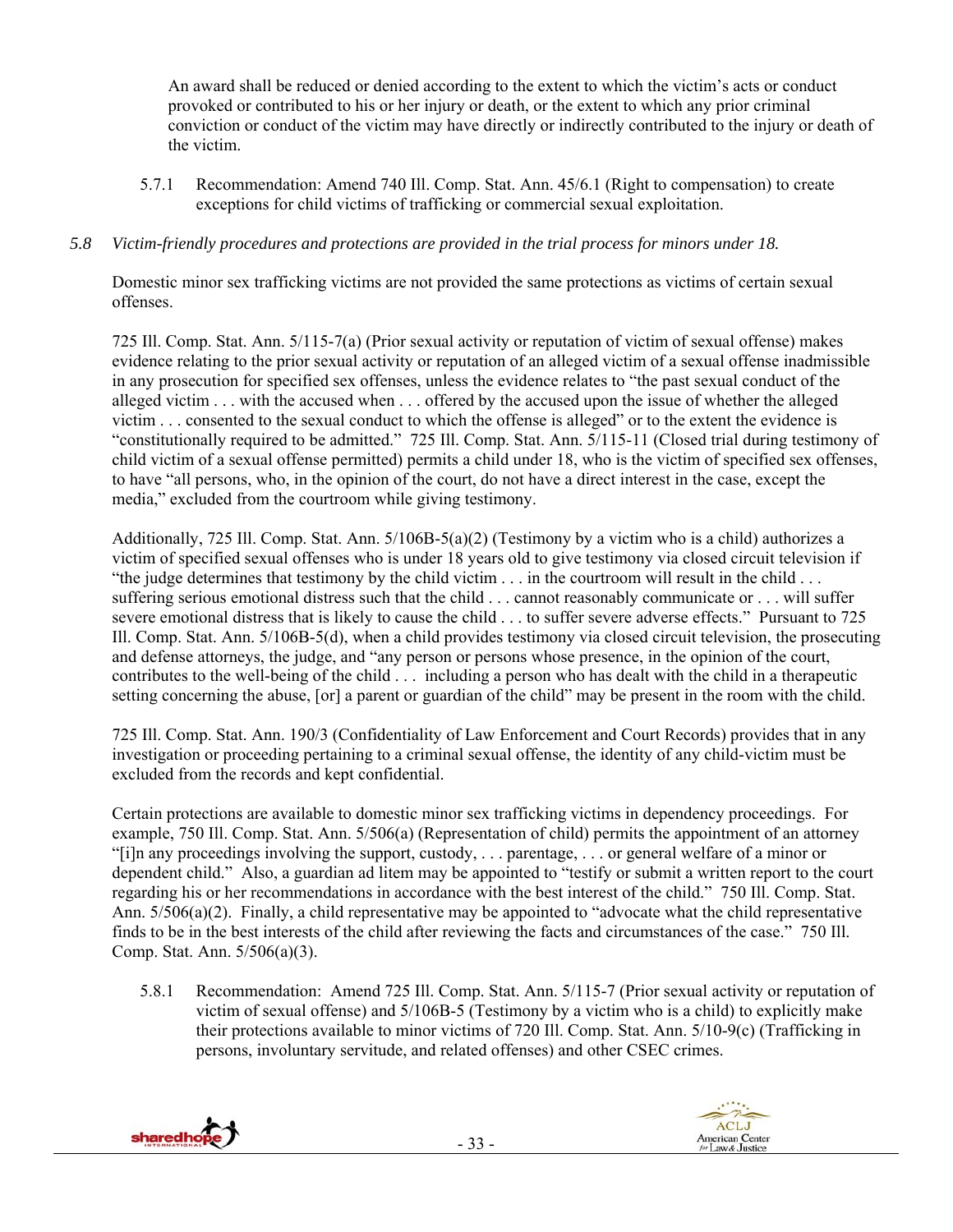*5.9 Expungement or sealing of juvenile arrest or criminal records resulting from arrests or adjudications for prostitution-related offenses committed as a result of, or in the course of, the commercial sexual exploitation of a minor is available within a reasonable time after turning 18.* 

720 Ill. Comp. Stat. Ann. 5/11-14(d) (Prostitution) makes minors immune from prosecution for a prostitution violation; therefore, minors in Illinois should not be adjudicated as delinquents based on offenses perpetrated in the course of their commercial sexual exploitation. As a result, a domestic minor sex trafficking victim should be able to petition the court under 705 Ill. Comp. Stat. Ann. 405/5-915 (Expungement of juvenile law enforcement and court records) to have records relating to an arrest for 720 Ill. Comp. Stat. Ann. 5/11-14 expunged. 705 Ill. Comp. Stat. Ann. 405/5-915(1), (2) states,

(1) Whenever any person has attained the age of 17 or whenever all juvenile court proceedings relating to that person have been terminated, whichever is later, the person may petition the court to expunge<sup>120</sup> law enforcement records<sup>121</sup> relating to incidents occurring before his or her 17th birthday or his or her juvenile court records, or both, but only in the following circumstances:

(a) the minor was arrested and no petition for delinquency was filed with the clerk of the circuit court; or

(b) the minor was charged with an offense and was found not delinquent of that offense; or

(c) the minor was placed under supervision pursuant to Section 5-615 [705 ILCS 405/5-615] [Continuance under supervision], and the order of supervision has since been successfully terminated; or

(d) the minor was adjudicated for an offense which would be a Class B misdemeanor, Class C misdemeanor, or a petty or business offense if committed by an adult.

 (2) Any person may petition the court to expunge all law enforcement records relating to any incidents occurring before his or her 17th birthday which did not result in proceedings in criminal court and all juvenile court records with respect to any adjudications except those based upon first degree murder and sex offenses which would be felonies if committed by an adult, if the person for whom expungement is sought has had no convictions for any crime since his or her 17th birthday and:

(a) has attained the age of 21 years; or

(b) 5 years have elapsed since all juvenile court proceedings relating to him or her have been terminated or his or her commitment to the Department of Juvenile Justice pursuant to this Act has been terminated;

whichever is later of (a) or (b). Nothing in this Section 5-915 precludes a minor from obtaining expungement under Section 5-622 [Expungement review].

. . . .

Under 705 Ill. Comp. Stat. Ann. 405/5-622 (Expungement review), a minor charged for the first time with a misdemeanor offense generally "is eligible for expungement review by the court upon his or her 18th birthday or upon completion of the minor's sentence or disposition of the charge against the minor, whichever is later." The statute clarifies that the expungement may only be objected to in certain cases, including if the investigation or proceedings are still active, if the arrest was for a sex offense, $122$  or if "the minor is a potential witness in an upcoming court proceeding and that such arrest record is relevant to that proceeding." 705 Ill. Comp. Stat. Ann. 405/5-622.

<sup>&</sup>lt;sup>122</sup> *See supra* Sections 2.10 and 3.5 for a list of the relevant sex offenses.



 $\overline{a}$ 



 $120$  705 Ill. Comp. Stat. Ann. 405/5-915 defines "expunge" as "to physically destroy the records and to obliterate the minor's name from any official index or public record, or both. Nothing in this Act shall require the physical destruction of the internal office records, files, or databases maintained by a State's Attorney's Office or other prosecutor." 121 705 Ill. Comp. Stat. Ann. 405/5-915 defines "law enforcement record" as including but not "limited to records of arrest,

station adjustments, fingerprints, probation adjustments, the issuance of a notice to appear, or any other records maintained by a law enforcement agency relating to a minor suspected of committing an offense."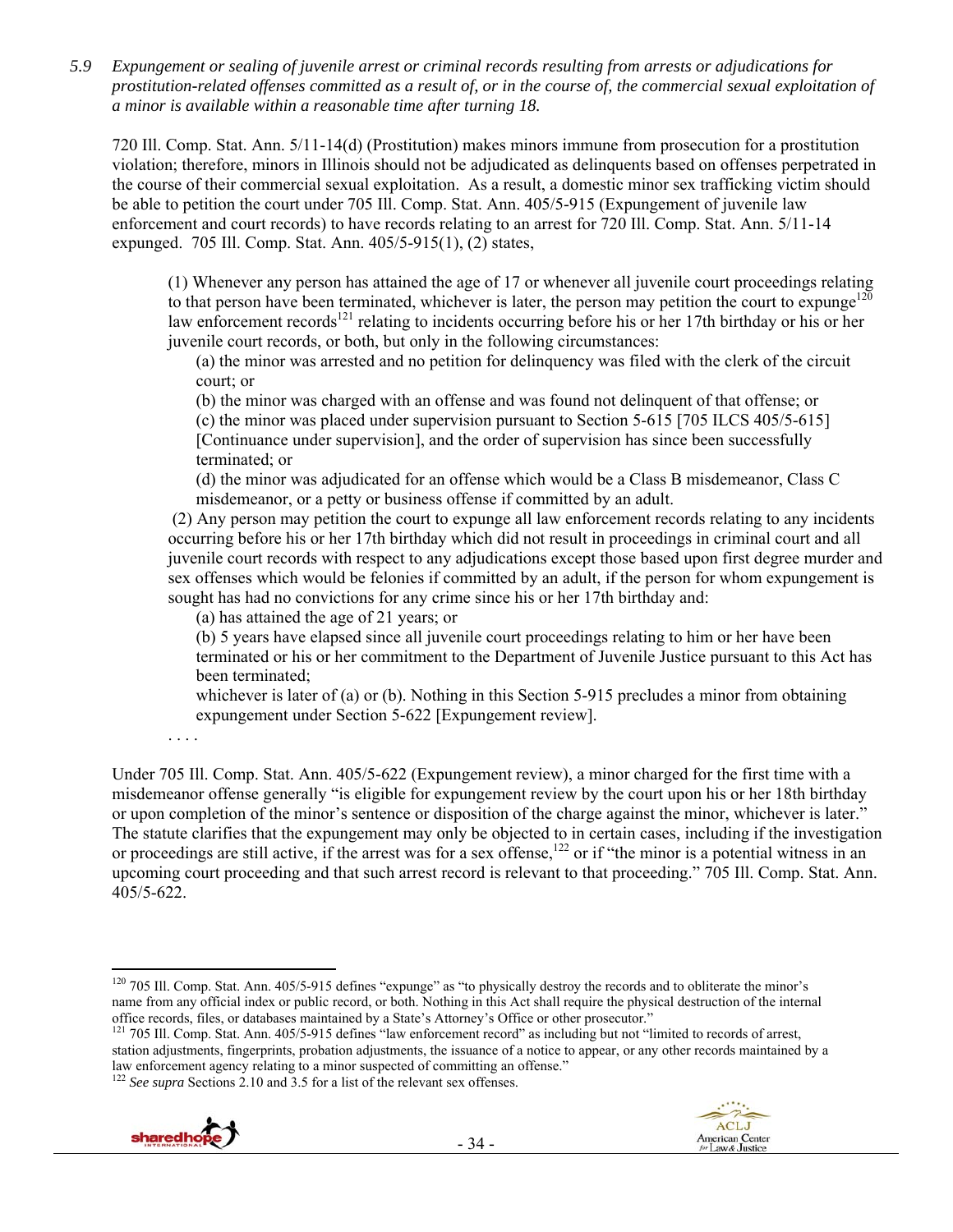For expungement of records other than delinquency proceedings, 705 Ill. Comp. Stat. Ann. 405/1-9(2) (Expungement of law enforcement and juvenile court records) states that, once a minor reaches age 17 and juvenile proceedings are over, "the person may petition the court to expunge law enforcement records relating to incidents occurring before his 17th birthday or his juvenile court records, or both if the minor was placed under supervision . . . and such order of supervision has since been successfully terminated."

## *5.10 Victim restitution and civil remedies are authorized by law for minor victims of sex trafficking or CSEC.*

720 Ill. Comp. Stat. Ann. 5/10-9(g) (Trafficking in persons, involuntary servitude, and related offenses) requires the court to order a defendant convicted of sex trafficking to make restitution to the victim for the greater of:

(1) the gross income or value to the defendant of the victim's labor or services or (2) the value of the victim's labor as guaranteed under the Minimum Wage Law and overtime provisions of the Fair Labor Standards Act (FLSA) [29 U.S.C. § 201 et seq.] or the Minimum Wage Law [820 ILCS 105/1 et seq.], whichever is greater.

Furthermore, 730 Ill. Comp. Stat. Ann. 5/5-5-6 (Restitution) requires the court to order a defendant convicted of any offense under Illinois's criminal laws to make restitution to a victim who "received any injury to his or her person or damage to his or her real or personal property as a result of the criminal act of the defendant." Additionally, the offender may be required to pay the victim's long-term physical health care costs, which also includes mental health care costs. 730 Ill. Comp. Stat. Ann. 5/5-5-6(f-1). For convictions under 720 Ill. Comp. Stat. Ann. 5/11-1.20 (Criminal sexual assault), 5/11-1.30 (Aggravated criminal sexual assault), 5/11-1.40 (Predatory criminal sexual assault of a child), 5/11-1.50 (Criminal sexual abuse), 5/11-1.60 (Aggravated criminal sexual abuse), 5/11-19.2 (Exploitation of a child), 5/11-20.1 (Child pornography), 5/11-20.1B (Aggravated child pornography) and 5/11-14.4(a)(4) (Promoting juvenile prostitution), an offender may also be required to "meet all or any portion of the financial obligations of treatment, including but not limited to medical, psychiatric, or rehabilitative treatment or psychological counseling, prescribed for the victim or victims of the offense. 730 Ill. Comp. Stat. Ann. 5/5-5-6(g).

Civil remedies are available to victims of domestic minor sex trafficking in the Predator Accountability Act located in Chapter 740 (Civil liabilities).<sup>123</sup> Specifically, 740 Ill. Comp. Stat. Ann. 128/15 (Cause of action)<sup>124</sup> provides a civil cause of action to victims of 720 Ill. Comp. Stat. Ann. 5/10-9 (Trafficking in persons, involuntary servitude, and related offenses),  $5/11$ -14.4(a)(2)–(4) (Promoting juvenile prostitution),  $5/11$ -20.1(Child pornography), or 5/11-20.1B (Aggravated child pornography).

*5.11 Statutes of limitations for civil and criminal actions for child sex trafficking or CSEC offenses are eliminated or lengthened sufficiently to allow prosecutors and victims a realistic opportunity to pursue criminal actions and legal remedies.* 

720 Ill. Comp. Stat. Ann. 5/3-5(b) (General Limitations) establishes the generally applicable statute of limitations for criminal offenses, which is 3 years for felonies and 1.5 years for misdemeanors, unless otherwise specified. 720 Ill. Comp. Stat. Ann. 5/3-5(a) eliminates the statute of limitations when the prosecution is for violations of 720 Ill. Comp. Stat. Ann. 5/11-20.1(a)(1) (Child pornography), 5/11-20.1B(a)(1) (Aggravated child pornography) or "any offense involving sexual conduct<sup>125</sup> or sexual penetration,<sup>126</sup> as defined by Section 11-0.1 of this Code in which the DNA profile of the offender is obtained and entered into a DNA database within 10 years after the commission of the offense," so long as the offense is reported to law enforcement within 3 years of its commission, unless a longer time is provided.





<sup>&</sup>lt;sup>123</sup> See supra Section 2.8 for a full description of the Predator Accountability Act.

<sup>&</sup>lt;sup>124</sup> See supra Section 2.8 for the substantive provisions of 740 Ill. Comp. Stat. Ann. 128/15.<br><sup>125</sup> See supra note 22 for the definition of "sexual conduct."<br><sup>126</sup> See supra note 9 for the definition of "sexual penetrat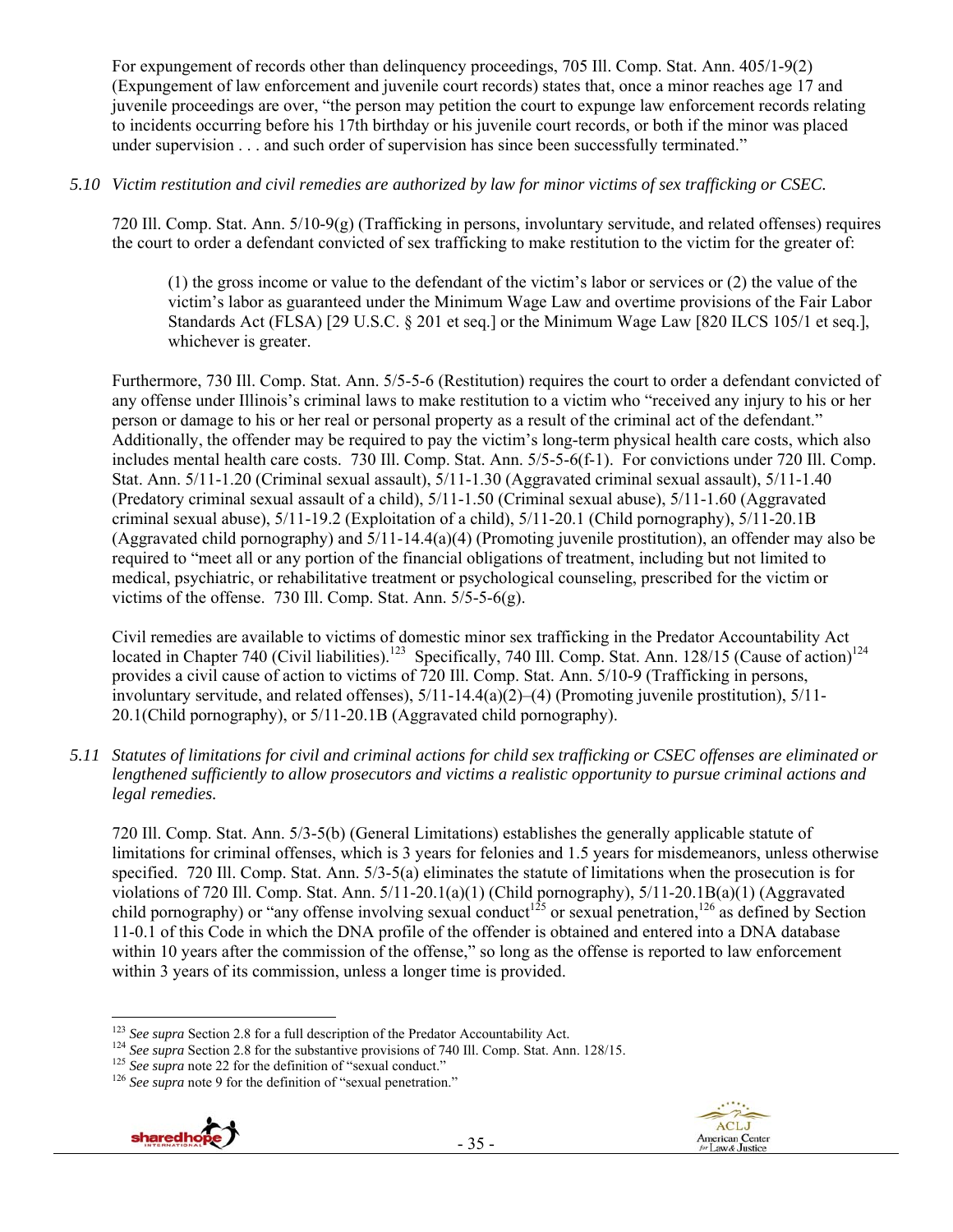Additionally, 720 Ill. Comp. Stat. Ann. 5/3-6(d) (Extended limitations) tolls the statute of limitations for certain CSEC offenses until at least 1 year after the victim turns 18. 720 Ill. Comp. Stat. Ann. 5/3-6(d) states,

A prosecution for child pornography, aggravated child pornography, indecent solicitation of a child, soliciting for a juvenile prostitute, juvenile pimping, exploitation of a child, or promoting juvenile prostitution except for keeping a place of juvenile prostitution may be commenced within one year of the victim attaining the age of 18 years. However, in no such case shall the time period for prosecution expire sooner than 3 years after the commission of the offense. When the victim is under 18 years of age, a prosecution for criminal sexual abuse may be commenced within one year of the victim attaining the age of 18 years. However, in no such case shall the time period for prosecution expire sooner than 3 years after the commission of the offense.

Because both involve "sexual conduct or sexual penetration," therefore, prosecutions for violations of 720 Ill. Comp. Stat. Ann. 5/11-14.1 (Solicitation of a sexual act) and 5/11-18.1 (Patronizing a minor engaged in prostitution) can be commenced at any time. In contrast, because violations of 720 Ill. Comp. Stat. Ann. 5/10-9 (Trafficking in persons, involuntary servitude, and related offenses), 5/11-9.1A (Permitting sexual abuse of a child), 5/11-25 (Grooming), and 5/11-26 (Traveling to meet a minor ), all felonies, do not, on the face of the statutes, involve "sexual conduct or sexual penetration" and are not subject to the tolling provided in 720 Ill. Comp. Stat. Ann. 5/3-6(d), they will be subject to a 3 year statute of limitations as provided under 720 Ill. Comp. Stat. Ann. 5/3-5(b).

For civil causes of action arising under the Predator Accountability Act,<sup>127</sup> 735 Ill. Comp. Stat. Ann. 5/13-225(b) (Predator accountability) states,

[A]n action under the Predator Accountability Act must be commenced within 10 years of the date the limitation period begins to run under subsection (d) or within 10 years of the date the plaintiff discovers or through the use of reasonable diligence should discover both (i) that the sex trade<sup>128</sup> act occurred, and (ii) that the defendant caused, was responsible for, or profited from the sex trade act. The fact that the plaintiff discovers or through the use of reasonable diligence should discover that the sex trade act occurred is not, by itself, sufficient to start the discovery period under this subsection (b).

735 Ill. Comp. Stat. Ann. 5/13-225(d)–(f) provide that the statute of limitations is tolled until the minor reaches the age of 18, until the plaintiff is no longer "subject to threats, intimidation, manipulation, or fraud perpetrated by the defendant," and until "the expiration of all limitations periods applicable to the criminal prosecution of the plaintiff for any acts which form the basis of a cause of action."

Other civil actions are subject to varying statutes of limitations; however, pursuant to 735 Ill. Comp. Stat. Ann. 5/13-211 (Minors and persons under legal disability), these otherwise applicable civil statutes of limitations may be extended up to 2 years after the minor turns 18.

735 Ill. Comp. Stat. Ann. 5/13-202.1(a) (No limitations on certain actions—duties of Department of Corrections and State's Attorneys) provides that civil actions for convictions of or conduct that amounts to a Class X or Class 1 felony at the time of filing have no statute of limitations. Also, 735 Ill. Comp. Stat. Ann. 5/13- 202.3 (Actions arising out of injuries by sexual conduct or sexual penetration) states that for civil actions for violations involving sexual conduct or sexual penetration, the applicable statute of limitations is tolled while "the person injured is subject to threats, intimidation, manipulation, or fraud."

735 Ill. Comp. Stat. Ann. 5/13-202 (Personal Injury―penalty) generally assigns a 2 year statute of limitations to

<sup>&</sup>lt;sup>127</sup> See supra Section 2.8 for the offenses to which the Predator Accountability Act applies.<br><sup>128</sup> 735 Ill. Comp. Stat. Ann. 5/13-225(a) defines "sex trade" and "victim of the sex trade" as having the meanings as set fo 740 Ill. Comp. Stat. Ann. 128/10*. See supra* Section 5.1 for these definitions.





 $\overline{a}$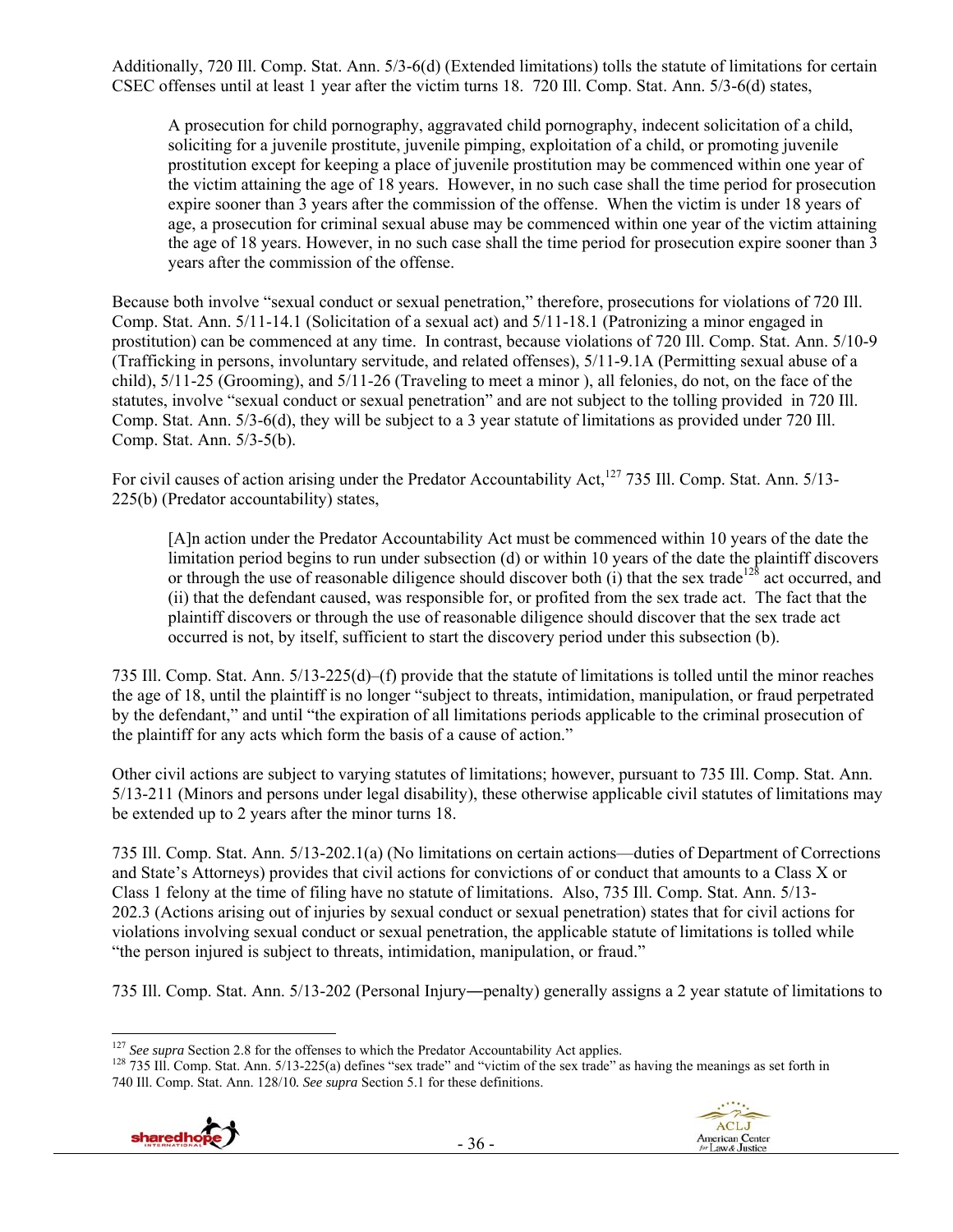civil actions involving injury to the person; however, if the offender is convicted of a Class X felony and causes injury to the person, the applicable statute of limitations is 10 years. 735 Ill. Comp. Stat. Ann. 5/13-214.1.

5.11.1 Recommendation: Amend 735 Ill. Comp. Stat. Ann. 5/13-202.1 (No limitations on certain actions—duties of Department of Corrections and State's Attorneys) to expressly include 720 Ill. Comp. Stat. Ann. 5/10-9 (Trafficking in persons, involuntary servitude, and related offenses), 5/11- 14.1 (Solicitation of a sexual act), 5/11-14.4 (Promoting juvenile prostitution), 5/11-18.1 (Patronizing a minor engaged in prostitution), 5/11-9.1A (Permitting sexual abuse of a child), 5/11- 25 (Grooming), and 5/11-26 (Traveling to meet a minor) as offenses to which no statutes of limitations apply.

## **Framework Issue 6: Criminal justice tools for investigation and prosecutions**

## *Legal Components:*

- *6.1 Training on human trafficking and domestic minor sex trafficking for law enforcement is statutorily mandated.*
- *6.2 Single party consent to audiotaping is permitted in law enforcement investigations.*
- *6.3 Domestic minor sex trafficking investigations may use wiretapping to investigate the crime.*
- *6.4 Using a law enforcement decoy posing as a minor to investigate buying or selling of commercial sex acts is not a defense to soliciting, purchasing, or selling sex with a minor.*
- *6.5 Using the Internet to investigate buyers and traffickers is a permissible investigative technique.*
- *6.6 Law enforcement and child welfare agencies are mandated to promptly report missing and recovered children. \_\_\_\_\_\_\_\_\_\_\_\_\_\_\_\_\_\_\_\_\_\_\_\_\_\_\_\_\_\_\_\_\_\_\_\_\_\_\_\_\_\_\_\_\_\_\_\_\_\_\_\_\_\_\_\_\_\_\_\_\_\_\_\_\_\_\_\_\_\_\_\_\_\_\_\_\_\_\_\_\_\_\_\_\_\_\_\_\_\_\_\_\_\_*

## *Legal Analysis:*

- *6.1 Training on human trafficking and domestic minor sex trafficking for law enforcement is statutorily mandated.* 
	- 50 Ill. Comp. Stat. Ann. 705/7(a) (Rules and standards for schools) provides,

The Board shall adopt rules and minimum standards for such schools which shall include but not be limited to the following:

a. The curriculum for probationary police officers which shall be offered by all certified schools . . . . shall include specific training in techniques for immediate response to and investigation of cases of . . . sexual assault of adults and children. . . . The curriculum for permanent police officers shall include but not be limited to (1) refresher and in-service training in any of the courses listed above in this subparagraph, (2) advanced courses in any of the subjects listed above in this subparagraph, (3) training for supervisory personnel, and (4) specialized training in subjects and fields to be selected by the board.

50 Ill. Comp. Stat. Ann. 705/10.1 (Additional training programs) allows the Board to "initiate, administer, and conduct training programs for permanent police officers and permanent county corrections officers in addition to the basic recruit training program." 50 Ill. Comp. Stat. Ann. 705/10.10 (Training in child abduction and missing endangered senior alert system) further mandates that the Board conduct training programs for law enforcement personnel with regards to the "statewide coordinated child abduction alert system."

6.1.1 Recommendation: Amend the Illinois Police Training Act to specifically include domestic minor sex trafficking training for law enforcement officers and to require all officers to participate in one of these trainings.



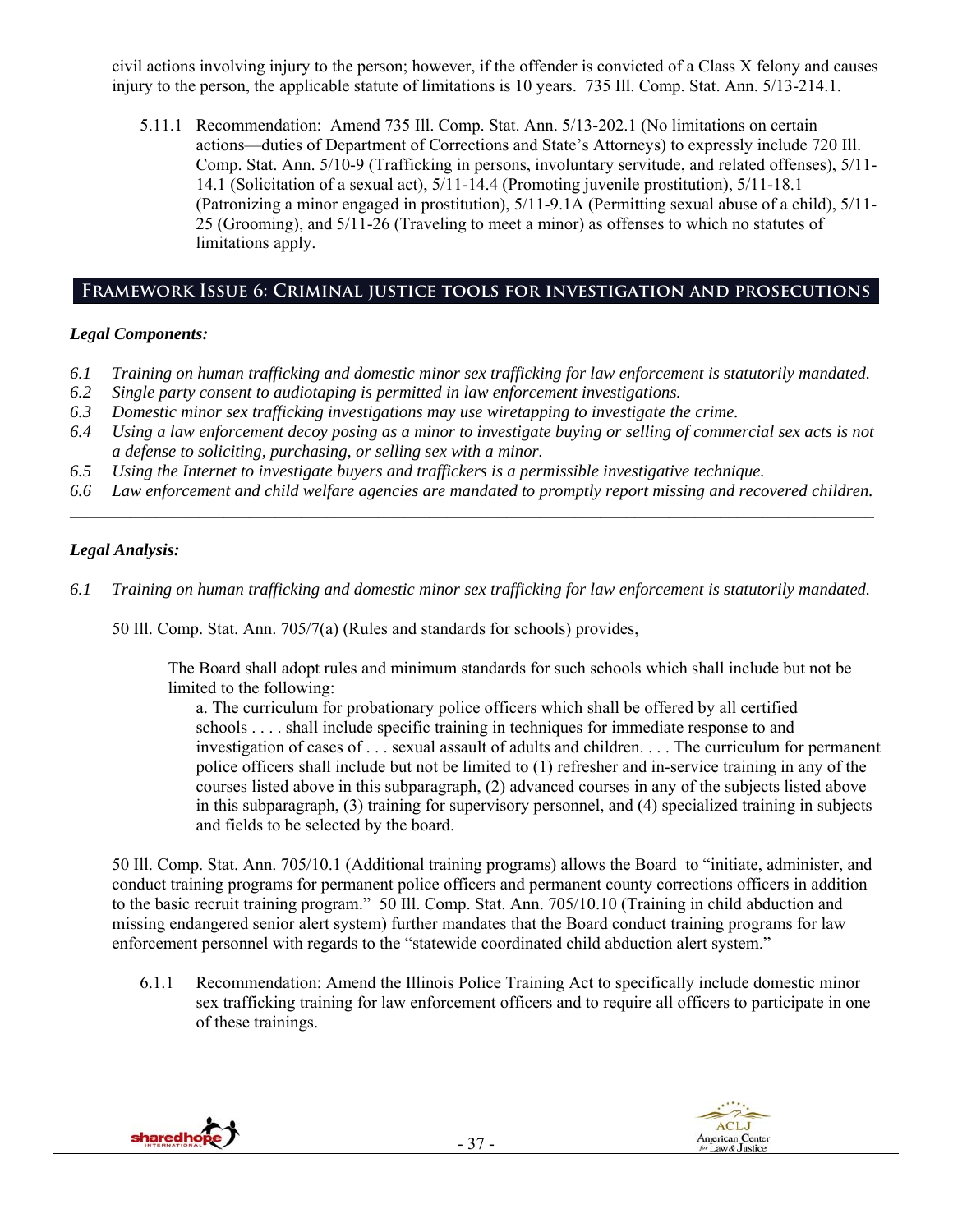#### *6.2 Single party consent to audiotaping is permitted in law enforcement investigations.*

Illinois does not permit single party consent to audiotaping. 720 Ill. Comp. Stat. Ann. 5/14-2(a)(1) (Elements of the offense; affirmative defense) makes it a crime when someone

Knowingly and intentionally uses an eavesdropping device for the purpose of hearing or recording all or any part of any conversation or intercepts, retains, or transcribes electronic communication unless he does so (A) with the consent of all of the parties to such conversation or electronic communication or (B) in accordance with Article 108A [Authorization for use of eavesdropping device] or Article 108B [Electronic criminal surveillance] . . .

720 Ill. Comp. Stat. Ann. 5/14-3(g), (g-6) (Exemptions) states,

The following activities shall be exempt from the provisions of this Article:

. . . . (g) With prior notification to the State's Attorney of the county in which it is to occur, recording or listening with the aid of any device to any conversation where a law enforcement officer, or any person acting at the direction of law enforcement, is a party to the conversation and has consented to it being intercepted or recorded under circumstances where the use of the device is necessary for the protection of the law enforcement officer or any person acting at the direction of law enforcement, in the course of an investigation of a forcible felony, a felony offense of involuntary servitude, involuntary sexual servitude of a minor, or trafficking in persons for forced labor or services under Section 10-9 of this Code [720 ILCS 5/10-9 [Trafficking in persons, involuntary servitude, and related offenses], an offense involving prostitution, solicitation of a sexual act, or pandering, . . . Any recording or evidence derived as the result of this exemption shall be inadmissible in any proceeding, criminal, civil or administrative, except (i) where a party to the conversation suffers great bodily injury or is killed during such conversation, or (ii) when used as direct impeachment of a witness concerning matters contained in the interception or recording. The Director of the Department of State Police shall issue regulations as are necessary concerning the use of devices, retention of tape recordings, and reports regarding their use;

. . . . (g-6) With approval of the State's Attorney of the county in which it is to occur, recording or listening with the aid of any device to any conversation where a law enforcement officer, or any person acting at the direction of law enforcement, is a party to the conversation and has consented to it being intercepted or recorded in the course of an investigation of involuntary servitude, involuntary sexual servitude of a minor, trafficking in persons for forced labor or services, child pornography, aggravated child pornography, indecent solicitation of a child, child abduction, luring of a minor, sexual exploitation of a child, predatory criminal sexual assault of a child, aggravated criminal sexual abuse in which the victim of the offense was at the time of the commission of the offense under 18 years of age, criminal sexual abuse by force or threat of force in which the victim of the offense was at the time of the commission of the offense under 18 years of age, or aggravated criminal sexual assault in which the victim of the offense was at the time of the commission of the offense under 18 years of age. . . . Any recording or evidence obtained or derived in the course of an investigation of [any of the above listed offenses]... shall, upon motion of the State's Attorney or Attorney General prosecuting any case involving [any of the above listed offenses] . . . be reviewed in camera with notice to all parties present by the court presiding over the criminal case, and, if ruled by the court to be relevant and otherwise admissible, it shall be admissible at the trial of the criminal case. Absent such a ruling, any such recording or evidence shall not be admissible at the trial of the criminal case;

*6.3 Domestic minor sex trafficking investigations may use wiretapping to investigate the crime.* 

Illinois specifically allows law enforcement to use wiretapping in investigations relating to 720 Ill. Comp. Stat. Ann.  $5/10-9(c)$ –(f) (Trafficking in persons, involuntary servitude, and related offenses).



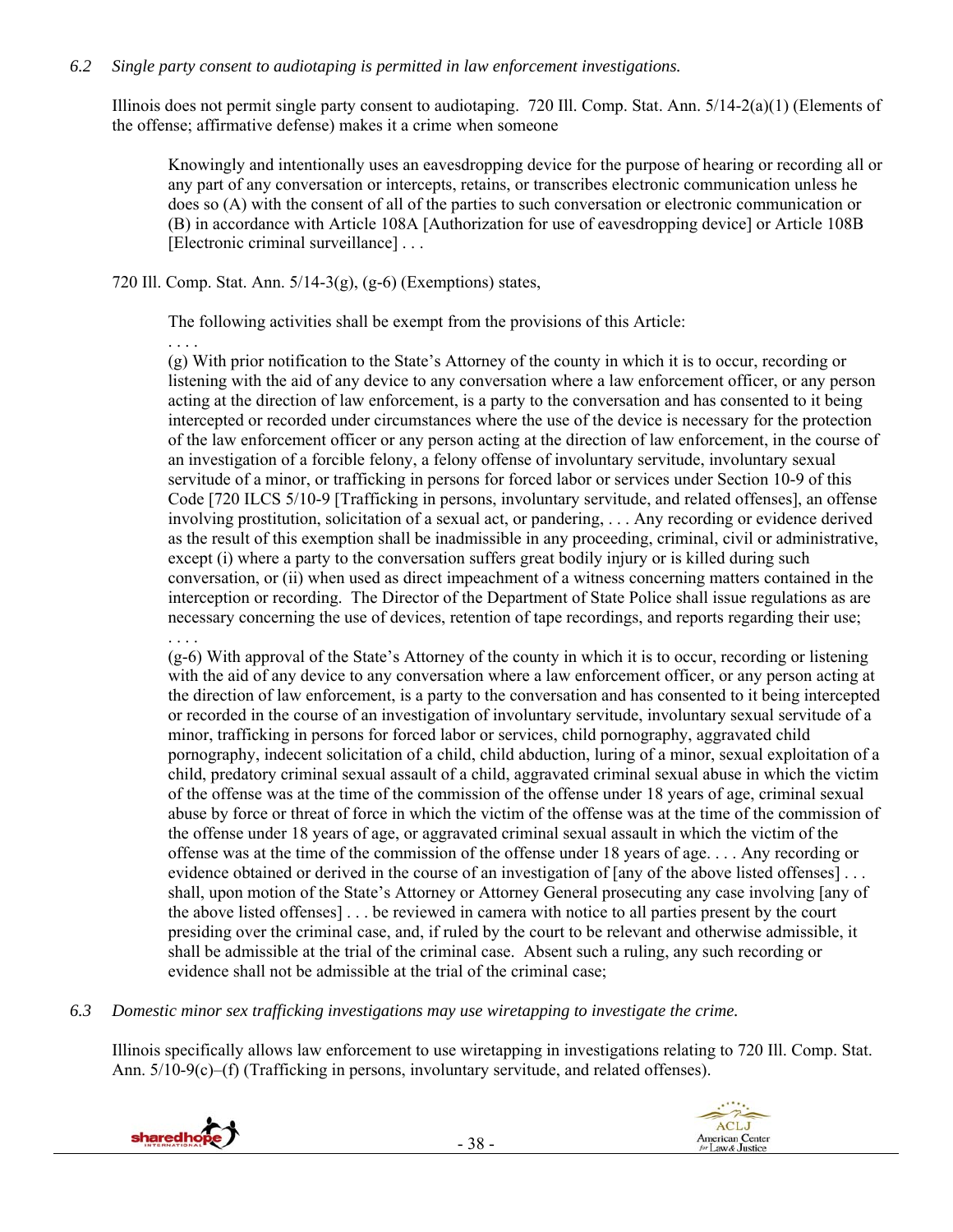725 Ill. Comp. Stat. Ann. 5/108B-2 (Request for application for interception) authorizes a State's Attorney to "apply for an order authorizing interception of private communications," as provided in Article 108B (Electronic criminal surveillance). 725 Ill. Comp. Stat. Ann. 5/108B-5(a) (Requirements for order of interception) permits a judge to enter an order

authorizing the interception of a private communication, if the chief judge determines on the basis of the application submitted by the applicant, that:

 $(1)$  There is probable cause for belief that  $(A)$  the person whose private communication is to be intercepted is committing, has committed, or is about to commit an offense enumerated in [725 Ill.] Comp. Stat. Ann.  $5/108B-3$ ],  $^{129}$  or (B) the facilities from which, or the place where, the private communication is to be intercepted, is, has been, or is about to be used in connection with the commission of the offense, or is leased to, listed in the name of, or commonly used by, the person; and

(2) There is probable cause for belief that a particular private communication concerning such offense may be obtained through the interception; and

(3) Normal investigative procedures with respect to the offense have been tried and have failed or reasonably appear to be unlikely to succeed if tried or too dangerous to employ; and

(4) The electronic criminal surveillance officers to be authorized to supervise the interception of the private communication have been certified by the Department.

Furthermore, 725 Ill. Comp. Stat. Ann. 5/108A-2 (Authorized disclosure or use of information) and 5/108B-2a (Authorized disclosure or use of information) allow a law enforcement officer who "obtained knowledge of the contents of any conversation overheard or recorded by use of an eavesdropping device or evidence derived therefrom" to disclose such information to another law enforcement or prosecuting attorney if the eavesdropping was authorized.

However, 725 Ill. Comp. Stat. Ann. 5/108B-3(a) (Authorization for the interception of private communication) permits a judge to authorize,

[T]he interception of a private communication when no party has consented to the interception and (i) the interception may provide evidence of, or may assist in the apprehension of a person who has committed, is committing or is about to commit, a violation of . . . 10-9 [720 ILCS 5/10-9] (involuntary servitude, involuntary sexual servitude of a minor, or trafficking in persons for forced labor or services), 11-15.1 [720 ILCS 5/11-15.1] (soliciting for a minor engaged in prostitution), 11-16 [720 ILCS 5/11- 16] (pandering), 11-17.1 [720 ILCS 5/11-17.1] (keeping a place of juvenile prostitution), 11-18.1 [720 ILCS 5/11-18.1] (patronizing a minor engaged in prostitution), 11-19.1 [720 ILCS 5/11-19.1] (juvenile pimping and aggravated juvenile pimping), . . . .

*6.4 Using a law enforcement decoy posing as a minor to investigate buying or selling of commercial sex acts is not a defense to soliciting, purchasing, or selling sex with a minor.* 

No law expressly permits the use of a decoy by law enforcement in the investigation of minor sex trafficking. However, certain sexual offense laws do provide that the involvement of law enforcement in the investigation of the crime is not a defense. For example, 720 Ill. Comp. Stat. Ann. 5/10-5.1(f)(3) (Luring of a minor) states that "[i]t shall not be a defense to the prosecution of any offense under this Section 10-5.1 if the person who is contacted by the offender is posing as a minor and is in actuality an adult law enforcement officer."

 $\overline{a}$ <sup>129</sup> Offenses listed in 725 Ill. Comp. Stat. Ann. 5/108B-3 include violations of 720 Ill. Comp. Stat. Ann. 5/10-9 (Trafficking in persons, involuntary servitude, and related offenses), 5/11-18.1 (Patronizing a minor engaged in prostitution), and 5/29B-1 (Money laundering).



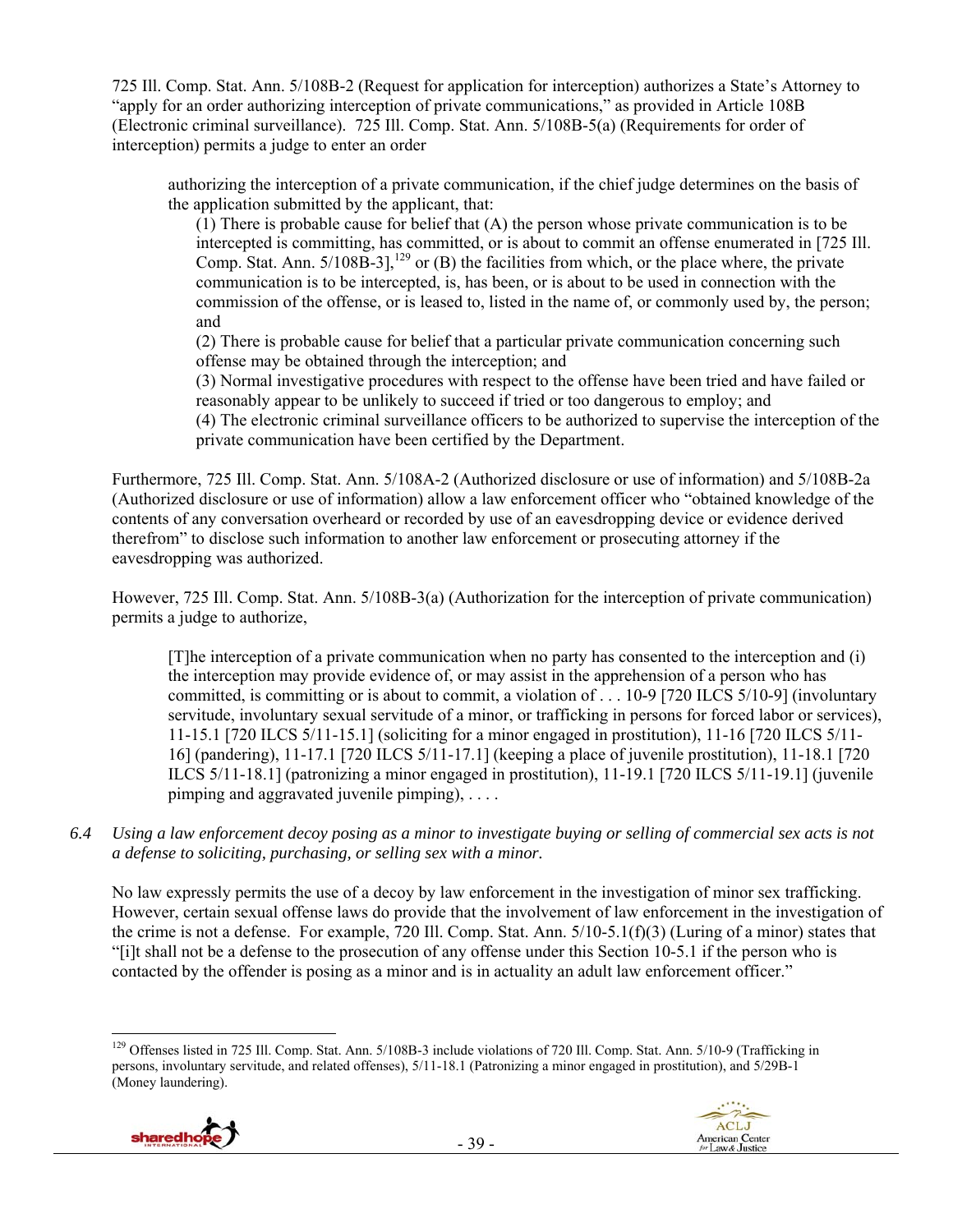720 Ill. Comp. Stat. Ann. 5/11-6(a), (a-5) (Indecent solicitation of a child) and 5/11-9.1(a) (Sexual exploitation of a child) state that the offenses can be committed against either a child or "one whom he or she believes to be a child," leaving open the possibility of the use of a law enforcement decoy in these investigations.

## *6.5 Using the Internet to investigate buyers and traffickers is a permissible investigative technique.*

720 Ill. Comp. Stat. Ann. 5/10-5.1(a)(3) (Luring of a minor) makes it a crime when a person "21 years of age or older . . . knowingly contacts or communicates electronically<sup>130</sup> to the minor: . . . for an unlawful purpose.<sup>131</sup> It expressly states, "It shall not be a defense to the prosecution of any offense under this Section 10-5.1 if the person who is contacted by the offender is posing as a minor and is in actuality an adult law enforcement officer." 720 Ill. Comp. Stat. Ann. 5/10-5.1(f)(3).

Several laws permit law enforcement to use the Internet to investigate buyers and traffickers by stating that the offense can be committed against a person merely believed to be a child. 720 Ill. Comp. Stat. Ann. 5/11- 6 (Indecent solicitation of a child), 5/11-6.6 (Solicitation to meet a child), and 5/11-9.1 (Sexual exploitation of a child) make it unlawful for any person to solicit "a child or one whom he or she believes to be a child" to engage in a sexual act, or to meet for an unlawful purpose through use of the Internet.<sup>132</sup> Also, 720 Ill. Comp. Stat. Ann. 5/11-25(a) (Grooming) makes it a crime when a person "knowingly uses a computer on-line service, [or] Internet service" to solicit or attempt to solicit "a child, a child's guardian, or another person believed by the person to be a child or a child's guardian" to commit CSEC offenses including: 720 Ill. Comp. Stat. Ann. 5/11-14.4 (Promoting juvenile prostitution), 5/11-15.1 (Soliciting for a juvenile prostitute), 5/11-18.1 (Patronizing a juvenile prostitute), 5/11-17.1 (Keeping a place of juvenile prostitution), 5/11-19.1 (Juvenile pimping), and 5/11-19.2 (Exploitation of a child).

*6.6 Law enforcement and child welfare agencies are mandated to promptly report missing and recovered children.* 

325 Ill. Comp. Stat. Ann. 40/3 (I SEARCH unit; powers) establishes I SEARCH units to "promote an immediate and effective community response to missing children." 325 Ill. Comp. Stat. Ann. 40/3 authorizes each I SEARCH unit to do the following:

(a) To establish and conduct programs to educate parents, children and communities in ways to prevent the abduction of children.

(b) To conduct training programs and distribute materials providing guidelines for children when dealing with strangers, casual acquaintances, or non-custodial parents, in order to avoid abduction or kidnapping situations.

(c) To compile, maintain and make available data upon the request of law enforcement agencies and other entities deemed appropriate by the Department<sup>133</sup> to assist enforcement agencies in recovering missing children, including but not limited to data regarding the places of shelter commonly used by runaway children in the geographical area encompassed by the I SEARCH Unit.

(d) To draft and implement plans for the most efficient use of available resources to publicize and conduct searches for missing children.

(e) To establish and maintain contacts with other I SEARCH Units, law enforcement agencies, and the Department in order to increase the probability of locating and returning missing children, and to otherwise assist in the recovery and tracking of missing children.

(f) To coordinate the tracking and recovery of children under the custody or guardianship of the Department of Children and Family Services whose disappearance has been reported and to produce an





 $\overline{a}$  $130$  720 Ill. Comp. Stat. Ann.  $5/10-5.1(c)(3)$  defines "contacts or communicates electronically" as including "any attempt to make

contact or communicate telephonically or through the Internet or text messages."<br><sup>131</sup> 720 Ill. Comp. Stat. Ann. 5/10-5.1(c)(7) defines "unlawful purpose" as "any misdemeanor or felony violation of State law or a<br>similar f

<sup>&</sup>lt;sup>132</sup> See supra Section 1.2 for the substantive provisions of 720 Ill. Comp. Stat. Ann.  $5/11$ -6,  $5/11$ -6.6, and  $5/11$ -9.1.<br><sup>133</sup> 325 Ill. Comp. Stat. Ann. 40/2 (Definitions) defines the "Department" as "the Department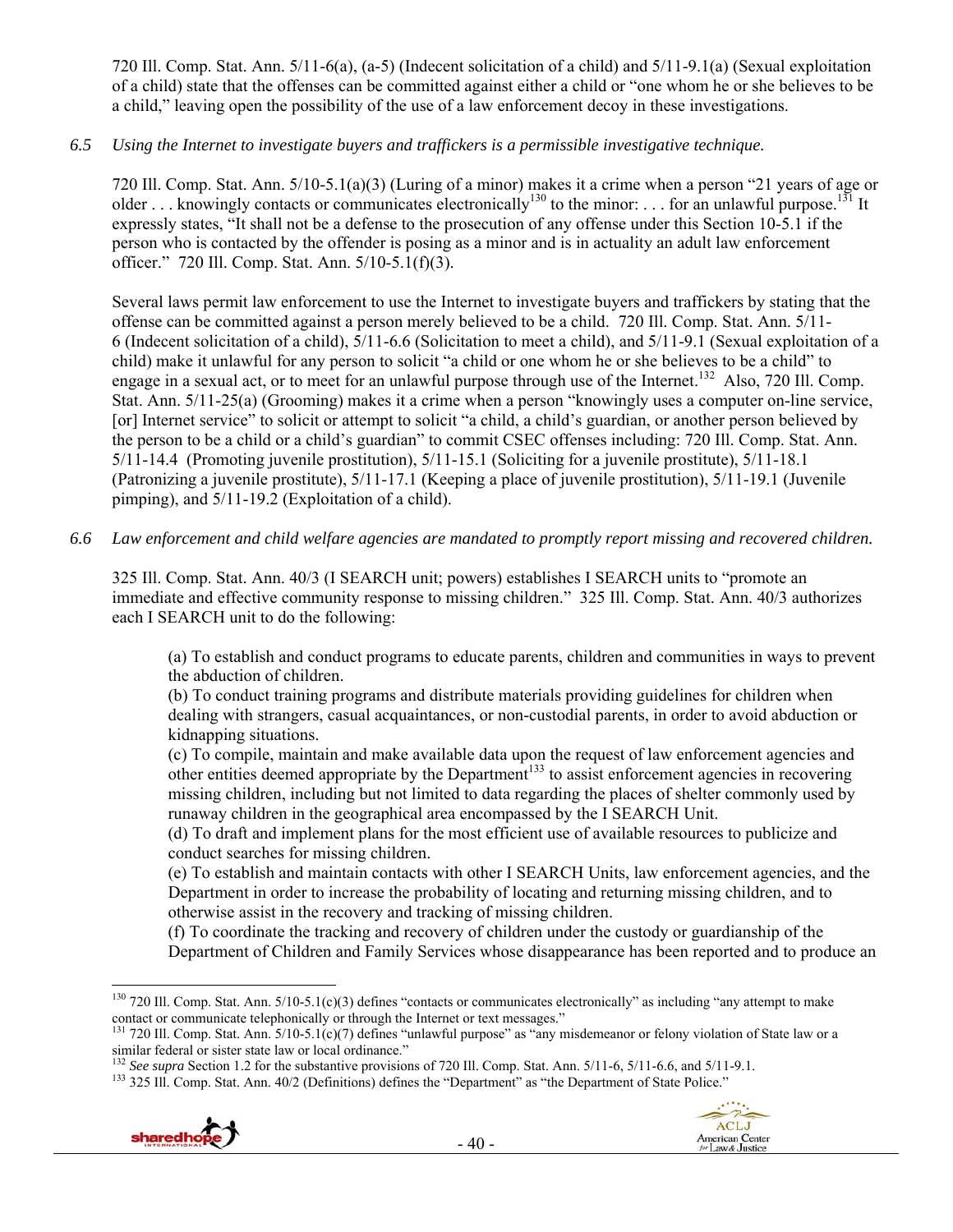annual report indicating the number of children under the custody or guardianship of that Department who have been reported missing and the number who have been recovered. (g) To conduct other activities as may be necessary to achieve the goals established by this Act.

325 Ill. Comp. Stat. Ann. 40/6 (Department; powers and duties) mandates that the Department "[e]stablish and maintain a statewide Law Enforcement Agencies Data System (LEADS)" to respond to missing children reports, "exchange information regarding lost, missing or runaway children" with a national missing persons service, adopt a statewide or regional alert system for use in missing children cases, and keep information regarding missing children in a secure manner. Additionally, 325 Ill. Comp. Stat. Ann. 40/3.5 (Contact with Department of Children and Family Services) requires,

For each child reported missing and entered into the LEADS network as part of the I SEARCH program, the Department shall, in the form and manner it determines, contact the Department of Children and Family Services to provide it with the name, age, and sex of the child, and the geographic area from which the child was reported missing so that the Department of Children and Family Services can determine if that child had been abandoned within the previous 2 months.

325 Ill. Comp. Stat. Ann. 40/7 (Law enforcement agencies; duties) further provides that, after receiving a report of a missing child, the recipient law enforcement agency must enter the report into LEADS, submit information regarding the missing or runaway children to the Department, make announcements over the radio with information about the missing child, and notify the I-SEARCH program about the missing child.

Under both the Missing Children Records Act and the Missing Children Registration Law, the Department is required to notify the State Registrar of Vital Records about the disappearance and recovery of a child.<sup>134</sup> 325 Ill. Comp. Stat. Ann. 50/2 ( Department duties) states that "[u]pon entry of a report of a missing person born in Illinois into . . . (LEADS) . . . the Department shall notify the Registrar within 5 business days of the disappearance and shall provide the Registrar with information concerning the identity of the missing person." 325 Ill. Comp. Stat. Ann. 50/2 also requires the Department to notify the last known school of a missing person and, upon finding a missing person, notify both the Registrar and the school. Similarly, 325 Ill. Comp. Stat. Ann. 55/2 (Department duties) requires that the Department, "[u]pon entry of a report of a missing child born in Illinois into [LEADS], . . . notify the Registrar of the disappearance and shall provide the Registrar with information concerning the identity of the missing child." 325 Ill. Comp. Stat. Ann. 55/2 also requires the Department to notify the child's last known school and, upon finding the child, notify both the Registrar and the school.

After being notified by the Department of a missing child, 325 Ill. Comp. Stat. Ann. 55/3 (Registrar duties) requires the Registrar to flag the missing child's birth records, "in such a manner that whenever a copy of the birth certificate or information regarding the birth record is requested, the Registrar shall be alerted to the fact that the certificate is that of a missing child." The Registrar is required to remove the flags if the Department notifies the Registrar that the missing child was recovered. 325 Ill. Comp. Stat. Ann. 55/3. Similarly, a school that is notified of a missing child will flag the child's school records, and, if anyone makes a "request concerning flagged records," the school will report the request "to the local law enforcement authority" or to the Department. 325 Ill. Comp. Stat. Ann. 55/5(a), 50/5(a).

Lastly, 325 Ill. Comp. Stat. Ann. 57/5(a), (b) (State agency webpage requirements) mandates every state agency that maintains an Internet website to have a hypertext link to the National Center For Missing and Exploited Children and to any website that posts AMBER alerts.

 $\overline{a}$ <sup>134</sup> For purposes of the Missing Children Records Act, the term "missing person" is used and refers to a "person 17 years old or younger reported to any law enforcement authority as abducted, lost or a runaway." 325 Ill. Comp. Stat. Ann. 50/1(c). In contrast, the Missing Children Registration Law uses the term "missing child," which refers to "a person under the age of 18 years, reported to any law enforcement authority as abducted, lost or a runaway, whose identity is entered into the Law Enforcement Agencies Data System." 325 Ill. Comp. Stat. Ann. 55/1(c).